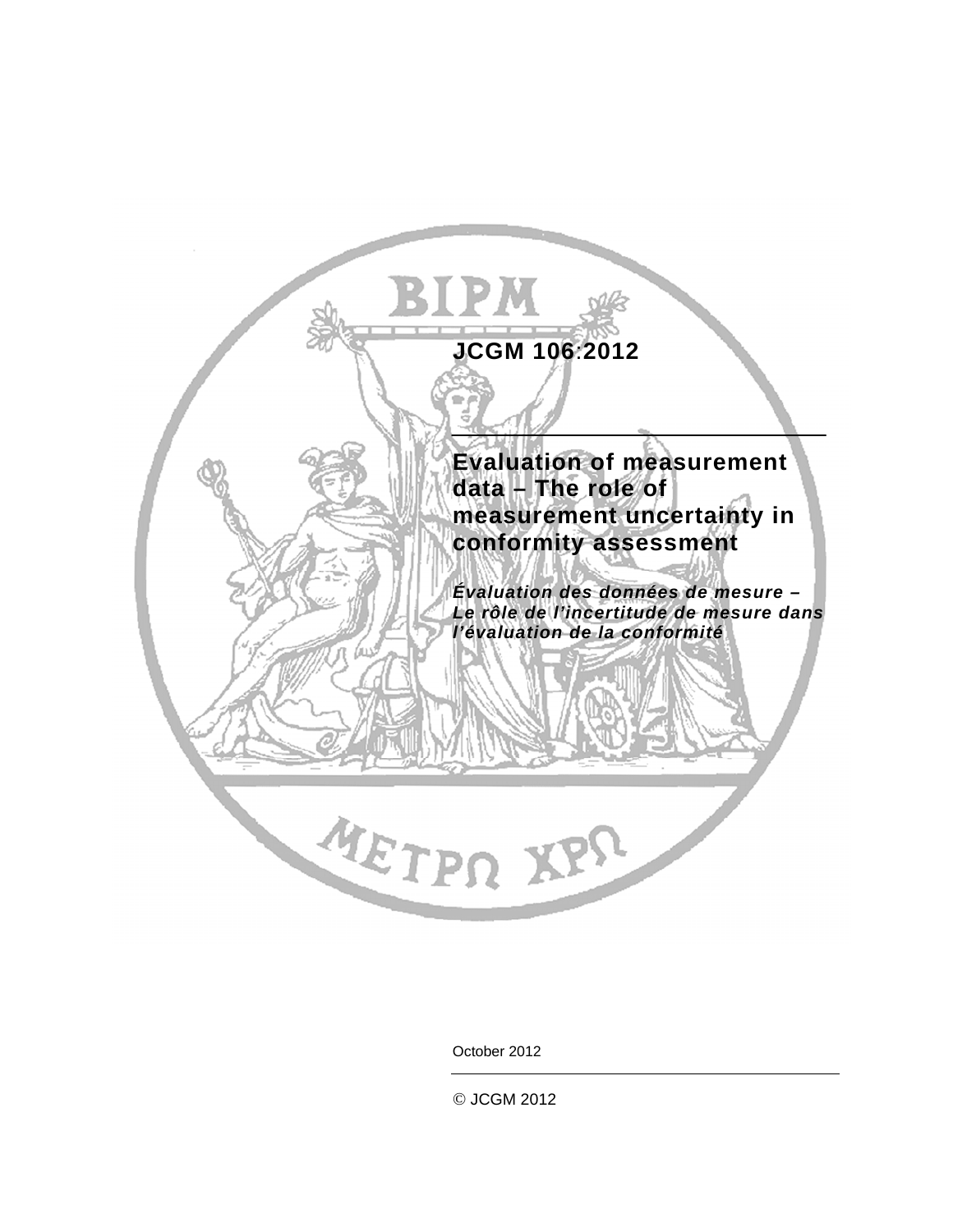106 2012

# Evaluation of measurement data — The role of measurement uncertainty in conformity assessment

Évaluation des données de mesure — Le rôle de l'incertitude de mesure dans l'évaluation de la conformité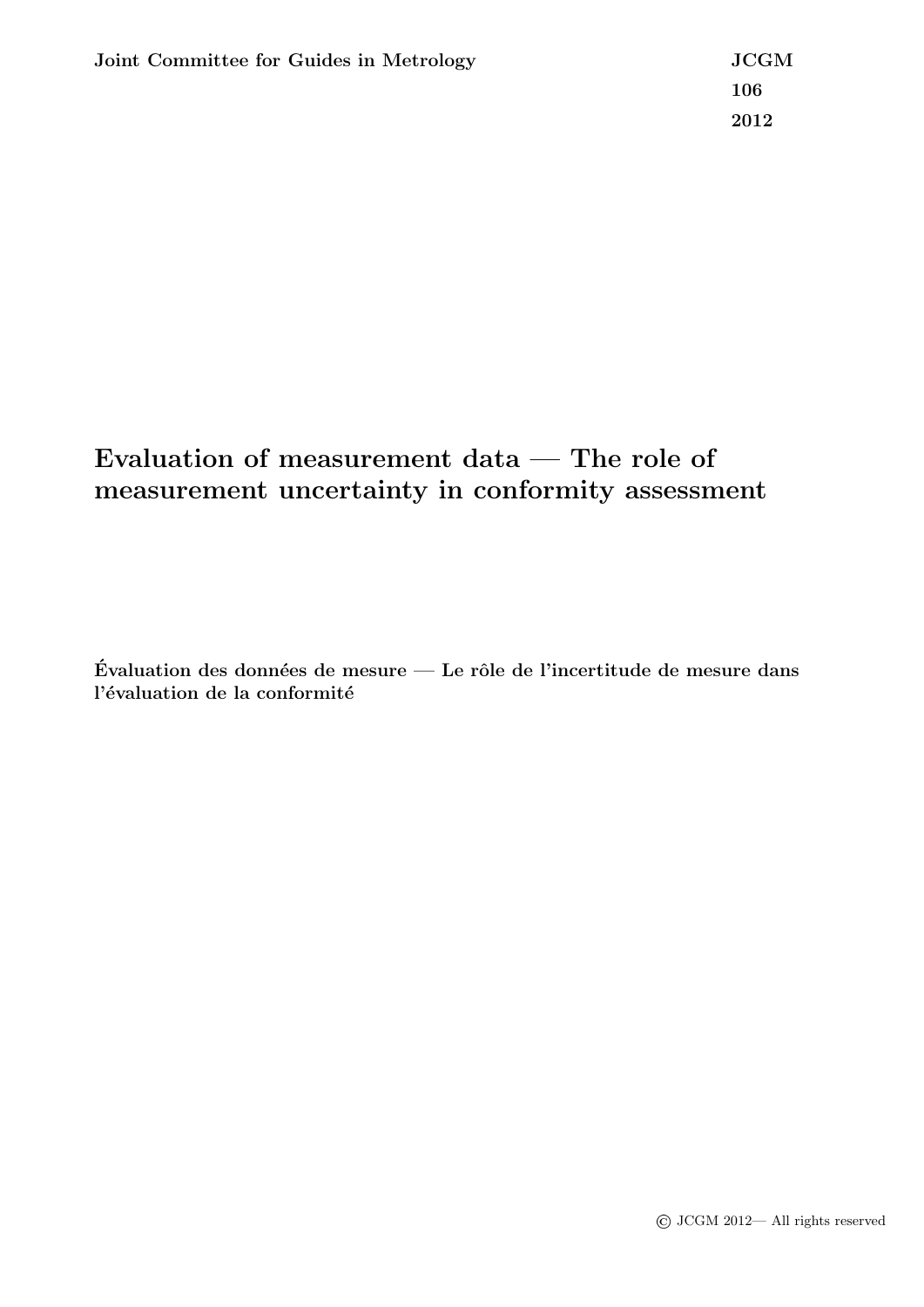### © JCGM 2012

Copyright of this JCGM guidance document is shared jointly by the JCGM member organizations (BIPM, IEC, IFCC, ILAC, ISO, IUPAC, IUPAP and OIML).

### Copyright

Even if electronic versions are available free of charge on the website of one or more of the JCGM member organizations, economic and moral copyrights related to all JCGM publications are internationally protected. The JCGM does not, without its written authorisation, permit third parties to rewrite or re-brand issues, to sell copies to the public, or to broadcast or use on-line its publications. Equally, the JCGM also objects to distortion, augmentation or mutilation of its publications, including its titles, slogans and logos, and those of its member organizations.

### Official versions and translations

The only official versions of documents are those published by the JCGM, in their original languages.

The JCGM's publications may be translated into languages other than those in which the documents were originally published by the JCGM. Permission must be obtained from the JCGM before a translation can be made. All translations should respect the original and official format of the formulae and units (without any conversion to other formulae or units), and contain the following statement (to be translated into the chosen language):

All JCGM's products are internationally protected by copyright. This translation of the original JCGM document has been produced with the permission of the JCGM. The JCGM retains full internationally protected copyright on the design and content of this document and on the JCGM's titles, slogan and logos. The member organizations of the JCGM also retain full internationally protected right on their titles, slogans and logos included in the JCGM's publications. The only official version is the document published by the JCGM, in the original languages.

The JCGM does not accept any liability for the relevance, accuracy, completeness or quality of the information and materials offered in any translation. A copy of the translation shall be provided to the JCGM at the time of publication.

### Reproduction

The JCGM's publications may be reproduced, provided written permission has been granted by the JCGM. A sample of any reproduced document shall be provided to the JCGM at the time of reproduction and contain the following statement:

This document is reproduced with the permission of the JCGM, which retains full internationally protected copyright on the design and content of this document and on the JCGM's titles, slogans and logos. The member organizations of the JCGM also retain full internationally protected right on their titles, slogans and logos included in the JCGM's publications. The only official versions are the original versions of the documents published by the JCGM.

#### Disclaimer

The JCGM and its member organizations have published this document to enhance access to information about metrology. They endeavor to update it on a regular basis, but cannot guarantee the accuracy at all times and shall not be responsible for any direct or indirect damage that may result from its use. Any reference to commercial products of any kind (including but not restricted to any software, data or hardware) or links to websites, over which the JCGM and its member organizations have no control and for which they assume no responsibility, does not imply any approval, endorsement or recommendation by the JCGM and its member organizations.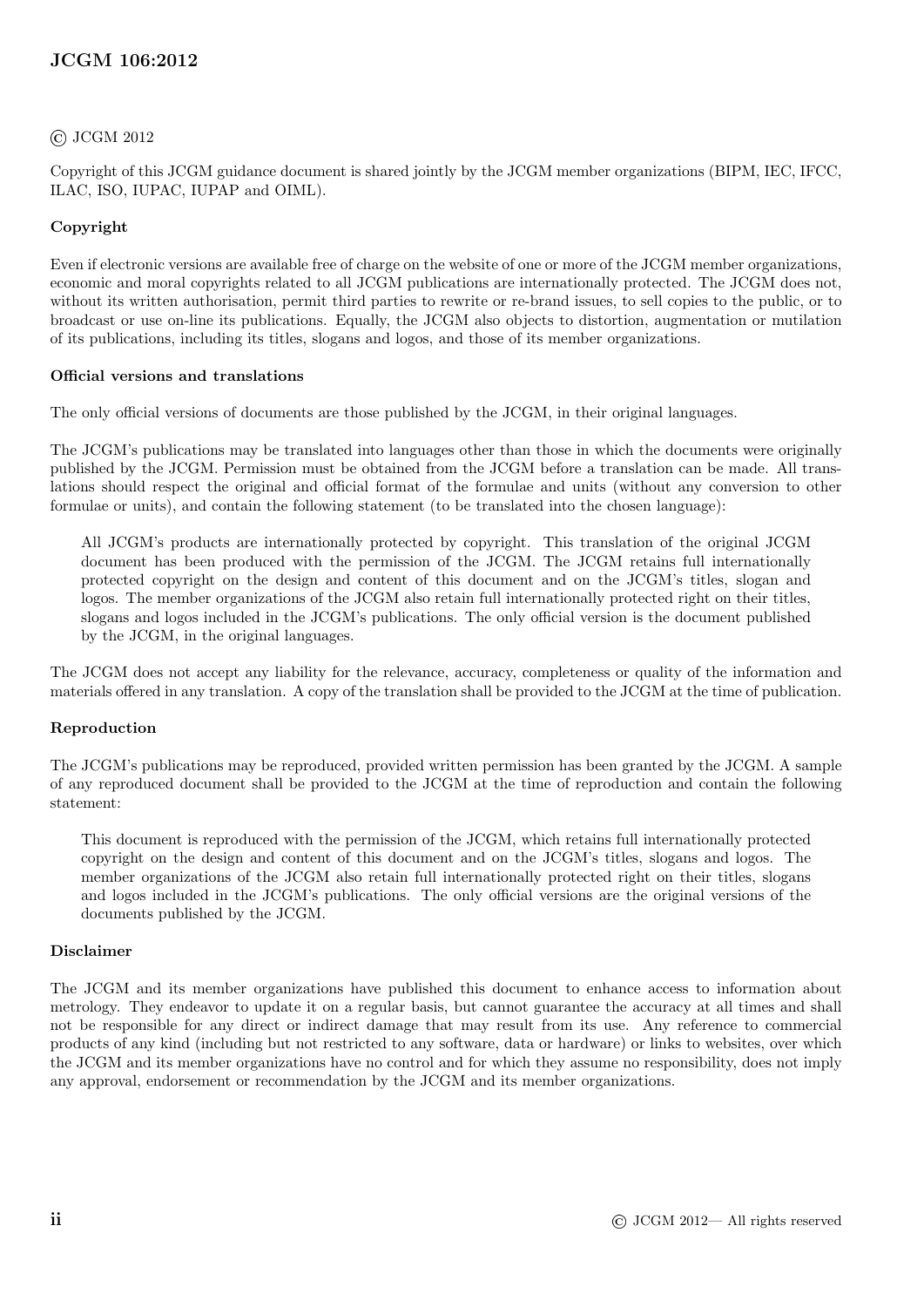| Contents | Page |
|----------|------|
|          |      |

| $\mathbf{1}$   |                                                                                                                   | -1                                                      |
|----------------|-------------------------------------------------------------------------------------------------------------------|---------------------------------------------------------|
| $\bf{2}$       |                                                                                                                   | $\mathbf{1}$                                            |
| 3              | $\bf{3.1}$<br>3.2<br>3.3                                                                                          | $\overline{2}$<br>$\overline{2}$<br>3<br>$\overline{5}$ |
| 4              |                                                                                                                   | $\overline{7}$                                          |
| 5              | 5.1<br>5.2                                                                                                        | 8<br>8<br>9                                             |
| 6              | 6.3                                                                                                               |                                                         |
| $\overline{7}$ | 7.2<br>7.3<br>7.4<br>7.5<br>7.6                                                                                   |                                                         |
| 8              | 8.1<br>8.2<br>8.3                                                                                                 | -19<br>19<br>19<br><b>20</b><br><b>20</b><br>21<br>22   |
| 9              | 9.1<br>9.2<br>Possible outcomes of an inspection measurement with a binary decision rule<br>9.3<br>$9.4\,$<br>9.5 | 23<br>23<br>24<br>24<br>25<br>26<br>26<br>26<br>27      |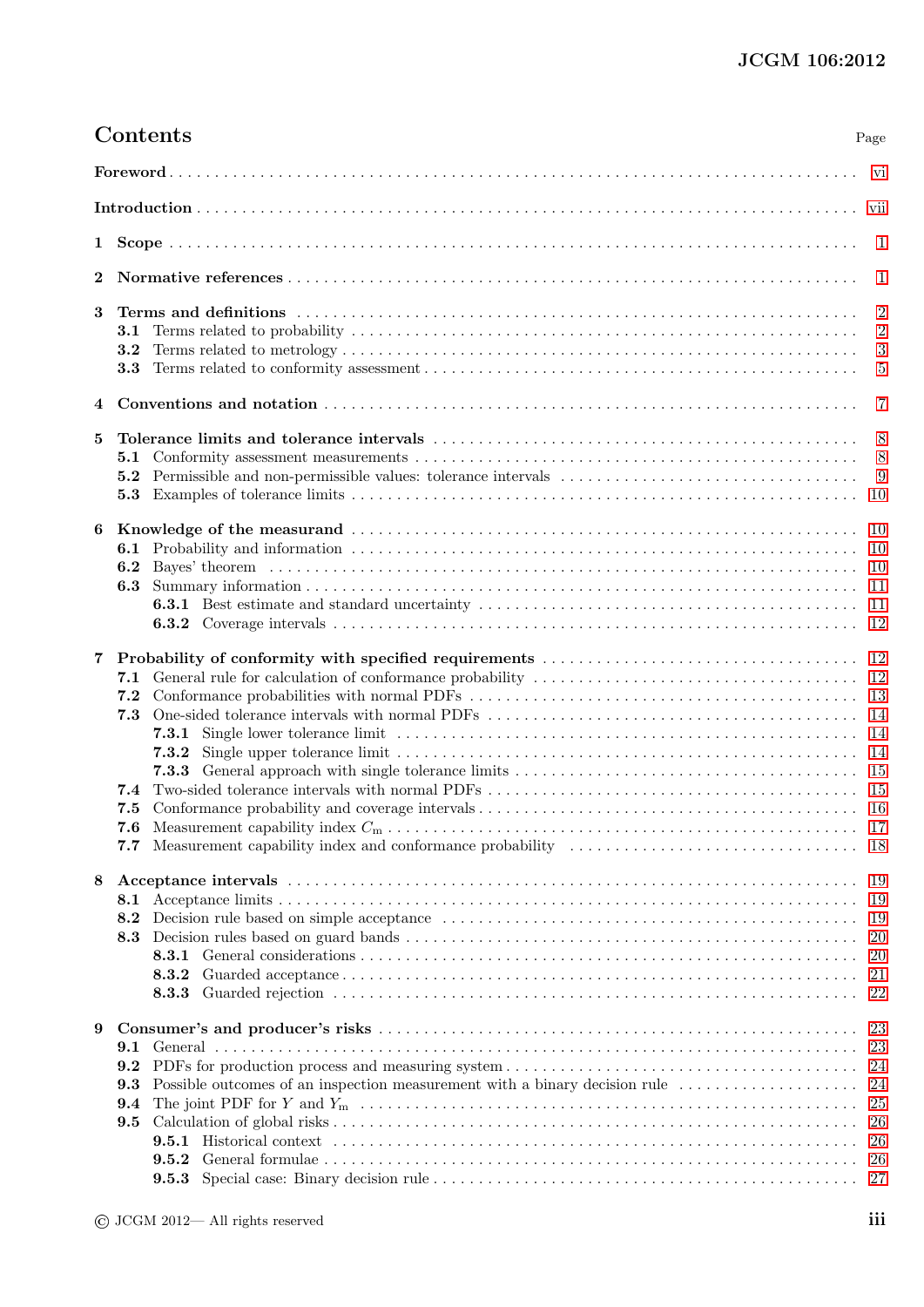### Annexes

| C (informative) | A (informative) |  |
|-----------------|-----------------|--|
|                 |                 |  |
|                 |                 |  |
|                 |                 |  |
|                 |                 |  |
|                 |                 |  |
|                 |                 |  |
|                 |                 |  |
|                 |                 |  |
|                 |                 |  |
|                 |                 |  |
|                 | B (informative) |  |
|                 |                 |  |
|                 |                 |  |
|                 |                 |  |
|                 |                 |  |
|                 |                 |  |
|                 |                 |  |
|                 |                 |  |
|                 |                 |  |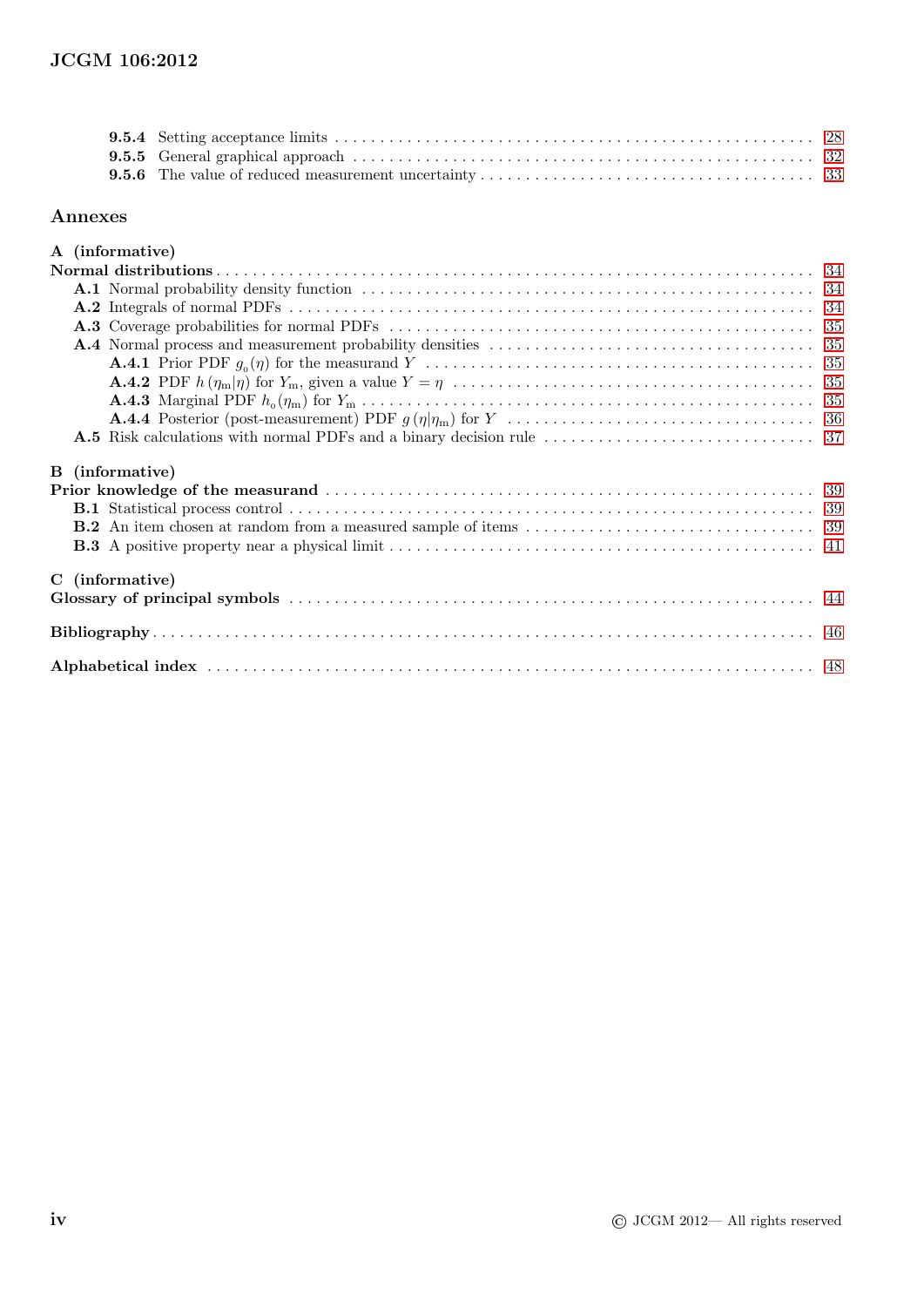# JCGM 106:2012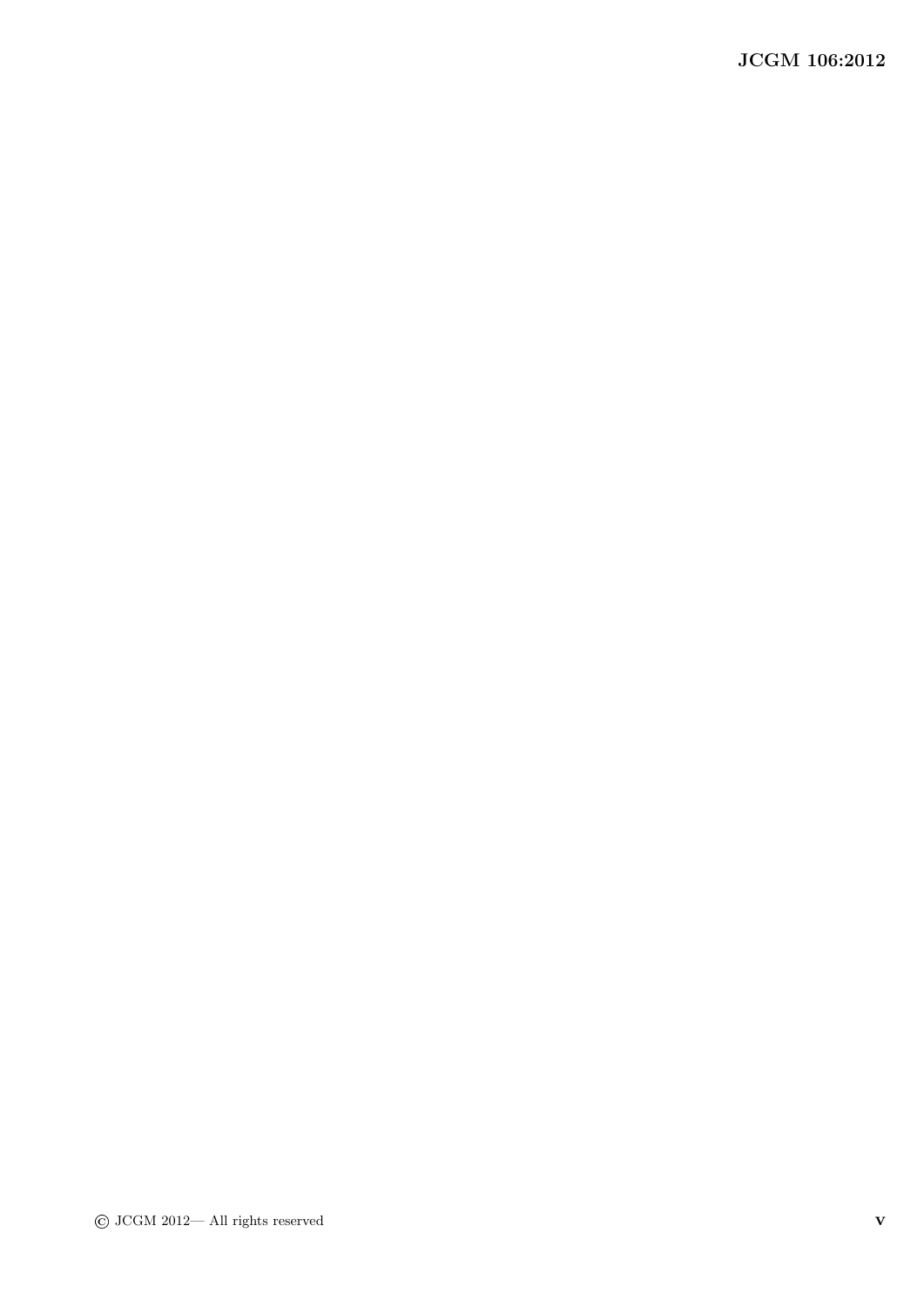# <span id="page-6-0"></span>Foreword

In 1997 a Joint Committee for Guides in Metrology [\(JCGM\)](http://www.bipm.org/en/committees/jc/jcgm/), chaired by the Director of the Bureau International des Poids et Mesures [\(BIPM\)](http://www.bipm.org/), was created by the seven international organizations that had originally in 1993 prepared the Guide to the expression of uncertainty in measurement (GUM) and the International vocabulary of basic and general terms in metrology (VIM). The JCGM assumed responsibility for these two documents from the ISO Technical Advisory Group 4 (TAG4).

The Joint Committee is formed by the BIPM with the International Electrotechnical Commission [\(IEC\)](http://www.iec.ch/), the International Federation of Clinical Chemistry and Laboratory Medicine [\(IFCC\)](http://www.ifcc.org/), the International Organization for Standardization [\(ISO\)](http://www.iso.org/), the International Union of Pure and Applied Chemistry [\(IUPAC\)](http://www.iupac.org/), the International Union of Pure and Applied Physics [\(IUPAP\)](http://www.iupap.org/), and the International Organization of Legal Metrology [\(OIML\)](http://www.oiml.org/). A further organization joined these seven international organizations, namely, the International Laboratory Accreditation Cooperation [\(ILAC\)](http://www.ilac.org/).

JCGM has two Working Groups. Working Group 1, "Expression of uncertainty in measurement", has the task to promote the use of the GUM and to prepare Supplements and other documents for its broad application. Working Group 2, "Working Group on International vocabulary of basic and general terms in metrology (VIM)", has the task to revise and promote the use of the VIM. For further information on the activity of the JCGM, see <www.bipm.org>

Documents such as this one are intended to give added value to the GUM by providing guidance on aspects of the evaluation and use of measurement uncertainty that are not explicitly treated in the GUM. Such guidance will be as consistent as possible with the general probabilistic basis of the GUM.

This document has been prepared by Working Group 1 of the JCGM, and has benefited from detailed reviews undertaken by member organizations of the JCGM and National Metrology Institutes.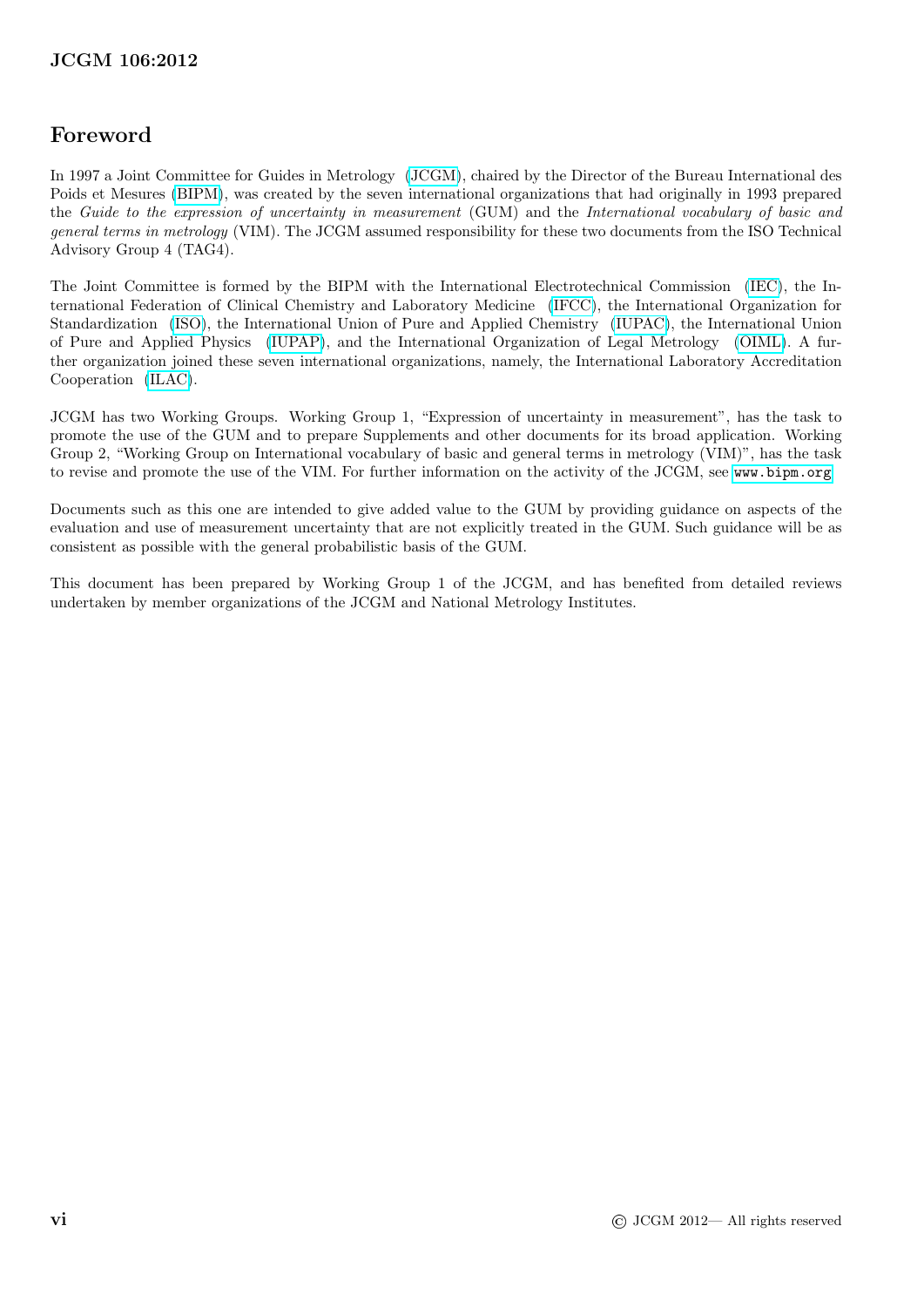# <span id="page-7-0"></span>Introduction

Conformity assessment (see [3.3.1\)](#page-13-1), as broadly defined, is any activity undertaken to determine, directly or indirectly, whether a product, process, system, person or body meets relevant standards and fulfills specified requirements (see [3.3.3\)](#page-13-2). ISO/IEC 17000:2004 gives general terms and definitions relating to conformity assessment, including the accreditation of conformity assessment bodies and the use of conformity assessment in facilitating trade.

In a particular kind of conformity assessment, sometimes called *inspection* (see [3.3.2\)](#page-13-3), the determination that a product fulfils a specified requirement relies on measurement as a principal source of information. ISO 10576-1:2003 [\[22\]](#page-54-1) sets out guidelines for checking conformity with specified limits in the case where a quantity (see [3.2.1\)](#page-11-1) is measured and a resulting *coverage interval* (see [3.2.7\)](#page-12-0) (termed 'uncertainty interval' in ISO 10576-1:2003) is compared with a tolerance interval (see [3.3.5\)](#page-13-4). The present document extends this approach to include explicit consideration of risks, and develops general procedures for deciding conformity based on measurement results (see [3.2.5\)](#page-12-1), recognizing the central role of probability distributions (see [3.1.1\)](#page-10-2) as expressions of uncertainty and incomplete information.

The evaluation of measurement uncertainty is a technical problem whose solution is addressed by JCGM 100:2008, the Guide to the expression of uncertainty in measurement (GUM), and by and its Supplements, JCGM 101:2008, JCGM 102:2011 and JCGM 103 [\[3\]](#page-54-2). The present document assumes that a quantity of interest, the measurand (see [3.2.4\)](#page-12-2), has been measured, with the result of the measurement expressed in a manner compatible with the principles described in the GUM. In particular, it is assumed that corrections have been applied to account for all recognized significant systematic effects.

In conformity assessment, a measurement result is used to decide if an item of interest conforms to a specified requirement. The item might be, for example, a gauge block or digital voltmeter to be calibrated in compliance with ISO/IEC 17025:2005 [\[23\]](#page-54-3) or verified according to ISO 3650 [\[24\]](#page-55-0), or a sample of industrial waste water. The requirement typically takes the form of one or two tolerance limits (see [3.3.4\)](#page-13-5) that define an interval of permissible values, called a tolerance interval (see [3.3.5\)](#page-13-4), of a measurable property of the item. Examples of such properties include the length of a gauge block, the error of indication of a voltmeter, and the mass concentration of mercury in a sample of waste water. If the true value of the property lies within the tolerance interval, it is said to be conforming, and non-conforming otherwise.

NOTE The term 'tolerance interval' as used in conformity assessment has a different meaning from the same term as it is used in statistics.

In general, deciding whether an item conforms will depend on a number of measured properties and there might be one or more tolerance intervals associated with each property. There may also be a number of possible decisions with respect to each property, given the result of a measurement. Having measured a particular quantity, for example, one might decide to (a) accept the item, (b) reject the item, (c) perform another measurement and so on. This document deals with items having a single scalar property with a requirement given by one or two tolerance limits, and a binary outcome in which there are only two possible states of the item, conforming or non-conforming, and two possible corresponding decisions, accept or reject. The concepts presented can be extended to more general decision problems.

In the evaluation of measurement data, knowledge of the possible values of a measurand is, in general, encoded and conveyed by a *probability density function* (see [3.1.3\)](#page-10-3), or a numerical approximation of such a function. Such knowledge is often summarized by giving a best estimate (taken as the measured quantity value (see [3.2.6\)](#page-12-3)) together with an associated measurement uncertainty, or a coverage interval that contains the value of the measurand with a stated coverage probability (see [3.2.8\)](#page-12-4) . An assessment of conformity with specified requirements is thus a matter of probability, based on information available after performing the measurement.

In a typical measurement, the measurand of interest is not itself observable. The length of a steel gauge block, for example, cannot be directly observed, but one could observe the indication of a micrometer with its anvils in contact with the ends of the block. Such an indication conveys information about the length of the block through a measurement model that includes the effects of influence quantities such as thermal expansion and micrometer calibration. In conformity assessment, an accept/reject decision is based on observable data (measured quantity values, for example) that lead to an inference regarding the possible values of a non-observable measurand [\[37\]](#page-55-1).

Because of uncertainty in measurement, there is always the risk of incorrectly deciding whether or not an item conforms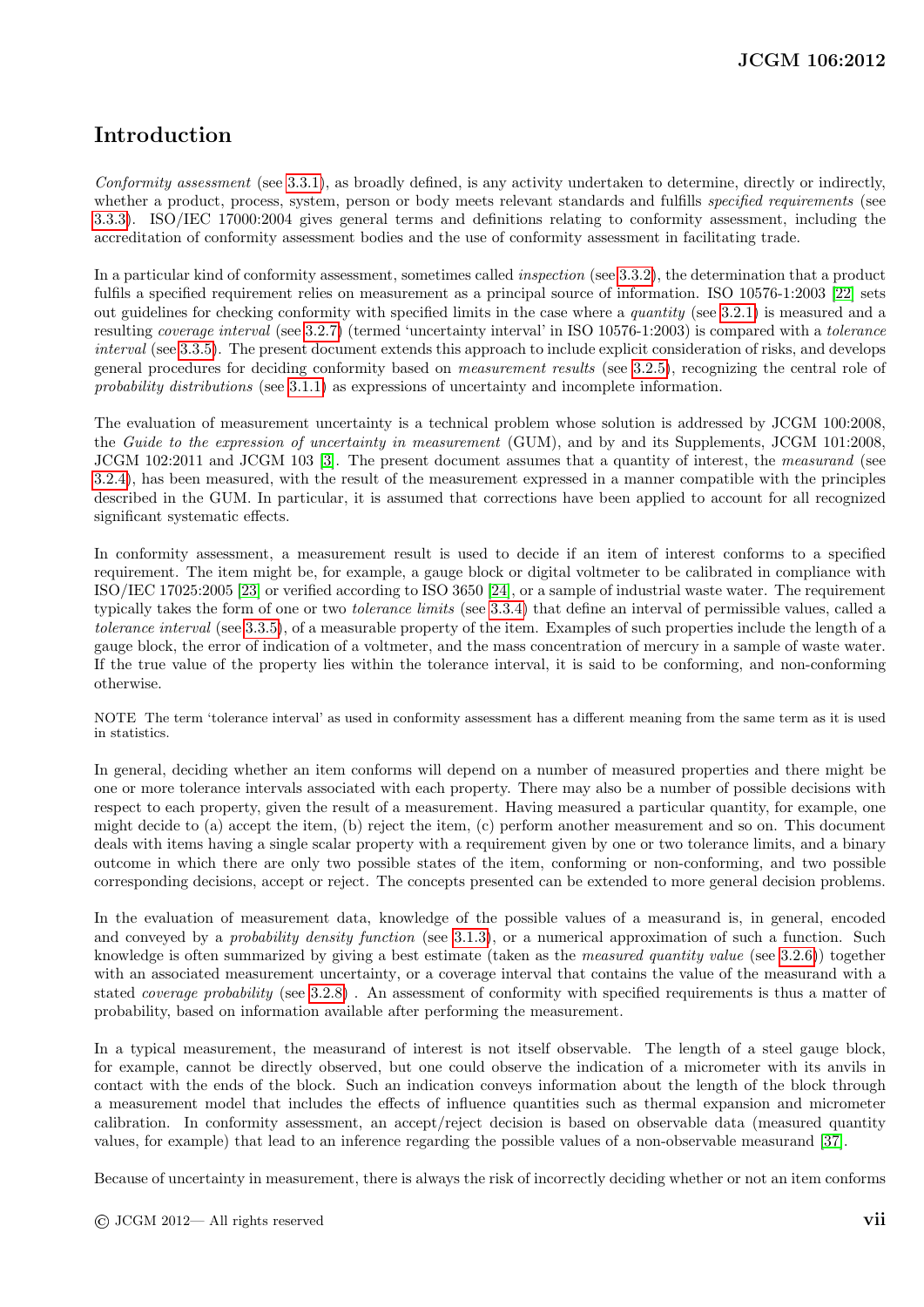to a specified requirement based on the measured value of a property of the item. Such incorrect decisions are of two types: an item accepted as conforming may actually be non-conforming, and an item rejected as non-conforming may actually be conforming.

By defining an acceptance interval (see [3.3.9\)](#page-14-0) of permissible measured values of a measurand, the risks of incorrect accept/reject decisions associated with measurement uncertainty can be balanced in such a way as to minimize the costs associated with such incorrect decisions. This document addresses the technical problem of calculating the conformance probability (see [3.3.7\)](#page-14-1) and the probabilities of the two types of incorrect decisions, given a probability density function (PDF) for the measurand, the tolerance limits and the limits of the acceptance interval.

<span id="page-8-0"></span>A particular acceptance interval, and its relation to a corresponding tolerance interval is shown in figure [1.](#page-8-0)



Figure 1 – Binary conformity assessment where decisions are based on measured quantity values. The true value of a measurable property (the measurand) of an item is specified to lie in a tolerance interval defined by limits  $(T_L, T_U)$ . The item is accepted as conforming if the measured value of the property lies in an interval defined by acceptance limits (see [3.3.8\)](#page-14-2)  $(A_L, A_U)$ , and rejected as non-conforming otherwise.

Choosing the tolerance limits and acceptance limits are business or policy decisions that depend upon the consequences associated with deviations from intended product quality. A general treatment of the nature of such decisions is beyond the scope of this document; see, for example, references [\[14,](#page-54-4) [15,](#page-54-5) [34,](#page-55-2) [35,](#page-55-3) [36,](#page-55-4) [44\]](#page-55-5).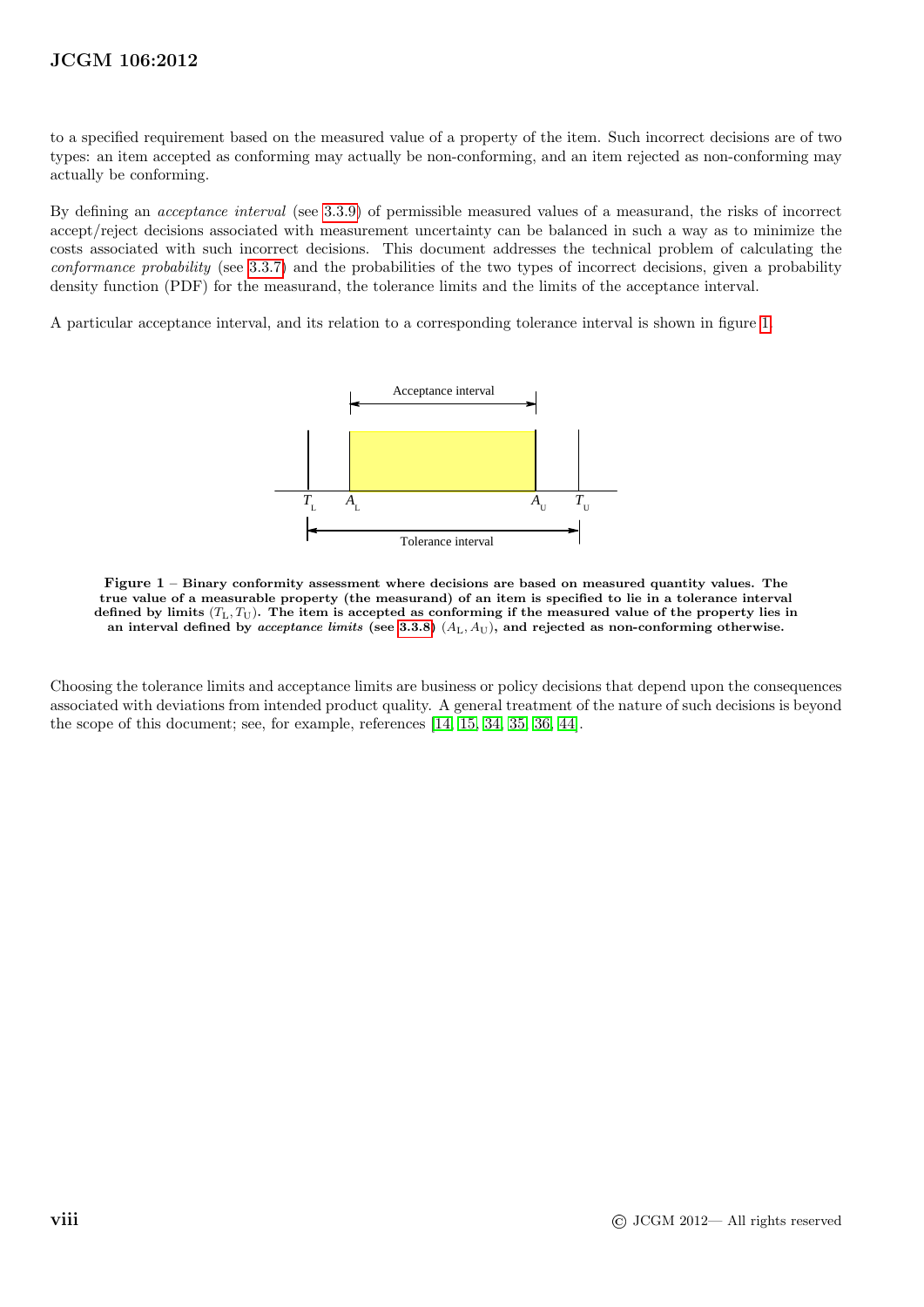# Evaluation of measurement data — The role of measurement uncertainty in conformity assessment

### <span id="page-9-0"></span>1 Scope

This document provides guidance and procedures for assessing the conformity of an item (entity, object or system) with specified requirements. The item might be, for example, a gauge block, a grocery scale or a blood sample. The procedures can be applied where the following conditions exist:

the item is distinguished by a single scalar quantity (see  $3.2.1$ ) (a measurable property) defined to a level of detail sufficient to be reasonably represented by an essentially unique true value;

NOTE The GUM provides a rationale for not using the term 'true', but it will be used in this document when there is otherwise a possibility of ambiguity or confusion.

- an interval of permissible values of the property is specified by one or two tolerance limits;
- the property can be measured and the *measurement result* (see [3.2.5\)](#page-12-1) expressed in a manner consistent with the principles of the GUM, so that knowledge of the value of the property can be reasonably described by (a) a probability density function (see [3.1.3\)](#page-10-3) (PDF), (b) a distribution function (see [3.1.2\)](#page-10-4), (c) numerical approximations to such functions, or (d) a best estimate, together with a coverage interval and an associated coverage probability.

The procedures developed in this document can be used to realize an interval, called an acceptance interval, of permissible measured values of the property of interest. Acceptance limits can be chosen so as to balance the risks associated with accepting non-conforming items (consumer's risk) or rejecting conforming items (producer's risk).

Two types of conformity assessment problems are addressed. The first is the setting of acceptance limits that will assure that a desired conformance probability for a single measured item is achieved. The second is the setting of acceptance limits to assure an acceptable level of confidence on average as a number of (nominally identical) items are measured. Guidance is given for their solution.

This document contains examples to illustrate the guidance provided. The concepts presented can be extended to more general conformity assessment problems based on measurements of a set of scalar measurands. Documents such as references [\[19,](#page-54-6) [13\]](#page-54-7) cover sector-specific aspects of conformity assessment.

The audience of this document includes quality managers, members of standards development organizations, accreditation authorities and the staffs of testing and measuring laboratories, inspection bodies, certification bodies, regulatory agencies, academics and researchers.

### <span id="page-9-1"></span>2 Normative references

The following referenced documents are indispensable for the application of this document.

[JCGM 100:2008.](http://www.bipm.org/utils/common/documents/jcgm/JCGM_100_2008_E.pdf) Evaluation of measurement data — Guide to the expression of uncertainty in measurement (GUM).

[JCGM 101:2008.](http://www.bipm.org/utils/common/documents/jcgm/JCGM_101_2008_E.pdf) Evaluation of measurement data — Supplement 1 to the "Guide to the expression of uncertainty in measurement" — Propagation of distributions using a Monte Carlo method.

[JCGM 102:2011.](http://www.bipm.org/utils/common/documents/jcgm/JCGM_102_2011_E.pdf) Evaluation of measurement data — Supplement 2 to the "Guide to the expression of uncertainty in measurement" — Extension to any number of output quantities.

[JCGM 200:2012.](http://www.bipm.org/utils/common/documents/jcgm/JCGM_200_2012.pdf) International vocabulary of metrology — Basic and general concepts and associated terms (VIM3).

 $\odot$  JCGM 2012— All rights reserved 1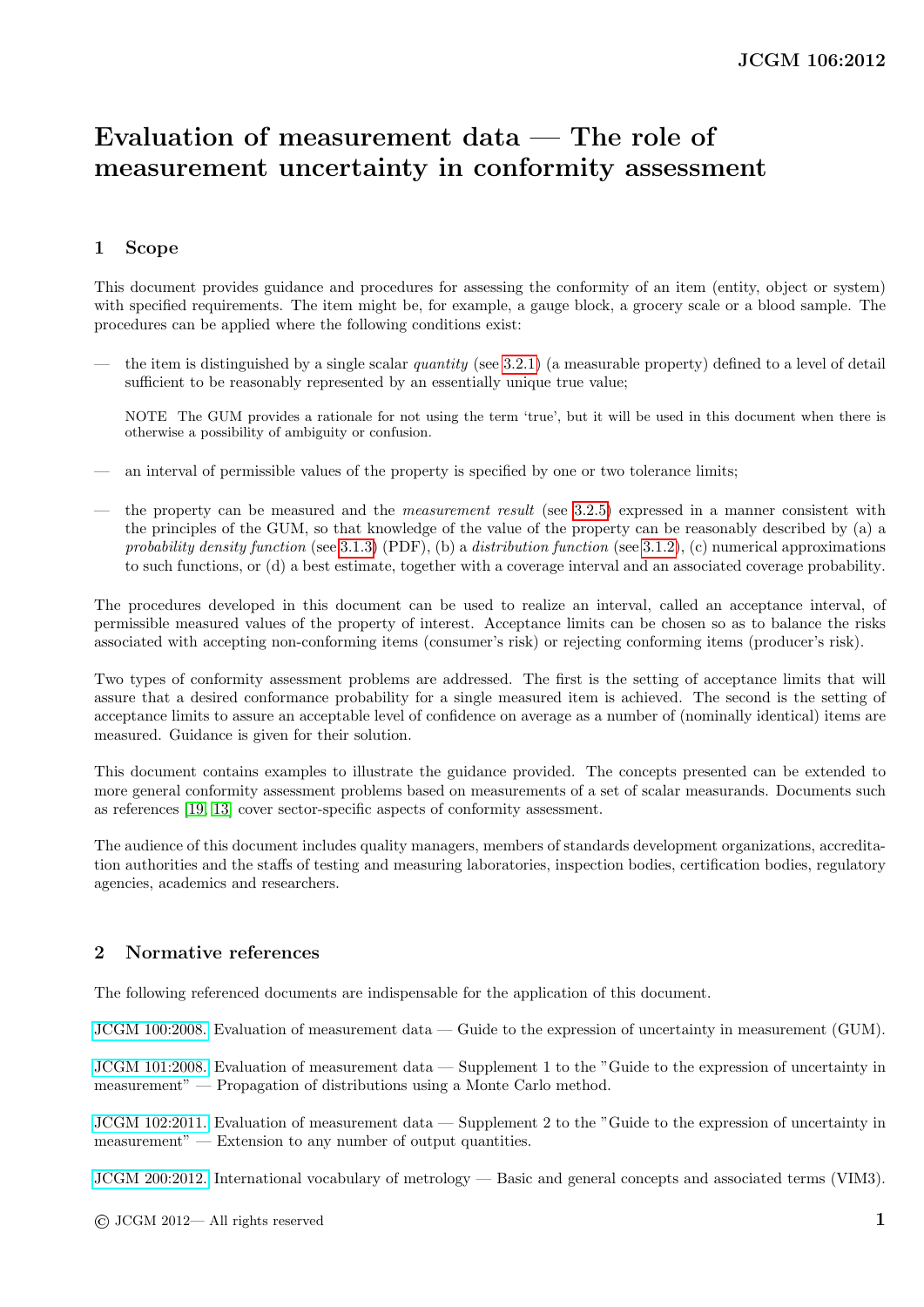ISO/IEC 17000:2004. Conformity assessment — Vocabulary and general principles.

ISO 3534-1:2006. Statistics – Vocabulary and symbols – Part 1: Probability and general statistical terms.

ISO 3534-2:2006. Statistics – Vocabulary and symbols – Part 2: Applied statistics.

### <span id="page-10-0"></span>3 Terms and definitions

For the purposes of this document the definitions of JCGM 100:2010, JCGM 101:2008 and JCGM 200:2012 apply, unless otherwise indicated. Some of the most relevant definitions from these documents are given succinctly below. Supplementary information, including notes and examples, can be found in the normative references.

Further definitions are also given, including definitions taken, or adapted, from other sources, which are especially important in conformity assessment.

For definitions that cite other documents, a NOTE that occurs prior to such citation is a part of the cited entry; other NOTES are particular to the present document.

In this document, the terms "indication" and "maximum permissible error (of indication)" are taken to be quantities rather than values, in contrast with JCGM 200:2012.

NOTE Citations of the form [JCGM 101:2008 3.4] are to the indicated (sub)clauses of the cited reference.

## <span id="page-10-2"></span><span id="page-10-1"></span>3.1 Terms related to probability

3.1.1 probability distribution distribution probability measure induced by a random variable

NOTE There are numerous, equivalent mathematical representations of a distribution, including distribution function (see clause [3.1.2\)](#page-10-4), probability density function, if it exists (see clause [3.1.3\)](#page-10-3), and characteristic function.

<span id="page-10-4"></span>[Adapted from ISO 3534-1:2006 2.11]

### 3.1.2

### distribution function

function giving, for every value  $\xi$ , the probability that the random variable X be less than or equal to  $\xi$ :

 $G_{\mathbf{y}}(\xi) = \Pr(X \leq \xi)$ 

<span id="page-10-3"></span>[JCGM 101:2008 3.2]

3.1.3 probability density function PDF derivative, when it exists, of the distribution function

 $g_{x}(\xi) = dG_{x}(\xi)/d\xi$ 

NOTE  $g_X(\xi) d\xi$  is the 'probability element'

$$
g_X(\xi) \,d\xi = \Pr(\xi < X < \xi + d\xi).
$$

[Adapted from JCGM 101:2008 3.3]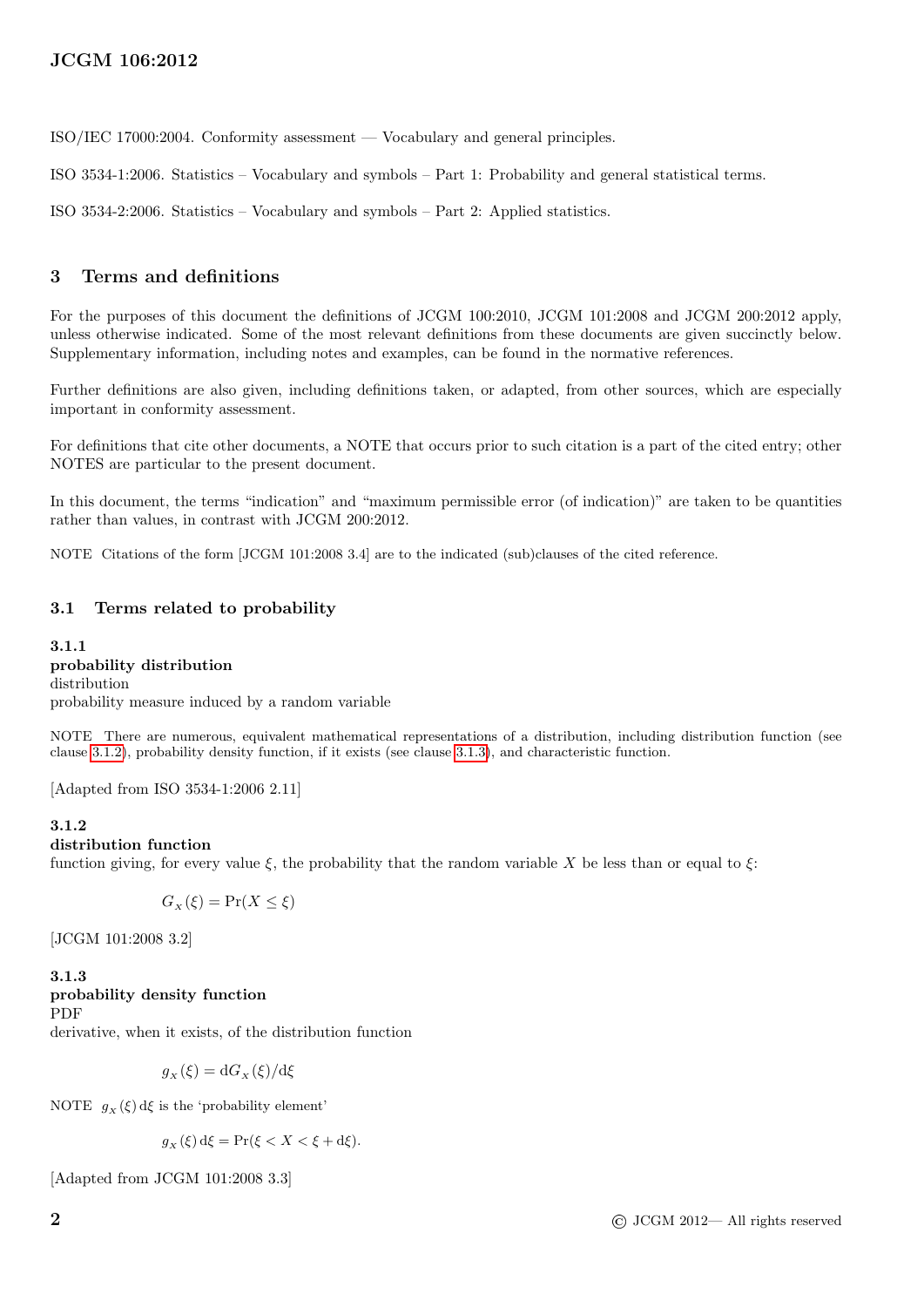# <span id="page-11-5"></span>3.1.4

### normal distribution

probability distribution of a continuous random variable  $X$  having the probability density function

$$
g_X(\xi) = \frac{1}{\sigma\sqrt{2\pi}} \exp\left[-\frac{1}{2}\left(\frac{\xi-\mu}{\sigma}\right)^2\right],
$$

for  $-\infty < \xi < +\infty$ 

NOTE 1  $\mu$  is the expectation (see [3.1.5\)](#page-11-2) and  $\sigma$  is the standard deviation (see [3.1.7\)](#page-11-3) of X.

NOTE 2 The normal distribution is also known as a Gaussian distribution.

<span id="page-11-2"></span>[JCGM 101:2008 3.4]

3.1.5

expectation

for a continuous random variable X characterized by a PDF  $g_X(\xi)$ ,

$$
E(X)=\int_{-\infty}^{\infty}\xi g_{\scriptscriptstyle X}(\xi)\,{\rm d}\xi
$$

NOTE 1 The expectation is also known as the mean.

NOTE 2 Not all random variables have an expectation.

NOTE 3 The expectation of the random variable  $Z = F(X)$ , for a given function  $F(X)$ , is

$$
E(Z) = E(F(X)) = \int_{-\infty}^{\infty} F(\xi) g_X(\xi) d\xi
$$

<span id="page-11-4"></span>[JCGM 101:2008 3.6]

3.1.6

### variance

for a continuous random variable X characterized by a PDF  $g_x(\xi)$ ,

$$
V(X) = \int_{-\infty}^{\infty} \left[ \xi - E(X) \right]^2 g_X(\xi) \, \mathrm{d}\xi
$$

NOTE Not all random variables have a variance.

<span id="page-11-3"></span>[JCGM 101:2008 3.7]

3.1.7

standard deviation positive square root of the variance

[JCGM 101:2008 3.8]

### <span id="page-11-1"></span><span id="page-11-0"></span>3.2 Terms related to metrology

### 3.2.1

quantity

property of a phenomenon, body, or substance, where the property has a magnitude that can be expressed as a number and a reference

[JCGM 200:2012 1.1]

 $\odot$  JCGM 2012— All rights reserved  $3$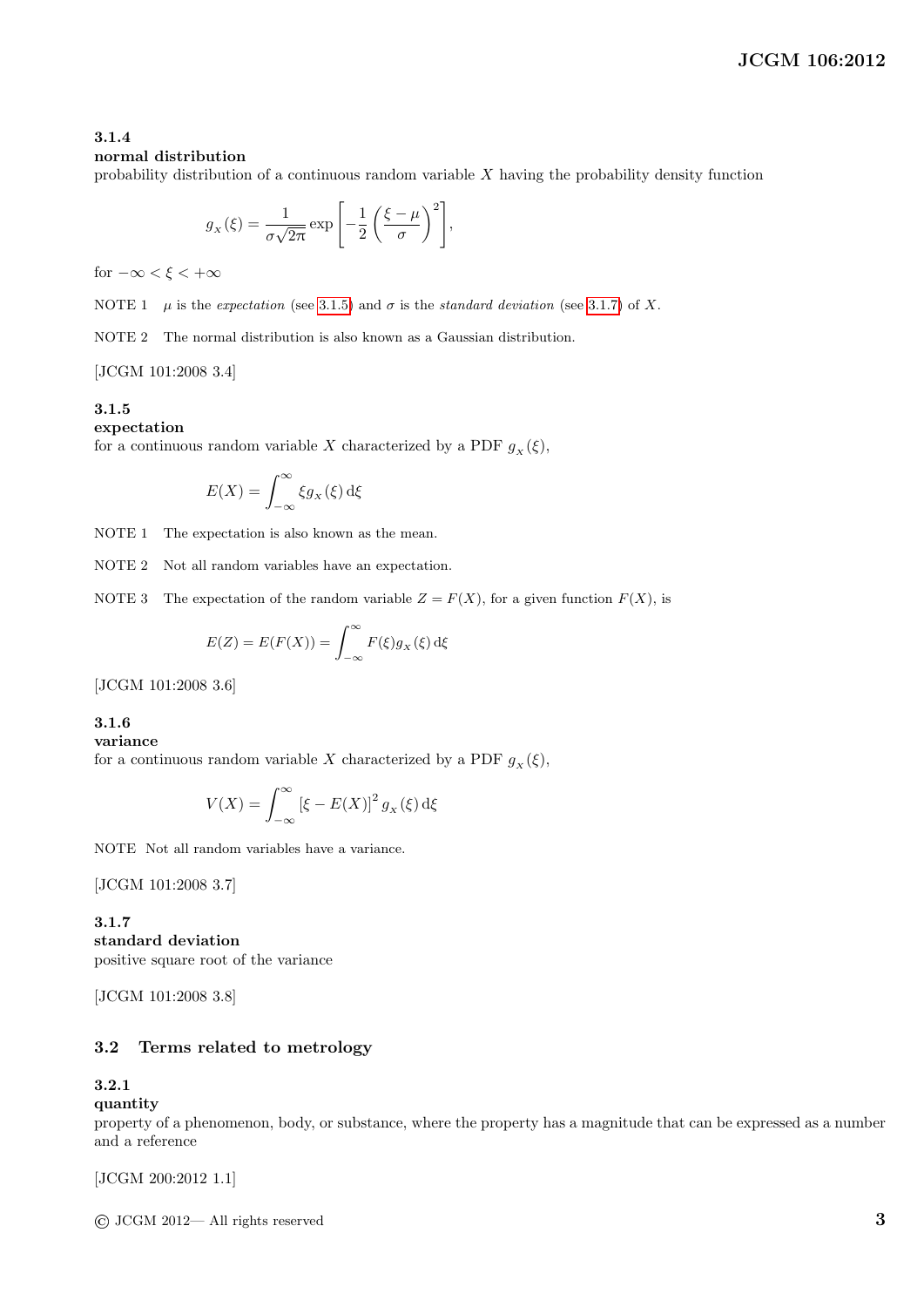# JCGM 106:2012

### 3.2.2

quantity value value of a quantity value number and reference together expressing magnitude of a quantity

[JCGM 200:2012 1.19]

### 3.2.3

true quantity value true value of a quantity true value quantity value consistent with the definition of a quantity

<span id="page-12-2"></span>[JCGM 200:2012 2.11]

3.2.4 measurand quantity intended to be measured

[JCGM 200:2012 2.3]

<span id="page-12-1"></span>NOTE In this document, the measurand is a measurable property of an item of interest.

### 3.2.5

### measurement result

result of measurement set of quantity values being attributed to a measurand together with any other available relevant information

NOTE A measurement result may be expressed in a number of ways, by giving, for example, (a) a measured quantity value with an associated measurement uncertainty; (b) a coverage interval for the measurand with an associated coverage probability; (c) a PDF; or (d) a numerical approximation to a PDF.

<span id="page-12-3"></span>[JCGM 200:2012 2.9]

### 3.2.6

measured quantity value

value of a measured quantity measured value quantity value representing a measurement result

NOTE A measured quantity value is also known as an estimate, or best estimate, of a quantity.

<span id="page-12-0"></span>[JCGM 200:2012 2.10]

### 3.2.7

### coverage interval

interval containing the set of true quantity values of a measurand with a stated probability, based on the information available

<span id="page-12-4"></span>[JCGM 200:2012 2.36]

### 3.2.8

### coverage probability

probability that the set of true quantity values of a measurand is contained within a specified coverage interval

[JCGM 200:2012 2.37]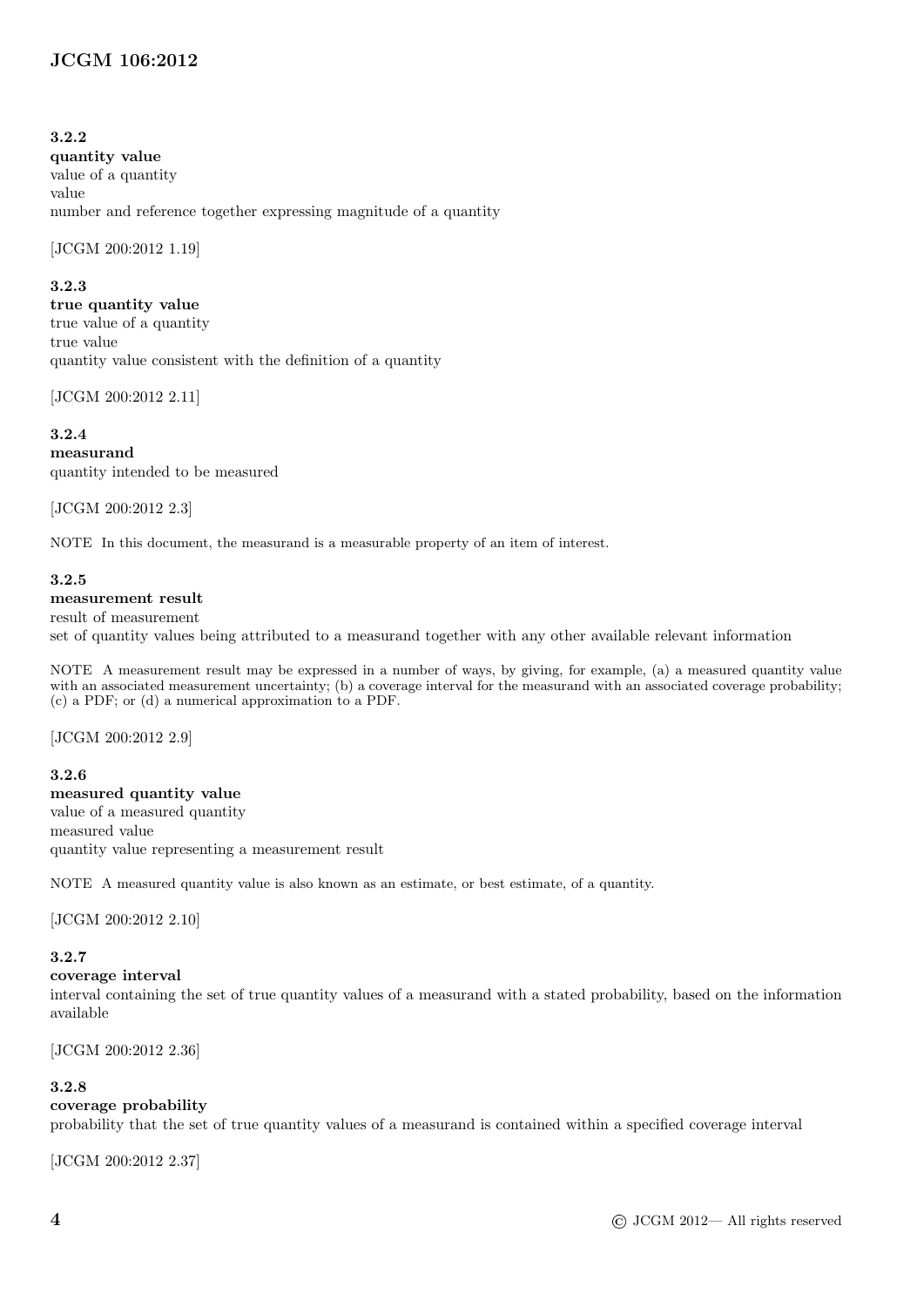3.2.9

#### indication

quantity provided by a measuring instrument or measuring system

NOTE 1 An indication is often given as the position of a pointer for an analogue output or the displayed or printed number for a digital output.

NOTE 2 An indication is also known as a reading.

[Adapted from JCGM 200:2012 4.1]

#### <span id="page-13-1"></span><span id="page-13-0"></span>3.3 Terms related to conformity assessment

### 3.3.1

#### conformity assessment

activity to determine whether specified requirements relating to a product, process, system, person or body are fulfilled

<span id="page-13-3"></span>[Adapted from ISO/IEC 17000:2004 2.1]

#### 3.3.2

inspection

conformity assessment by observation and judgement accompanied, as appropriate, by measurement, testing or gauging

[Adapted from ISO 3534-2:2006 4.1.2]

<span id="page-13-2"></span>NOTE A measurement performed as part of conformity assessment is sometimes called an inspection measurement.

### 3.3.3

### specified requirement

need or expectation that is stated

NOTE Specified requirements may be stated in normative documents such as regulations, standards and technical specifications.

[ISO/IEC 17000:2004 3.1]

NOTE 1 The term 'expectation' in the context of a specified requirement is not related to the expectation of a random variable; see definition [3.1.5.](#page-11-2)

NOTE 2 In this document, a typical specified requirement takes the form of a stated interval of permissible values of a measurable property of an item.

EXAMPLE 1 A sample of industrial waste water (the item) is required to have a mass concentration of dissolved mercury (the property) of no greater than 10 ng/L.

EXAMPLE 2 A grocery scale (the item) is required to have an indication R (the property) in the interval [999.5 g  $\leq R \leq 1000.5$  g] when measuring a standard 1 kg weight.

#### <span id="page-13-5"></span>3.3.4

tolerance limit specification limit specified upper or lower bound of permissible values of a property

<span id="page-13-4"></span>[Adapted from ISO 3534-2:2006 3.1.3]

#### 3.3.5

tolerance interval interval of permissible values of a property

[Adapted from ISO 10576-1:2003 3.5]

 $\odot$  JCGM 2012— All rights reserved  $5$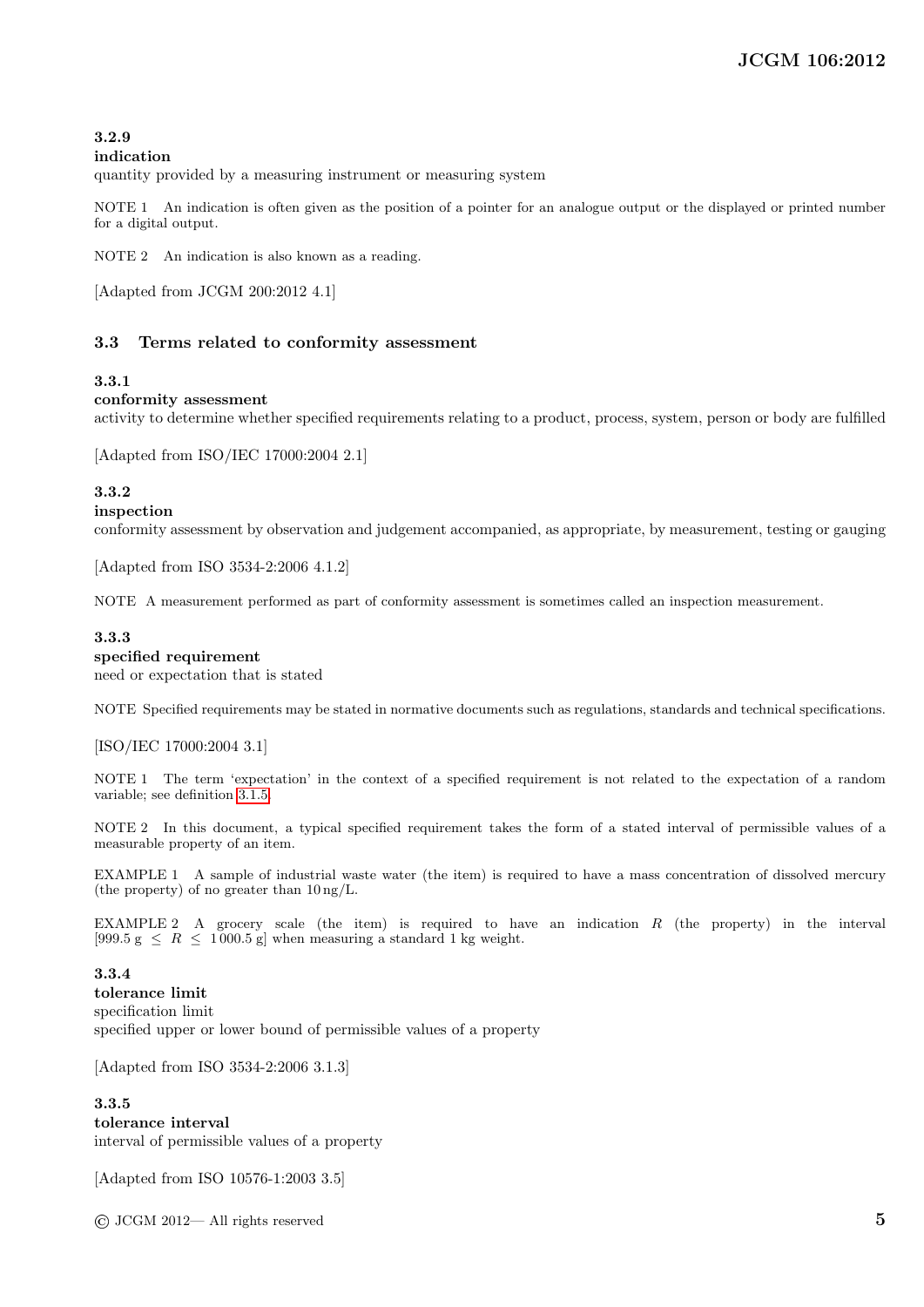NOTE 1 Unless otherwise stated in a specification, the tolerance limits belong to the tolerance interval.

NOTE 2 The term 'tolerance interval' as used in conformity assessment has a different meaning from the same term as it is used in statistics.

NOTE 3 A tolerance interval is called a 'specification zone' in ASME B89.7.3.1:2001 [\[2\]](#page-54-8).

### 3.3.6

#### tolerance

specified tolerance difference between upper and lower tolerance limits

#### <span id="page-14-1"></span>3.3.7

#### conformance probability

<span id="page-14-2"></span>probability that an item fulfills a specified requirement

### 3.3.8

#### acceptance limit

specified upper or lower bound of permissible measured quantity values

<span id="page-14-0"></span>[Adapted from ISO 3534-2:2006 3.1.6]

#### 3.3.9

#### acceptance interval

interval of permissible measured quantity values

NOTE 1 Unless otherwise stated in the specification, the acceptance limits belong to the acceptance interval.

NOTE 2 An acceptance interval is called an 'acceptance zone' in ASME B89.7.3.1 [\[2\]](#page-54-8).

#### 3.3.10

#### rejection interval

interval of non-permissible measured quantity values

<span id="page-14-4"></span>NOTE 1 A rejection interval is called an 'rejection zone' in ASME B89.7.3.1 [\[2\]](#page-54-8).

#### 3.3.11

#### guard band

interval between a tolerance limit and a corresponding acceptance limit

<span id="page-14-3"></span>NOTE The guard band includes the limits.

#### 3.3.12

#### decision rule

documented rule that describes how measurement uncertainty will be accounted for with regard to accepting or rejecting an item, given a specified requirement and the result of a measurement

<span id="page-14-5"></span>[Adapted from ASME B89.7.3.1-2001 [\[2\]](#page-54-8)]

#### 3.3.13

#### specific consumer's risk

<span id="page-14-6"></span>probability that a particular accepted item is non-conforming

### 3.3.14

# specific producer's risk

probability that a particular rejected item is conforming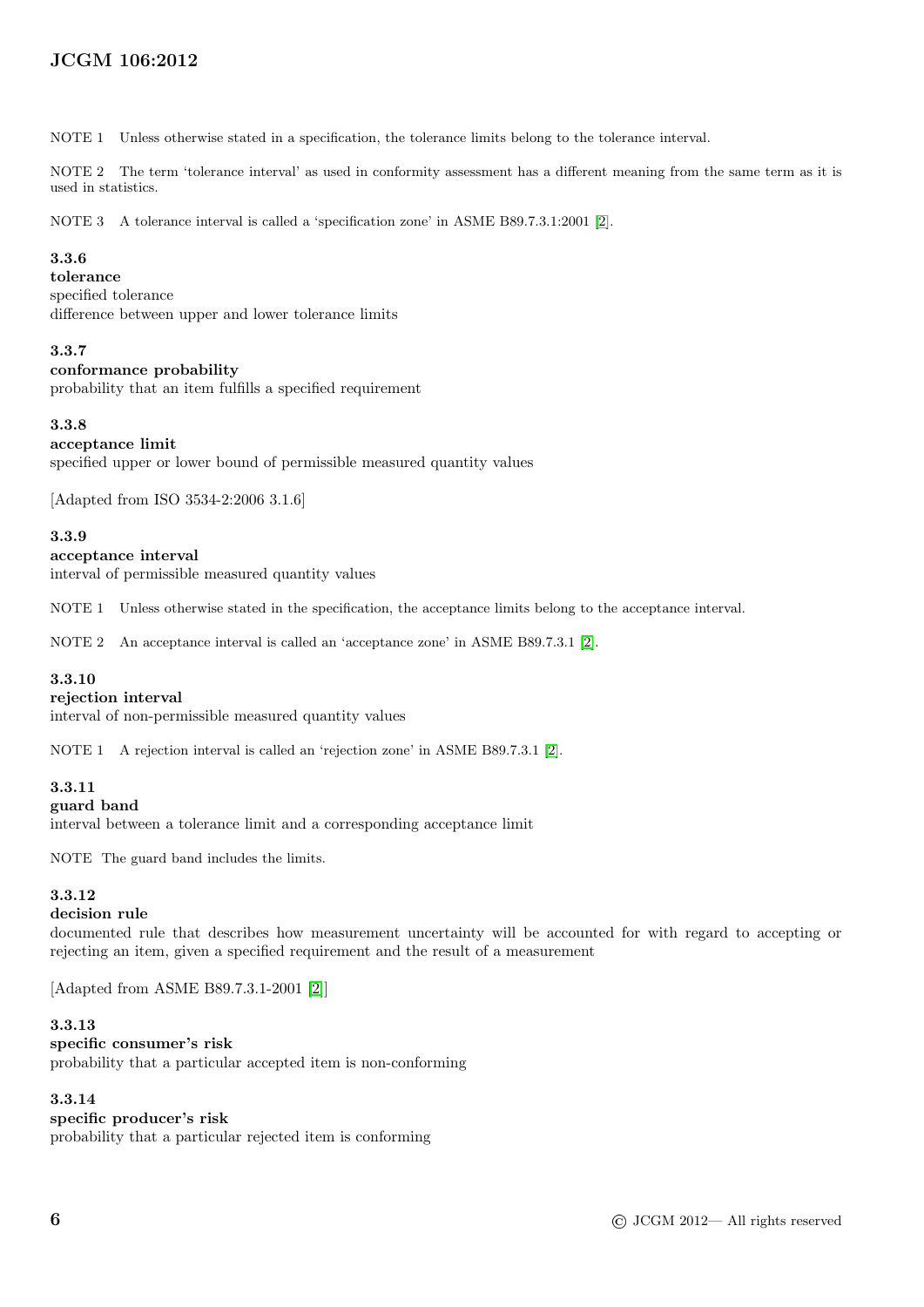### <span id="page-15-4"></span>3.3.15

### global consumer's risk

consumer's risk

<span id="page-15-5"></span>probability that a non-conforming item will be accepted based on a future measurement result

### 3.3.16

### global producer's risk

### producer's risk

<span id="page-15-2"></span>probability that a conforming item will be rejected based on a future measurement result

### 3.3.17

### measurement capability index

tolerance divided by a multiple of the standard measurement uncertainty associated with the measured value of a property of an item

<span id="page-15-3"></span>NOTE In this document the multiple is taken to be 4; see clause [7.6.3](#page-25-1)

### 3.3.18

#### maximum permissible error (of indication) MPE

for a measuring instrument, maximum difference, permitted by specifications or regulations, between the instrument indication and the quantity being measured

NOTE 1 When more than one maximum difference is specified, the term "maximum permissible errors" is used; for example, a specified maximum negative difference and a specified maximum positive difference.

NOTE 2 The error of indication can be written as  $E = R - R_0$ , where R is the indication and  $R_0$  denotes the indication of an ideal measuring instrument measuring the same measurand Y. In the testing and verification of a measuring instrument, the error of indication is typically evaluated by measuring a calibrated reference standard.

# <span id="page-15-0"></span>4 Conventions and notation

For the purposes of this document the following conventions, notation and terminology are adopted.

4.1 In the GUM, the standard uncertainty associated with an estimate y of a measurand Y is written as  $u_c(y)$ . The subscript "c", denoting "combined" standard uncertainty, is viewed as redundant and is not used in this document. (See JCGM 101:2008 4.10).

4.2 An expression written  $A =: B$  means that B is defined by A.

4.3 When there is no potential for confusion, the symbol u, rather than  $u(y)$ , will be used for notational simplicity. The expanded uncertainty U is generally taken to be  $U = ku$  using a coverage factor of  $k = 2$ ; the value of k is given explicitly when there is potential for ambiguity.

<span id="page-15-1"></span>4.4 A property of interest (the measurand) is regarded as a random variable Y with possible values  $\eta$ . When Y is measured, evaluation of the measurement data yields a measured quantity value  $\eta_m$ , taken to be a realization of an observable random variable  $Y_m$ . In general, the measured value  $\eta_m$  will differ from Y by an unknown error E, say, which depends on random and systematic effects.

4.5 A tolerance interval specifies permissible values of the measurand Y . A conformity assessment decision is based on the measured value  $\eta_m$  and the relation of  $\eta_m$  to a defined acceptance interval.

4.6 Knowledge of the quantities Y and  $Y_m$  is encoded and conveyed by conditional PDFs whose forms depend on available information. Conditional PDFs are written with a vertical bar, with information to the right of the bar regarded as given. The PDF for a measurand Y before measurement is  $g_{Y|I}(\eta|I)$ , where the symbol I denotes prior information.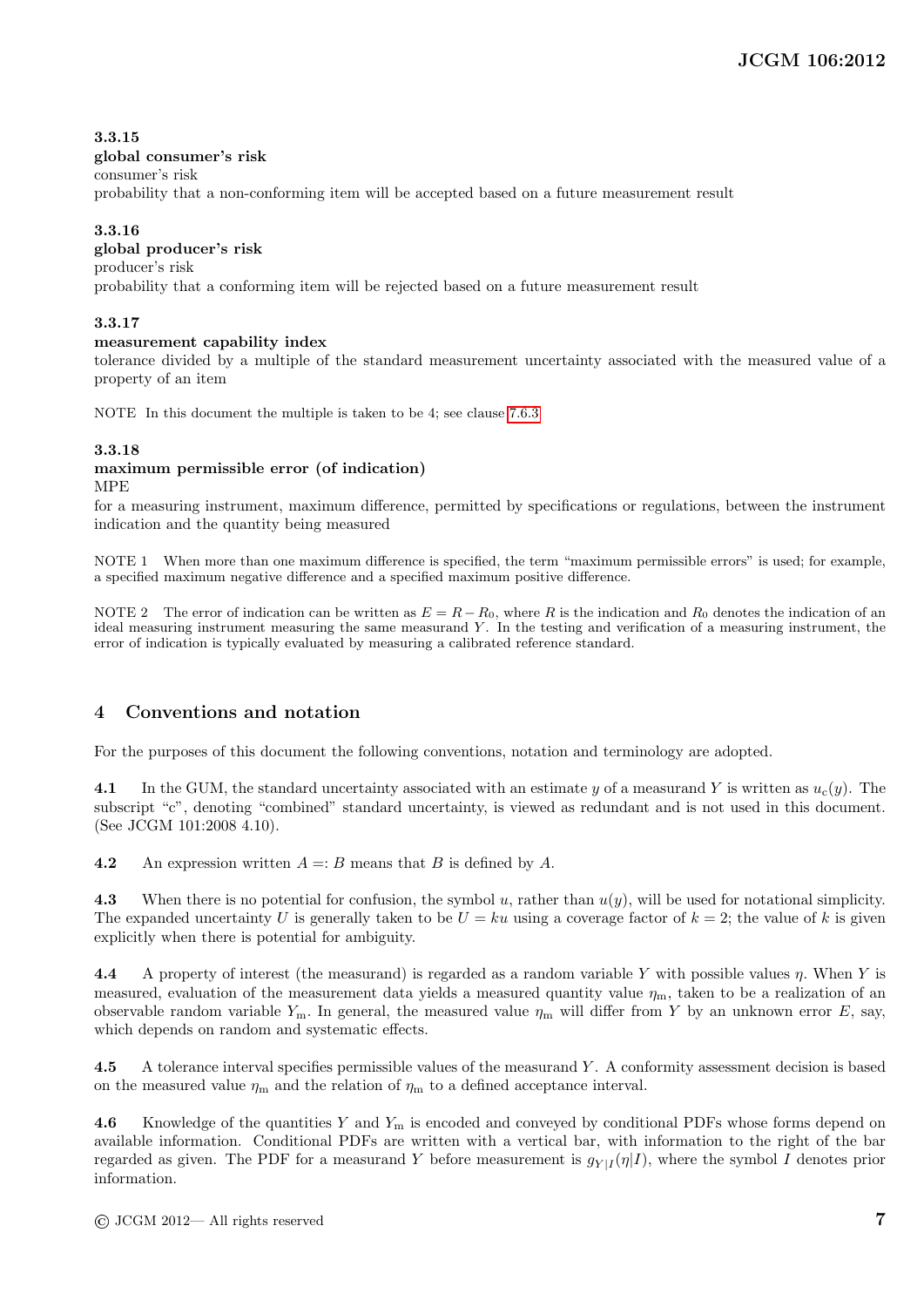4.7 Following a measurement of a property of interest, yielding an observed measured value  $\eta_m$ , the postmeasurement PDF for Y is  $g_{Y|\eta_m,I}(\eta|\eta_m,I)$ .

4.8 The analogous PDFs for the possible values  $\eta_m$  of the measuring system output quantity  $Y_m$  are (a),  $g_{Y_m|I}(\eta_m|I)$ , encoding belief in possible measured values given only the prior information I, and (b),  $g_{Y_m|\eta,I}(\eta_m|\eta,I)$ , the analogous PDF when, in addition to the prior information I, the measurand is assumed to have a given true value  $Y = \eta$ .

<span id="page-16-2"></span>4.9 In the interests of brevity, in this document explicit display of the fixed prior information I is largely omitted. Also, PDFs for Y and  $Y_m$  are expressed in terms of symbols g and h respectively, using the following notation in which subscripts are largely suppressed:

For pre-measurement knowledge of the measurand  $Y$ ,

$$
g_{Y|I}(\eta|I)=:g_{0}(\eta);
$$

For post-measurement knowledge of the measurand  $Y$ ,

 $g_{Y|_{\eta_m,I}}(\eta|\eta_m,I)=:g(\eta|\eta_m);$ 

Knowledge of possible measured values given only the prior information  $I$ ,

$$
g_{Y_{\mathbf{m}}|I}(\eta_{\mathbf{m}}|I)=:h_{\mathbf{0}}(\eta_{\mathbf{m}});
$$

Knowledge of  $Y_m$  assuming, in addition to information I, a given value  $Y = \eta$  of the measurand,

$$
g_{Y_m|\eta,I}(\eta_m|\eta,I)=:h(\eta_m|\eta).
$$

These PDFs are not independent but are related by Bayes' theorem (see clause [6.2.](#page-18-3))

4.10 According to Resolution 10 of the 22nd CGPM (2003) " . . . the symbol for the decimal marker shall be either the point on the line or the comma on the line . . . ". The JCGM has decided to adopt, in its documents in English, the point on the line.

### <span id="page-16-1"></span><span id="page-16-0"></span>5 Tolerance limits and tolerance intervals

### 5.1 Conformity assessment measurements

5.1.1 Consider a situation where a property of an item of interest, such as the error of indication of a voltmeter, is measured in order to decide whether or not the item conforms to a specified requirement. Such a test of conformity comprises a sequence of three operations:

- measure the property of interest;
- compare the measurement result with the specified requirement;
- decide on a subsequent action.

5.1.2 In practice, once the measurement result has been obtained, the comparison/decision operations are typically implemented using a previously established and stated decision rule (see [3.3.12\)](#page-14-3) that depends upon the measurement result, the specified requirement, and the consequences of an incorrect decision.

5.1.3 Guidance is available regarding the formulation of a decision rule. ISO 14253-1 [\[21\]](#page-54-9) and ASME B89.7.3.1 [\[2\]](#page-54-8) provide guidelines for documenting a chosen decision rule and for describing the role of measurement uncertainty in setting acceptance limits. These documents address decision rules involving two or more possible decisions, and include the binary decision rule, with which this document is concerned, as a special case.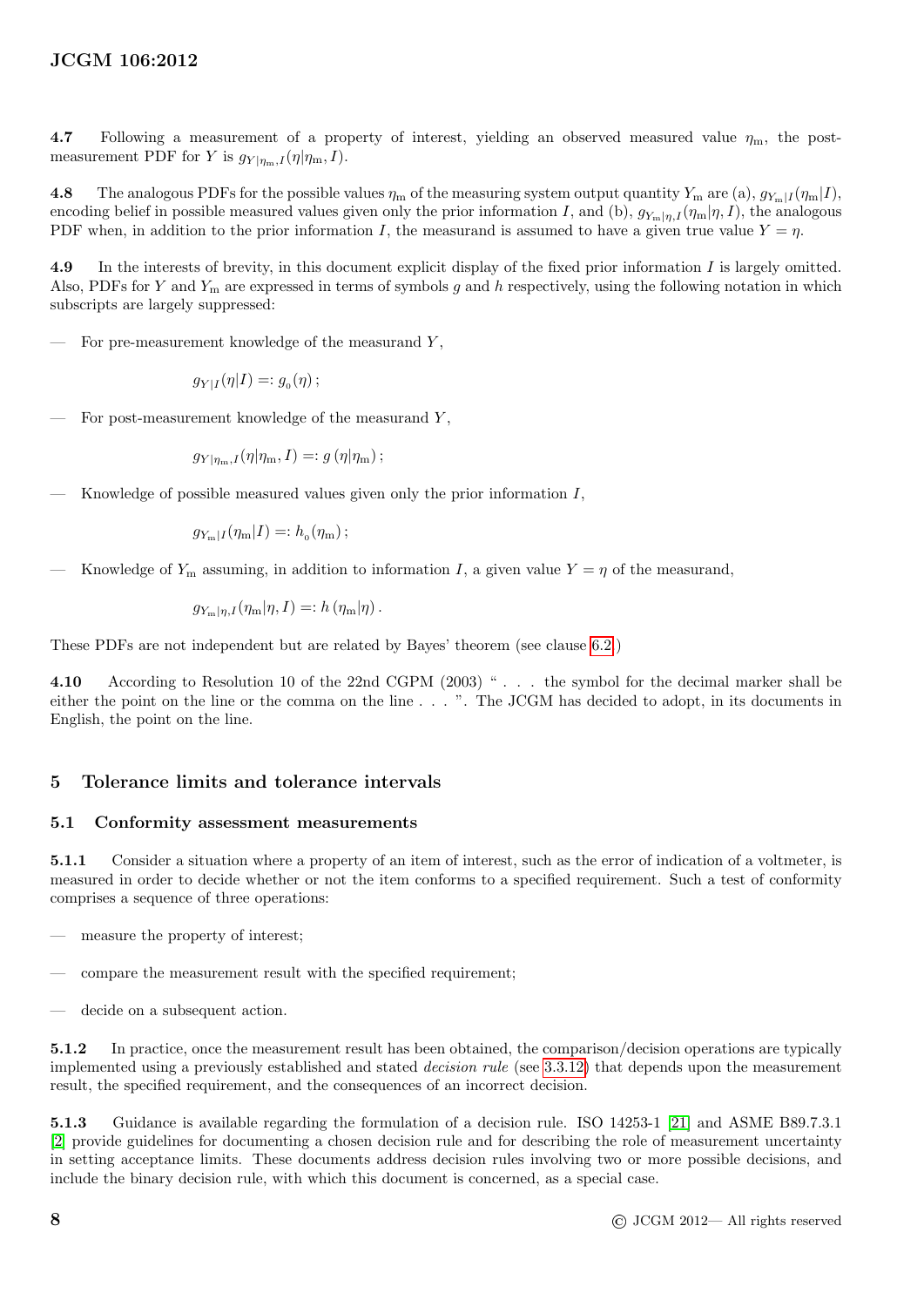5.1.4 A measurement performed as part of a conformity assessment is designed to obtain information sufficient to enable a decision to be made with an acceptable level of risk. An appropriate measurement strategy will balance the cost of reducing measurement uncertainty against the benefit of more certain knowledge of the true value of the measurand.

5.1.5 An inspection measurement together with an associated decision rule is thus closely related to matters such as costs and risks. As such, the design of a satisfactory conformity assessment is often not a purely technical exercise. If the goal is to minimize cost, then given a suitable economic model the problem can be reduced to direct calculation.

### <span id="page-17-0"></span>5.2 Permissible and non-permissible values: tolerance intervals

5.2.1 In this document, specified requirements for a measurand of interest consist of limiting values, called tolerance limits, that separate intervals of permissible values of the measurand from intervals of non-permissible values [\[22\]](#page-54-1). Intervals of permissible values, called tolerance intervals, are of two kinds:

— a one-sided tolerance interval with either an upper or a lower tolerance limit;

— a two-sided tolerance interval with both upper and lower tolerance limits.

In either case, an item conforms to the specified requirement if the true value of the measurand lies within the tolerance interval and is non-conforming otherwise. The above tolerance intervals are illustrated in figure [2.](#page-17-1)

<span id="page-17-1"></span>5.2.2 Seemingly one-sided tolerance intervals often have implied additional limits, for physical or theoretical reasons, that are not explicitly stated [\[22\]](#page-54-1). Such tolerance intervals are effectively two-sided, having one specified limit and one implied limit; see examples 4 and 5 below.



Figure 2 – Tolerance intervals. (a) A one-sided interval having a single lower tolerance limit  $T_{\rm L}$ ; (b) a one-sided interval having a single upper tolerance limit  $T_U$ ; (c) a two-sided interval having lower and upper tolerance limits. The difference  $T_U - T_L$  is called the tolerance.

NOTE 1 In some cases, such as food safety or environmental protection, specifying the tolerance limits in conformity assessment measurements may involve uncertainties related to the difficulty in assessing the consequences of incorrect decisions [\[29\]](#page-55-6). A related problem in reliability analysis, called completeness uncertainty, is associated with unanalysed contributions to risk [\[31\]](#page-55-7).

NOTE 2 Matters such as completeness uncertainty bear no relation to the measurement uncertainty associated with an estimate of a measurand resulting from an inspection measurement. In this document the tolerance limits are taken to be fixed constants.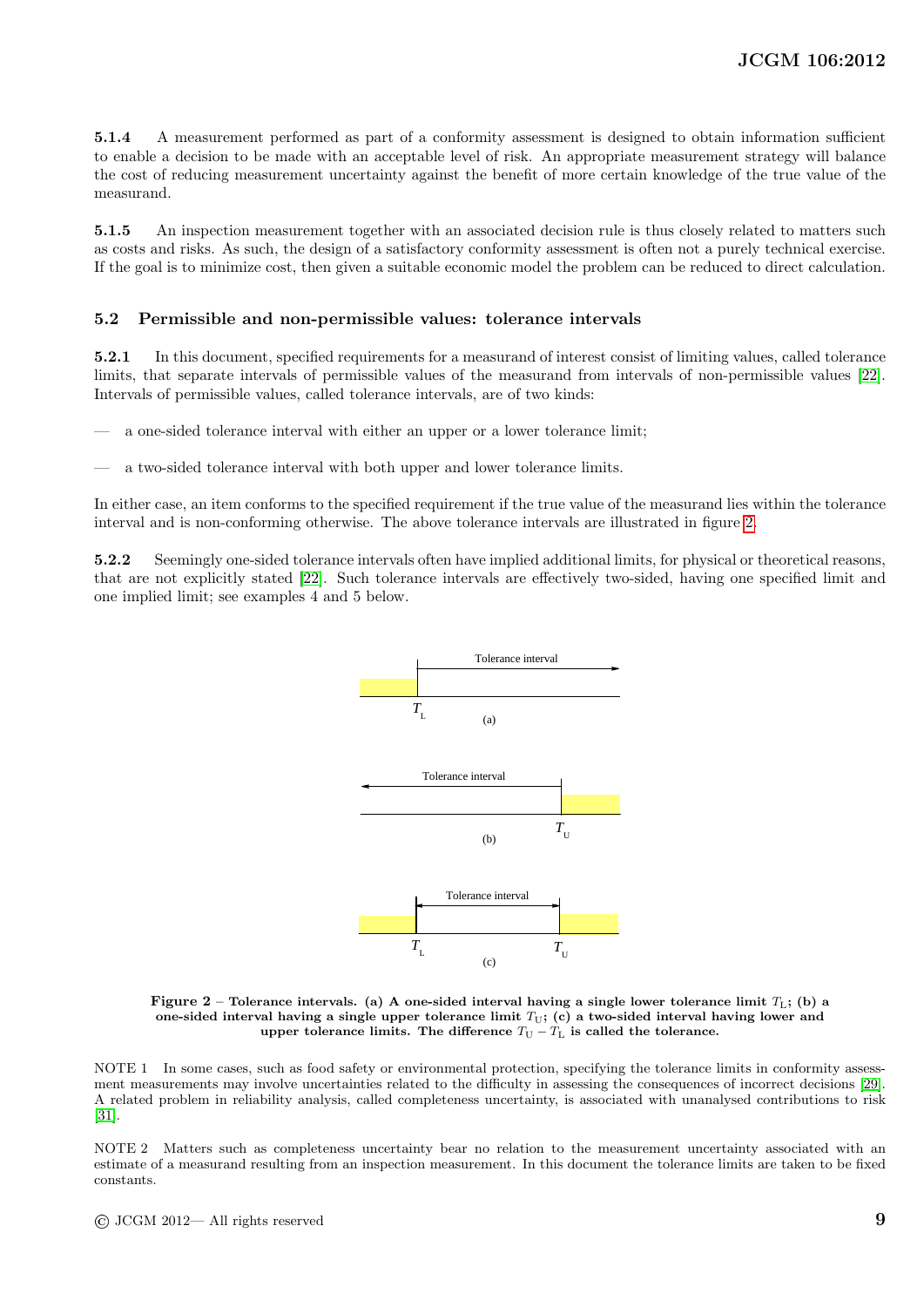### <span id="page-18-0"></span>5.3 Examples of tolerance limits

#### EXAMPLE 1 Single upper tolerance limit

The breakdown voltage  $V<sub>b</sub>$  for a certain type of Zener diode is specified to be no greater than  $-5.4$  V. For a conforming diode,  $V<sub>b</sub>$  lies in the open interval  $V<sub>b</sub> \le -5.4$  V.

#### EXAMPLE 2 Single lower tolerance limit

A metal container for soft drinks is required to have a bursting strength B of not less than 490 kPa. Conforming values of B lie in the open interval  $B \geq 490$  kPa.

#### EXAMPLE 3 Explicit upper and lower tolerance limits

An OIML Class  $E_1$  1 kg weight [\[25\]](#page-55-8) is specified to have a maximum permissible error (MPE) of 500 µg. This means that the mass m of the weight is specified to be not less than 0.999 999 5 kg and not more than 1.000 000 5 kg. A conforming 1 kg weight is one for which the mass error  $E = m - m_0$ , with  $m_0 = 1$  kg, lies in the interval  $-500 \mu$ g  $\le E \le 500 \mu$ g.

#### EXAMPLE 4 Explicit upper and implied lower tolerance limits

An environmental regulation requires the mass concentration  $X$  of mercury in a stream of industrial waste water to be no greater than 10 ng/ $\overline{L}$ , which is an explicit upper tolerance limit. Since the mass concentration cannot be less than zero, there is an implied lower tolerance limit of  $0 \nvert p/L$ . A sample of waste water complies with the regulation if the mass concentration of mercury in the sample lies in the interval  $0 \text{ ng/L} < X < 10 \text{ ng/L}$ .

#### EXAMPLE 5 Explicit lower and implied upper tolerance limits

Powdered sodium benzoate, used as a food preservative, is required to have a purity  $P$ , expressed as a mass fraction on a dry basis in percent, of no less than 99.0 %, which is an explicit lower tolerance limit. The purity cannot be greater than 100 %, which is an implied upper tolerance limit. A conforming sample of sodium benzoate is one for which the sample purity lies in the interval 99.0 %  $\leq P \leq 100$  %.

## <span id="page-18-2"></span><span id="page-18-1"></span>6 Knowledge of the measurand

### 6.1 Probability and information

6.1.1 In measurements performed as part of a conformity assessment, knowledge of a property of interest (the measurand) is modelled by a conditional probability density function (PDF) whose form depends on available information. Such information always has two components: that which is available before performing the measurement (called prior information) and the additional information supplied by the measurement [\[38\]](#page-55-9).

6.1.2 The PDF for a property of interest (the measurand) encodes and conveys belief in its possible values, given a particular state of knowledge. A poorly known measurand generally has a broad PDF, relative to the requirements of a conformity assessment, indicating a wide interval of possible values compatible with meagre information. Performing a measurement provides fresh information that serves to sharpen the PDF and to narrow the interval of possible values of the measurand.

6.1.3 The effect of a measurement is thus to update a pre-measurement (or prior) state of knowledge, yielding a postmeasurement (or posterior) state of knowledge that includes the measurement data. The rule for this transformation is called Bayes' theorem and the underlying mathematical framework is known as Bayesian probability theory. In this document the results of this framework are used without detailed development or proof. A considerable literature is available; see, for example, references [\[4,](#page-54-10) [5,](#page-54-11) [16,](#page-54-12) [26,](#page-55-10) [27,](#page-55-11) [39\]](#page-55-12).

### <span id="page-18-3"></span>6.2 Bayes' theorem

6.2.1 In conformity assessment, a measurable property Y of an item of interest is regarded as a random variable with possible values denoted by  $\eta$ . Before measuring Y, reasonable belief in its possible values is characterized by a prior (pre-measurement) PDF  $g_0(\eta)$  whose form is independent of the measuring system (see clause [4.9\)](#page-16-2).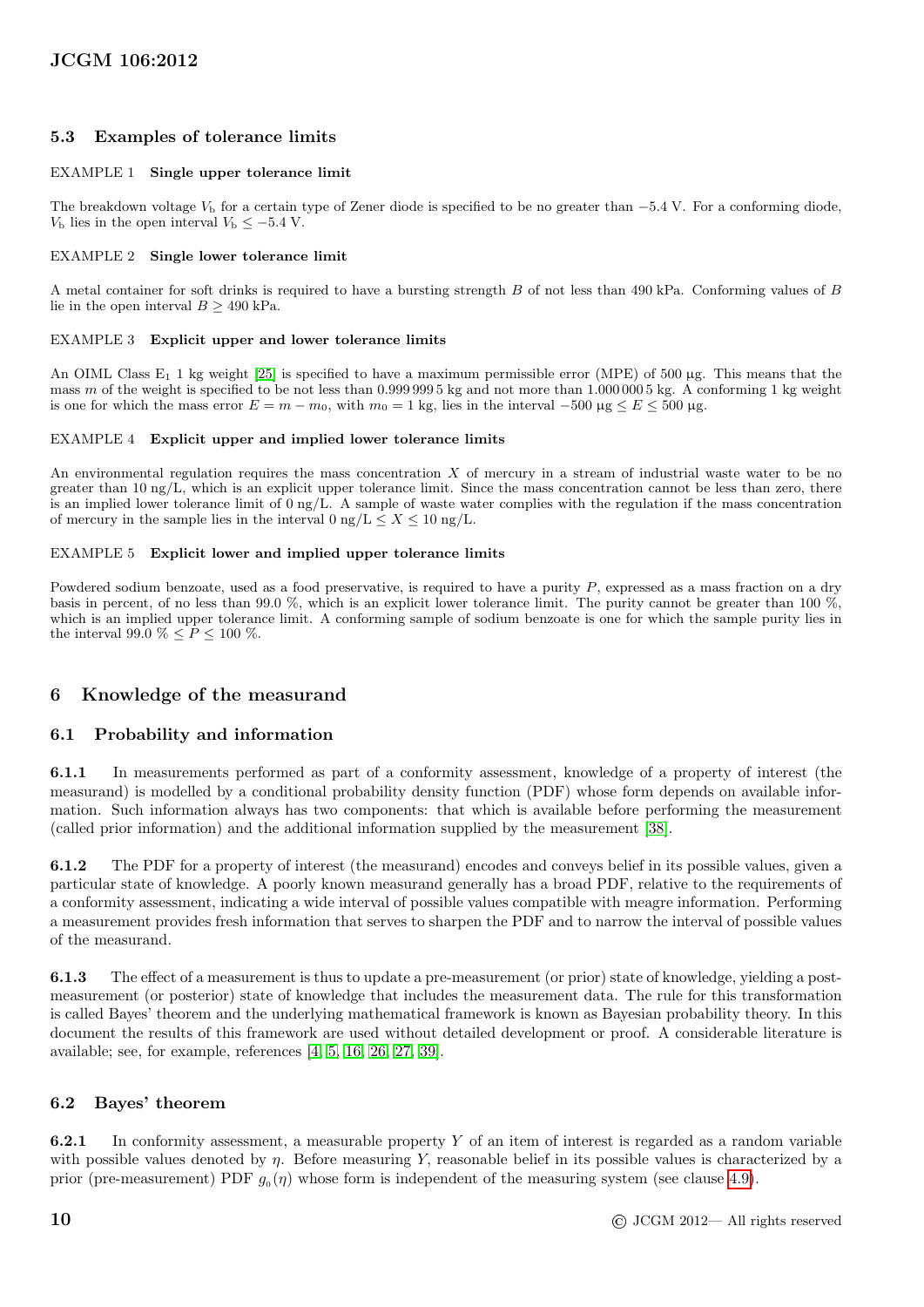**6.2.2** The prior PDF  $g_0(\eta)$  is often assigned based on knowledge acquired by previous measurements of similar items. Methods for assigning a prior PDF for a property of interest are discussed in Annex [B.](#page-47-0)

**6.2.3** In a typical inspection measurement, the quantity  $Y$  is measured using a procedure designed to provide sufficient information to assess conformity with a specified requirement.

NOTE 1 The same symbol is used for a quantity and for the random variable that represents that quantity (see [GUM 4.1.1] note 1]).

NOTE 2 Guidance on the assignment of PDFs in some common situations is given in JCGM 101:2008 and Annex [B.](#page-47-0)

**6.2.4** The output of the measuring system is a quantity regarded as a random variable  $Y_m$ , with possible values denoted by  $\eta_m$ . Measurement of Y yields a particular realization, the *measured quantity value*  $\eta_m$  (see clauses [3.2.6](#page-12-3)) and [4.4\)](#page-15-1), and the resulting posterior (post-measurement) PDF for  $Y$ , given this new information, is written as

$$
g(\eta|Y_{\mathbf{m}}=\eta_{\mathbf{m}})=:g(\eta|\eta_{\mathbf{m}}).
$$

6.2.5 The prior and posterior PDFs are related by Bayes' theorem

<span id="page-19-2"></span>
$$
g(\eta|\eta_{\rm m}) = Cg_0(\eta) h(\eta_{\rm m}|\eta) , \qquad (1)
$$

where, given a measured value  $\eta_m$ , C is a constant chosen such that  $\int_{-\infty}^{\infty} g(\eta|\eta_m) d\eta = 1$ . The term  $h(\eta_m|\eta)$  in expression [\(1\)](#page-19-2) is the PDF for the possible values of  $Y_{\rm m}$ , given some particular value  $Y = \eta$  of the measurand.

**6.2.6** Expressed as a function of  $\eta$  for a measured value  $\eta_m$ , the PDF  $h(\eta_m|\eta)$  is called the likelihood of  $\eta$  given  $\eta_{\rm m}$ , and is written as

$$
h(\eta_{\mathbf{m}}|\eta) =: \mathcal{L}(\eta; \eta_{\mathbf{m}}).
$$

A measurement can be viewed in terms of stimulus and response or in terms of input and output. In this view, the likelihood function  $\mathcal{L}(\eta; \eta_m)$  characterizes the distribution of plausible stimuli or inputs (values of  $\eta$ ) that might have caused the observed response or output (measured value  $\eta_{\rm m}$ ).

6.2.7 The form of the likelihood function will depend on the specific measurement problem and the measuring system, as described in a mathematical model, as well as on other relevant information such as historical data, instrument calibrations and the results of measurements of calibrated artefacts or standard reference materials, and experience with similar systems. In many cases of practical interest, the likelihood function can be characterised by a normal (Gaussian) distribution.

6.2.8 Bayes' theorem shows how the posterior (post-measurement) state of knowledge is derived from a combination of prior (pre-measurement) information, encoded in the prior distribution, and information supplied by the measurement, represented by the likelihood function.

6.2.9 In many cases, the measuring system is employed in order to supplement relatively meagre prior knowledge of the measurand with accurate measurement information. In such a case, the posterior (post-measurement) state of knowledge PDF is essentially defined by the likelihood function (encoding the measurement information), i.e.,

$$
g(\eta|\eta_{\rm m})=Ch(\eta_{\rm m}|\eta)
$$

to a close approximation, where C is a constant.

#### <span id="page-19-1"></span><span id="page-19-0"></span>6.3 Summary information

#### 6.3.1 Best estimate and standard uncertainty

A measurement result is often summarized by giving an estimate of a measurand and a parameter that characterizes the dispersion of probable values about this estimate. In this document, the estimate  $y$  of a property Y is taken to be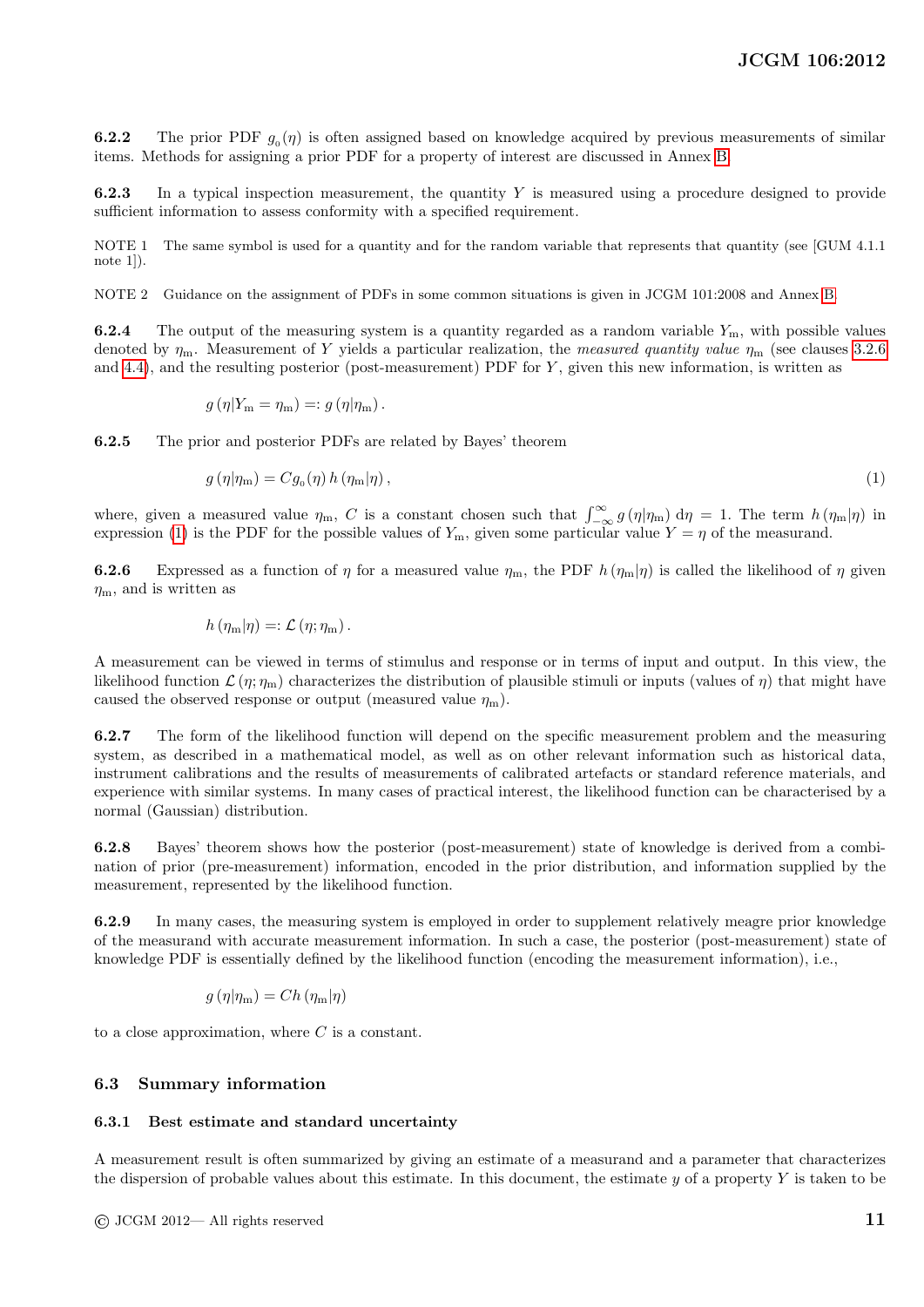the expectation (see [3.1.5\)](#page-11-2)  $E(Y|\eta_m)$ . The associated dispersion parameter  $u(y) = u$ , called the standard uncertainty, is taken to be the *standard deviation* (see [3.1.7\)](#page-11-3) of Y, the positive square root of the variance (see [3.1.6\)](#page-11-4)  $V(Y|\eta_m)$ .  $E(Y|\eta_{\text{m}})$  and  $V(Y|\eta_{\text{m}})$  are given by

$$
E(Y|\eta_{\mathbf{m}}) = y = \int_{-\infty}^{\infty} \eta g(\eta|\eta_{\mathbf{m}}) d\eta, \quad V(Y|\eta_{\mathbf{m}}) = u^2 = \int_{-\infty}^{\infty} (\eta - y)^2 g(\eta|\eta_{\mathbf{m}}) d\eta.
$$

**6.3.1.1** The standard uncertainty u characterizes the dispersion of Y about the estimate y. When the PDF for Y is single-peaked (unimodal) and symmetric, the estimate  $y$  is also the most probable value of Y, i.e., the mode of the distribution.

6.3.1.2 For a measurement analysed according to JCGM 100:2010 (GUM), evaluation of the measurement data yields an estimate of the measurand (measured quantity value)  $\eta_m$ , and an associated standard uncertainty  $u_m$ . The prior information is assumed to be so meagre that the post-measurement PDF  $g(\eta|\eta_m)$  can be summarised by the estimate  $y = \eta_m$  and the associated standard uncertainty  $u = u_m$  (see clause [7.6.1\)](#page-25-2).

#### <span id="page-20-0"></span>6.3.2 Coverage intervals

**6.3.2.1** Following a measurement, the probability that Y is no greater than a given value  $a$  is

$$
\Pr(Y \le a|\eta_m) = G(a) = \int_{-\infty}^{a} g(\eta|\eta_m) d\eta,
$$

where  $G(z) = \int_{-\infty}^{z} g(\eta|\eta_m) d\eta$  is the distribution function of Y, given data  $\eta_m$ .

**6.3.2.2** It follows that the probability p that Y lies in the interval [a, b], with  $a < b$ , is

<span id="page-20-3"></span>
$$
p = \Pr\left(a \le Y \le b | \eta_m\right) = \int_a^b g\left(\eta | \eta_m\right) d\eta = G(b) - G(a). \tag{2}
$$

**6.3.2.3** An interval such as [a, b] is called a coverage interval for Y, and p is the associated coverage probability. Guidance on constructing a coverage interval with a desired coverage probability, including the case of a discrete approximation to the distribution function obtained by a Monte Carlo method, is given in JCGM 101:2008.

6.3.2.4 When the PDF for Y is symmetric and unimodal, an important and widely-used coverage interval is centred on the best estimate  $y$ , with a length equal to a multiple of the standard uncertainty  $u$ . The GUM defines an additional measure of uncertainty called the expanded uncertainty,  $U$ , obtained by multiplying the standard uncertainty  $u$  by a coverage factor  $k$ :

$$
U = ku.\tag{3}
$$

6.3.2.5 The coverage factor is chosen in order to achieve a desired coverage probability associated with the coverage interval  $[y-U, y+U]$ . The relationship between k and the associated coverage probability depends on the PDF for Y.

NOTE 1 A coverage interval of the form [y−U, y+U] is sometimes called an uncertainty interval, as in ISO 10576-1:2003 3.7 [\[22\]](#page-54-1).

NOTE 2 If the PDF for Y is asymmetric, it may be more appropriate to determine the shortest coverage interval for a given coverage probability. See JCGM 101:2008 5.3.4 for guidance on this calculation.

### <span id="page-20-2"></span><span id="page-20-1"></span>7 Probability of conformity with specified requirements

#### 7.1 General rule for calculation of conformance probability

7.1.1 An item conforms to a specified requirement if the true value of its associated property Y lies in the tolerance interval. Knowledge of Y is conveyed by a PDF  $g(\eta|\eta_m)$  so that a statement of conformity is always an inference,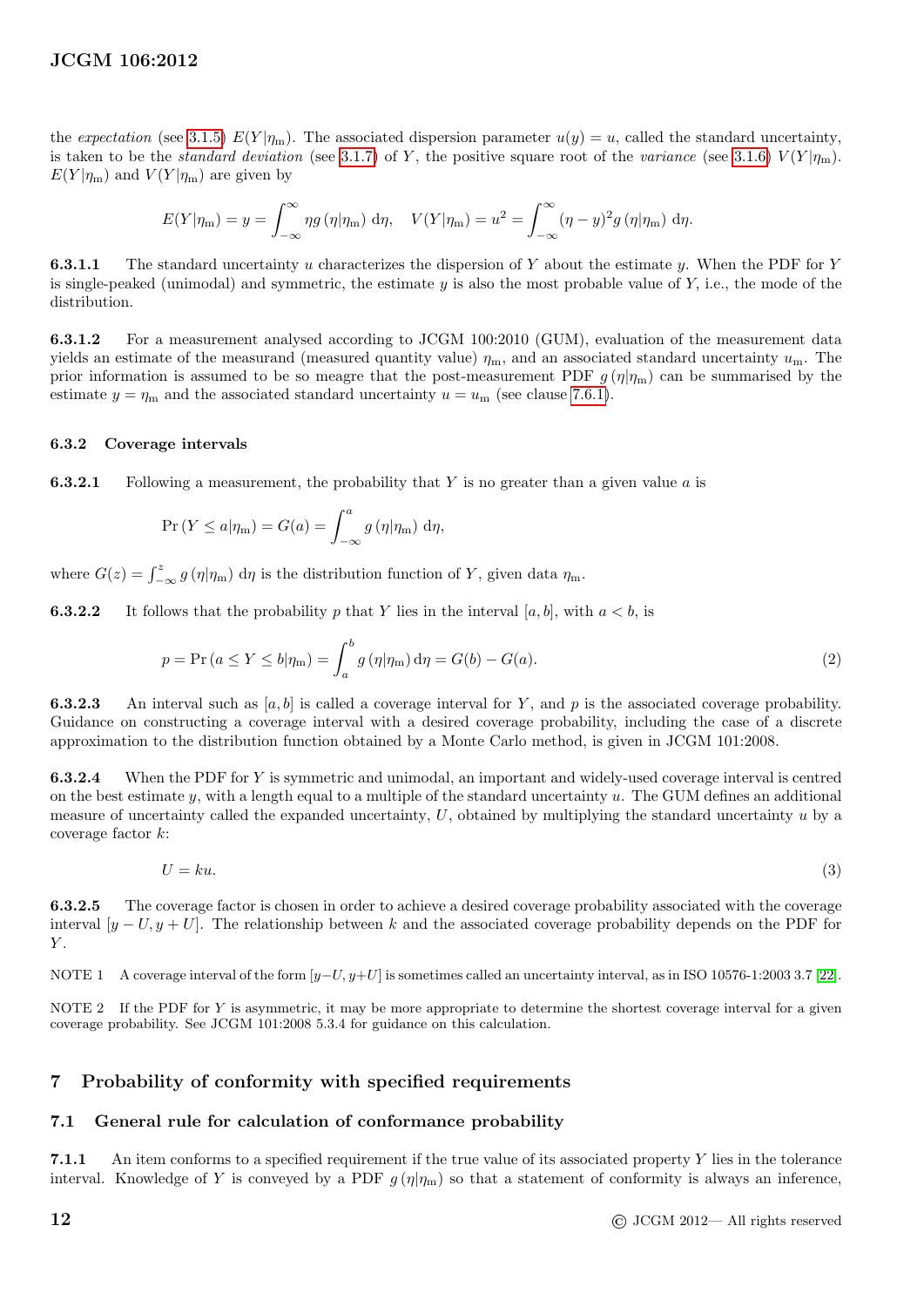with some probability of being true. Denoting the set of permissible (conforming) values of  $Y$  by  $C$ , the conformance probability, denoted by  $p_c$ , is given by

<span id="page-21-1"></span>
$$
p_{\rm c} = \Pr\left(Y \in \mathcal{C}|\eta_{\rm m}\right) = \int_{\mathcal{C}} g\left(\eta|\eta_{\rm m}\right) \, \mathrm{d}\eta. \tag{4}
$$

7.1.2 Expression [\(4\)](#page-21-1) gives the general rule for calculating the probability that an item conforms to a specified requirement based on measurement of a relevant property of the item. Given a two-sided tolerance interval for the measurand Y, for example, with lower limit  $T_L$  and upper limit  $T_U$ ,  $C = [T_L, T_U]$  and the conformance probability is

$$
p_{\rm c} = \int_{T_{\rm L}}^{T_{\rm U}} g\left(\eta | \eta_{\rm m}\right) \, \mathrm{d}\eta.
$$

7.1.3 Since the item either does, or does not, conform to specification, the probability that it does not conform is

$$
\overline{p}_{\rm c}=1-p_{\rm c}.
$$

#### <span id="page-21-0"></span>7.2 Conformance probabilities with normal PDFs

7.2.1 The conformance probability depends on a state of knowledge of a measurand Y as encoded and conveyed by the PDF  $g(\eta|\eta_m)$ . In many cases it is reasonable to characterise knowledge of Y by a normal distribution (see [3.1.4\)](#page-11-5) and this probability can be calculated. If the prior distribution is normal and the measuring system (i.e., the likelihood function) is characterised by a normal distribution then the distribution  $g(\eta|\eta_m)$  is also a normal distribution.

7.2.2 More generally, if the likelihood function is characterised by a normal distribution and the prior information is meagre, then the posterior (post-measurement) PDF will be approximately normal. In such a case,  $g(\eta|\eta_m)$  can be approximated adequately by a normal distribution with expectation (mean) and standard deviation given by the best estimate  $\gamma$  and standard uncertainty  $\alpha$  calculated as in clause [6.3.1.](#page-19-1)

NOTE 1 A normal distribution is completely specified by its expectation (mean) and standard deviation.

NOTE 2 Some properties of normal PDFs are reviewed in Annex [A.](#page-42-0)

7.2.3 Because of their familiarity and widespread use, normal PDFs will be used to illustrate the calculation of conformance probabilities in many examples in this document. Such calculations can be extended to the case where a small number of indications gives rise to a scaled and shifted t-distribution (see JCGM 101:2008 6.4.9).

7.2.4 Suppose that the PDF  $q(\eta|\eta_m)$  for the measurand Y is (or is well approximated by) a normal distribution specified by a best estimate (expectation) y and standard uncertainty (standard deviation) u. Then  $g(\eta|\eta_m)$  is given by

<span id="page-21-2"></span>
$$
g(\eta|\eta_{\rm m}) = \frac{1}{u\sqrt{2\pi}} \exp\left[-\frac{1}{2}\left(\frac{\eta-y}{u}\right)^2\right] =: \varphi(\eta; y, u^2). \tag{5}
$$

7.2.5 In general, the estimate y depends on  $\eta_m$ , i.e.,  $y = y(\eta_m)$ . When knowledge of Y is meagre before the measurement, then typically  $y \approx \eta_m$ ; see clause [A.4.4](#page-44-0) for an example where this is not the case.

**7.2.6** From the steps leading to expression [\(2\)](#page-20-3), the probability that Y lies in the interval [a, b], given the PDF [\(5\)](#page-21-2), is

<span id="page-21-3"></span>
$$
\Pr\left(a \le Y \le b | \eta_m\right) = \Phi\left(\frac{b - y}{u}\right) - \Phi\left(\frac{a - y}{u}\right),\tag{6}
$$

where  $y = y(\eta_m)$  and

$$
\Phi(z) = \frac{1}{\sqrt{2\pi}} \int_{-\infty}^{z} \exp(-t^2/2) dt
$$

 $\odot$  JCGM 2012— All rights reserved 13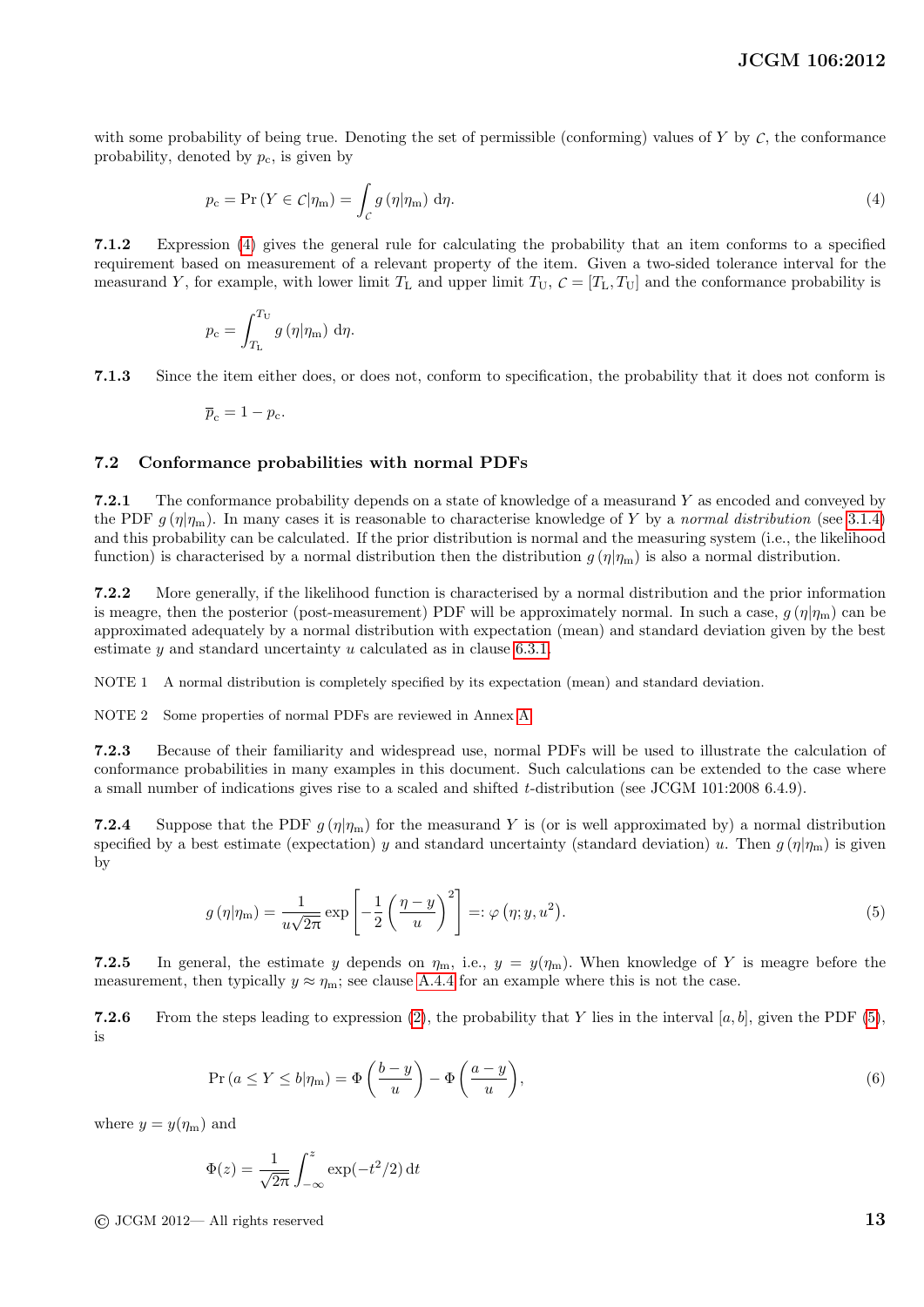### JCGM 106:2012

is the standard normal distribution function (see Annex [A\)](#page-42-0).

#### <span id="page-22-1"></span><span id="page-22-0"></span>7.3 One-sided tolerance intervals with normal PDFs

#### 7.3.1 Single lower tolerance limit

Figure [3](#page-22-3) shows a one-sided tolerance interval with a single lower tolerance limit  $T_L$ . Conforming values of a property of interest Y lie in the interval  $\eta \geq T_L$ . Knowledge of Y following an inspection measurement is conveyed by a normal PDF, shown superimposed on the tolerance interval. The best estimate y lies in the tolerance interval; the shaded region to the left of  $T<sub>L</sub>$  indicates the probability that the item does not conform with specification. From expression [\(6\)](#page-21-3), with  $a = T_{L}$ ,  $b \rightarrow \infty$ , and noting that  $\Phi(\infty) = 1$ , the conformance probability is

<span id="page-22-4"></span>
$$
p_c = 1 - \Phi\left(\frac{T_L - y}{u}\right). \tag{7}
$$

<span id="page-22-3"></span>Since  $\Phi(t) + \Phi(-t) = 1$ , the probability [\(7\)](#page-22-4) can be written

<span id="page-22-5"></span>
$$
p_{\rm c} = \Phi\left(\frac{y - T_{\rm L}}{u}\right). \tag{8}
$$



#### <span id="page-22-2"></span>7.3.2 Single upper tolerance limit

Figure [4](#page-23-2) shows a normal PDF superimposed on a one-sided tolerance interval with a single upper tolerance limit  $T_U$ . Conforming values of a property of interest Y lie in the interval  $\eta \leq T_U$ . In this case, the shaded region to the right of T<sub>U</sub> indicates the probability that the item does not conform with specification. From expression [\(6\)](#page-21-3), with  $a \to -\infty$ ,  $b = T_U$ , and noting that  $\Phi(-\infty) = 0$ , the conformance probability is

<span id="page-22-6"></span>
$$
p_{\rm c} = \Phi\left(\frac{T_{\rm U} - y}{u}\right). \tag{9}
$$



*u*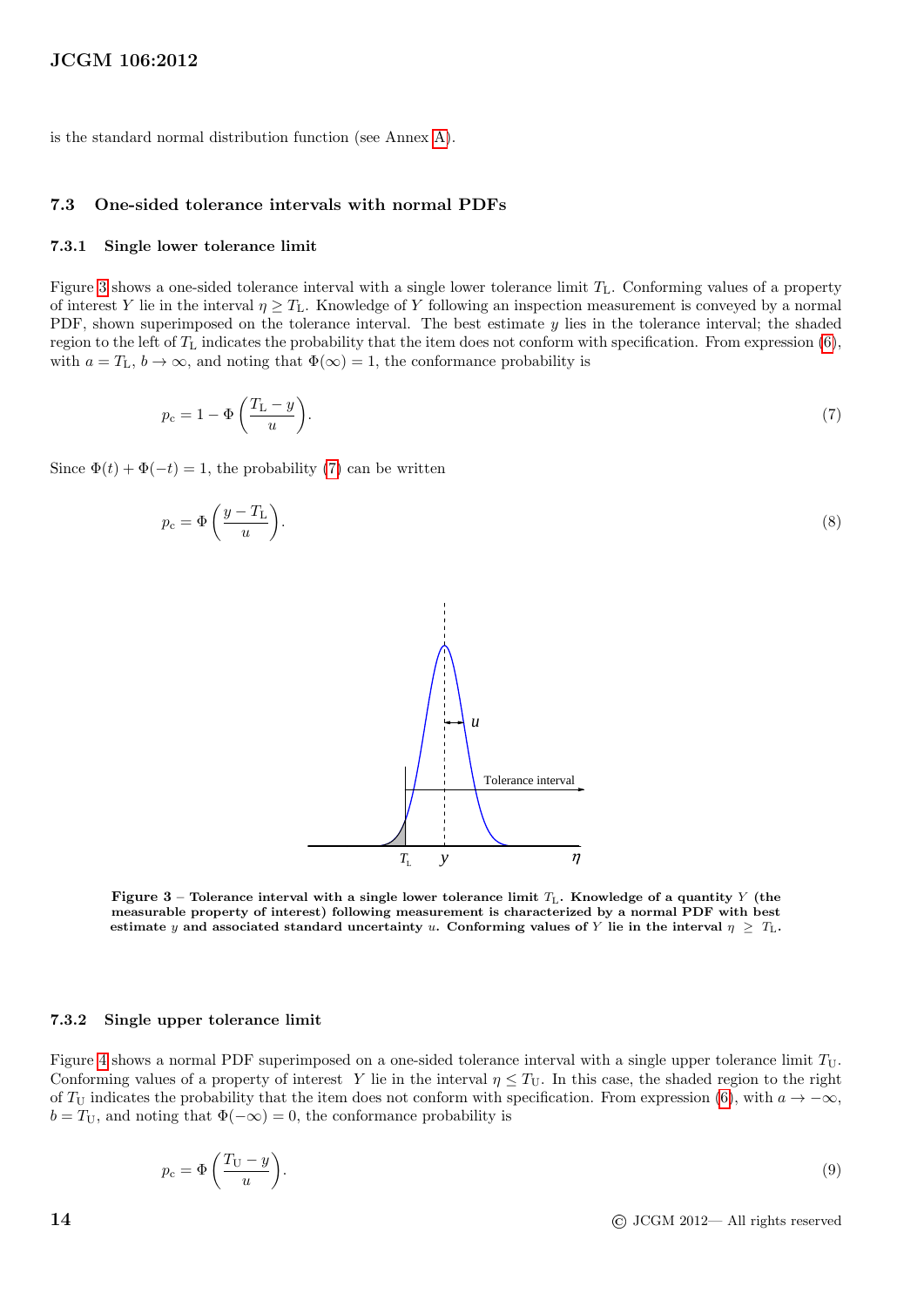<span id="page-23-2"></span>

Figure 4 – As figure [3](#page-22-3) except with a single upper tolerance limit  $T_U$ . Conforming values of Y lie in the interval  $\eta \leq T_U$ .

#### <span id="page-23-0"></span>7.3.3 General approach with single tolerance limits

Probabilities [\(8\)](#page-22-5) and [\(9\)](#page-22-6) are of the same form and can be written as

<span id="page-23-4"></span>
$$
p_{\rm c} = \Phi(z),\tag{10}
$$

where  $z = (y - T_L)/u$  for a lower limit and  $z = (T_U - y)/u$  for an upper limit. In both cases,  $p_c$  is greater than or equal to [1](#page-23-3)/2 for an estimate y in the tolerance interval  $(z > 0)$  and less than 1/2 otherwise. Table 1 shows values of z for several values of the conformance probability  $p_c$ .

<span id="page-23-3"></span>Table 1 – Conformance ( $p_c$ ) and non-conformance ( $\overline{p}_c = 1 - p_c$ ) probabilities for one-sided tolerance intervals and normal PDFs. For a lower limit,  $z = (y - T_{\rm L})/u$ ; for an upper limit,  $z = (T_{\rm U} - y)/u$ . In both cases,  $z \geq 0$  for an estimate y in the tolerance interval

| $p_c$ | $p_c$ | $\tilde{z}$ |
|-------|-------|-------------|
| 0.80  | 0.20  | 0.84        |
| 0.90  | 0.10  | 1.28        |
| 0.95  | 0.05  | 1.64        |
| 0.99  | 0.01  | 2.33        |
| 0.999 | 0.001 | 3.09        |

EXAMPLE 1 The breakdown voltage  $V<sub>b</sub>$  of a Zener diode is measured, yielding a best estimate  $v<sub>b</sub> = -5.47$  V with associated standard uncertainty  $u = 0.05$  V. Specification of the diode requires  $V_b \le -5.40$  V, which is an upper limit on the breakdown voltage. Then  $z = \frac{-5.40 - (-5.47)}{0.05} = 1.40$ , and from expression [\(10\)](#page-23-4),  $p_c = \Phi(1.40) = 0.92$ . There is a 92 % probability that the diode conforms to specification.

EXAMPLE 2 A metal container is destructively tested using pressurized water in a measurement of its bursting strength B. The measurement yields a best estimate  $b = 509.7$  kPa, with associated standard uncertainty  $u = 8.6$  kPa. The container specification requires  $B \ge 490$  kPa, which is a lower limit on the bursting strength. Then  $z = (509.7 - 490)/8.6 = 2.3$  and, from expression [\(10\)](#page-23-4),  $p_c = \Phi(2.3) = 0.99$ . There is a 99 % probability that the container conformed to specification prior to the destructive test.

#### <span id="page-23-1"></span>7.4 Two-sided tolerance intervals with normal PDFs

Figure [5](#page-24-1) shows a two-sided tolerance interval with tolerance limits  $T_L$  and  $T_U$  and length  $T = T_U - T_L$  defining the tolerance  $T$ . As previously, knowledge of a measurand Y is assumed to be conveyed by a normal PDF. The estimate y lies in the tolerance interval and there is a visible fraction of the probability in the region  $\eta > T_U$  beyond the upper tolerance limit.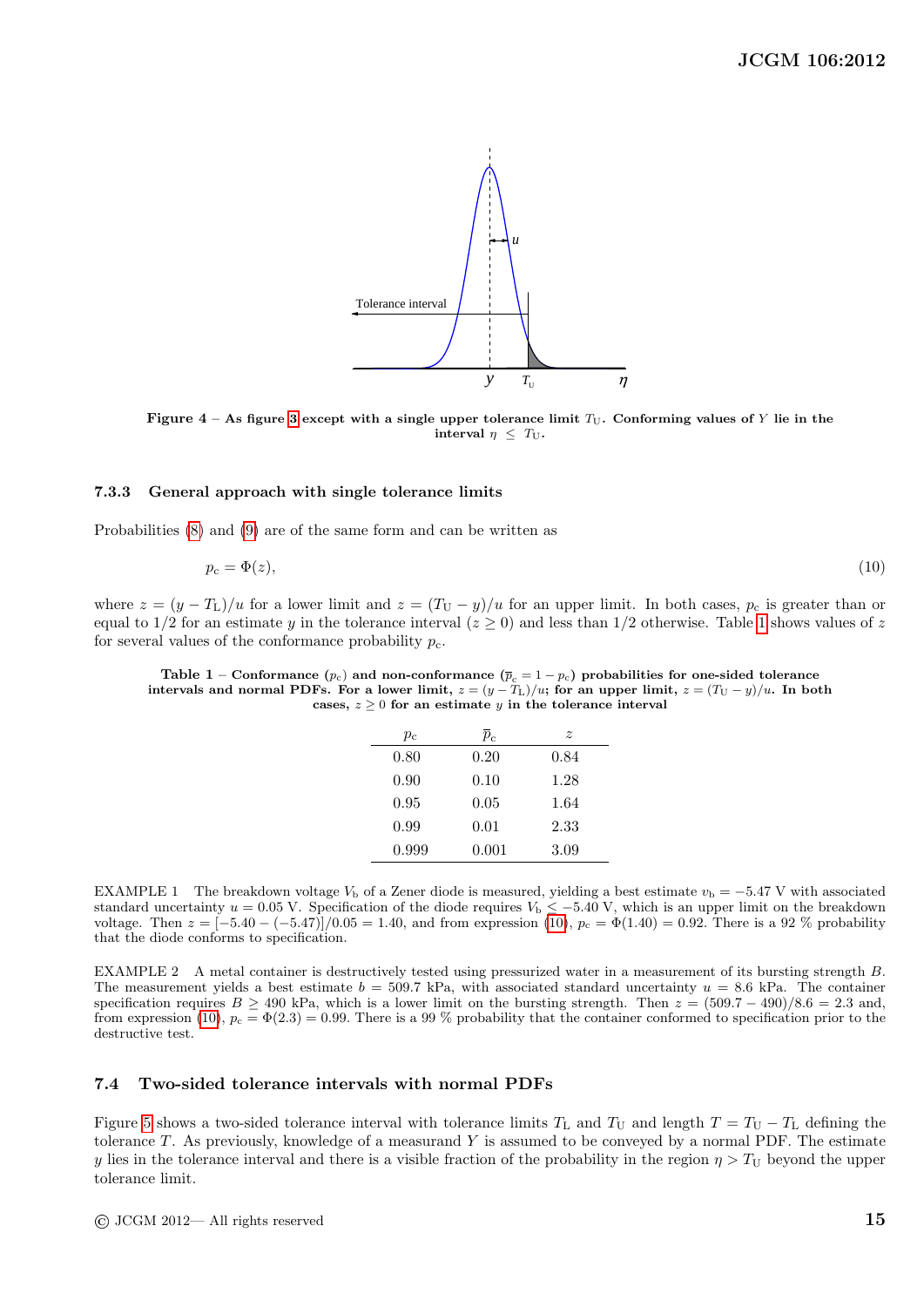<span id="page-24-1"></span>

Figure 5 – As figure [3](#page-22-3) except with a two-sided tolerance interval. The length,  $T_U - T_L$ , of the interval is equal to the tolerance T. Conforming values of Y lie in the interval  $T_L \leq \eta \leq T_U$ .

Using expression [\(6\)](#page-21-3) with  $b = T_U$  and  $a = T_L$  yields the conformance probability

<span id="page-24-2"></span>
$$
p_{\rm c} = \Phi\left(\frac{T_{\rm U} - y}{u}\right) - \Phi\left(\frac{T_{\rm L} - y}{u}\right). \tag{11}
$$

EXAMPLE A sample of SAE Grade 40 motor oil is required to have a kinematic viscosity Y at 100 °C of no less than 12.5 mm<sup>2</sup>/s and no greater than 16.3 mm<sup>2</sup>/s. The kinematic viscosity of the sample is measured at 100 °C, yielding a best estimate  $y = 13.6 \text{ mm}^2/\text{s}$  and associated standard uncertainty  $u = 1.8 \text{ mm}^2/\text{s}$ . Following expression [\(11\)](#page-24-2), form the quantities

$$
(T_U - y)/u = (16.3 - 13.6)/1.8 = 1.5
$$
,  $(T_L - y)/u = (12.5 - 13.6)/1.8 = -0.6$ ,

so that

$$
p_{\rm c} = \Phi(1.5) - \Phi(-0.6) = 0.93 - 0.27 = 0.66.
$$

There is a 66 % probability that the sample of motor oil conforms to specification.

### <span id="page-24-0"></span>7.5 Conformance probability and coverage intervals

7.5.1 A measurement result can be summarized by giving a coverage interval with an associated coverage probability (see clause [6.3.2\)](#page-20-0) rather than an explicit PDF for a measurand Y. In such a case, a statement of conformance probability can be made by comparing the coverage interval with the tolerance interval. If a coverage interval with coverage probability p lies wholly within the tolerance interval, then  $p_c$  cannot be less than p. This observation is illustrated in figure [6,](#page-25-3) which shows two 95 % coverage intervals near an upper tolerance limit.

**7.5.2** Interval (a) extends beyond the tolerance limit and without knowing the form of the PDF for  $Y$ , no definite statement can be made about the conformance probability.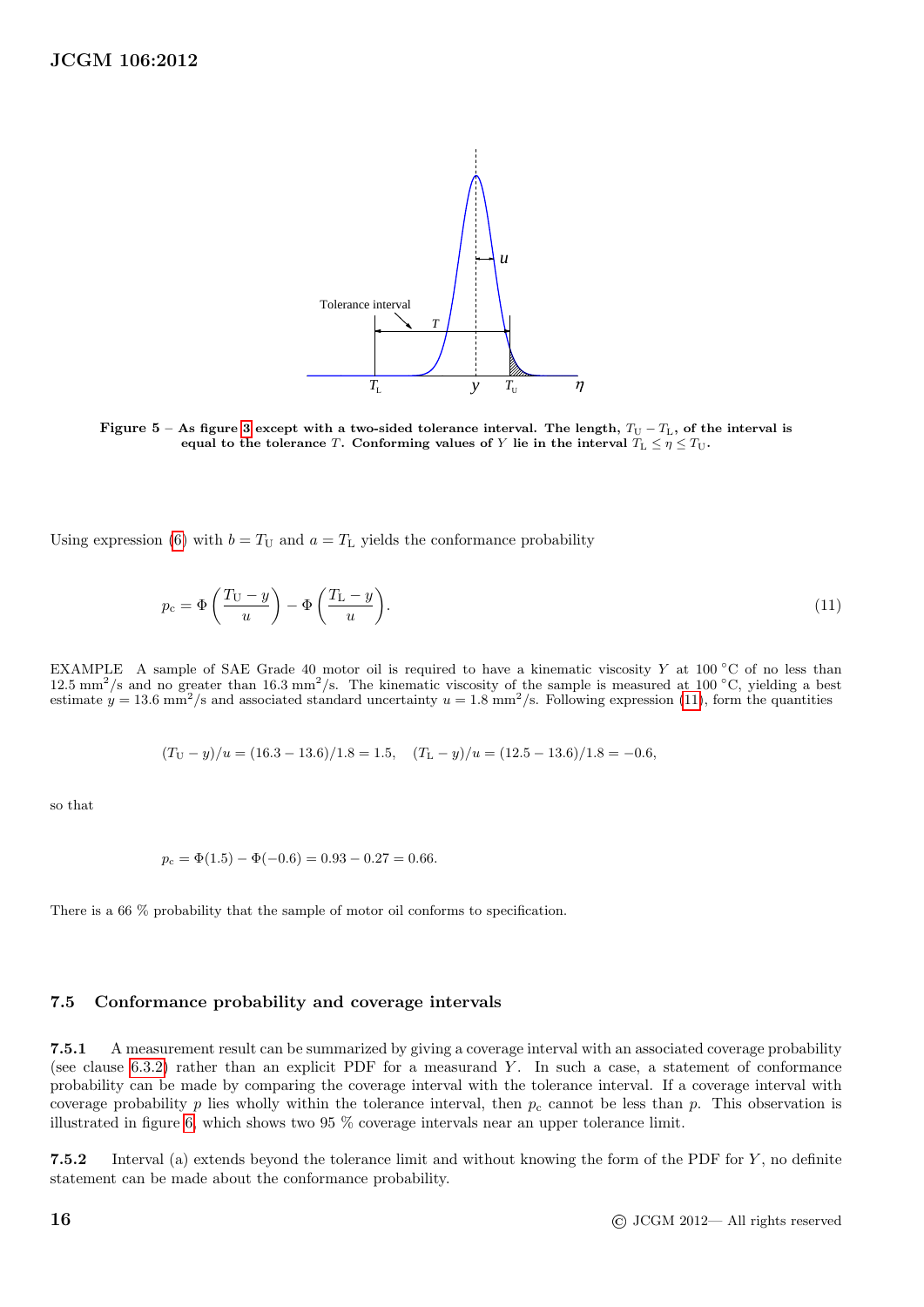

<span id="page-25-3"></span>Figure 6 – Two 95 % coverage intervals for a measurand Y near an upper tolerance limit  $T_U$ . Interval (a) extends beyond the tolerance limit and the conformity cannot be decided without knowledge of the PDF for Y. Interval (b) lies wholly within the tolerance interval; for this interval  $p_c \ge 95$  %.

7.5.3 All values in interval (b) are less than the tolerance limit and there are conforming values of Y that do not belong to this interval, so that  $p_c \geq 95\%$ .

**7.5.4** In general, if  $[\eta_{\text{low}}, \eta_{\text{high}}]$  is a coverage interval for Y, with coverage probability p, then

- for a single upper tolerance limit  $T_U$ ,  $p_c \geq p$  if  $\eta_{\text{high}} \leq T_U$ ;
- for a single lower tolerance limit  $T_L$ ,  $p_c \geq p$  if  $\eta_{\text{low}} \geq T_L$ ;
- for a two-sided interval with upper and lower tolerance limits  $T_U$  and  $T_L$ ,  $p_c \geq p$  if  $\eta_{\text{low}} \geq T_L$  and  $\eta_{\text{high}} \leq T_U$ .

NOTE 1 Comparison of a coverage interval for a property of interest with an interval of permissible values is the basis for deciding conformity with specification as described in ISO 10576-1 [\[22\]](#page-54-1).

NOTE 2 Given the PDF for Y, the conformance probability can always be calculated. The PDF for a measurand is more informative than a coverage interval with its associated coverage probability.

NOTE 3 When a conformity assessment of a measuring instrument is performed — particularly when the assessment is regulated by specific standards — the definition of the measurand, and consequently the uncertainty evaluation, may not be straightforward and may require specific attention.

### <span id="page-25-2"></span><span id="page-25-0"></span>7.6 Measurement capability index  $C_m$

7.6.1 Consider the case where prior information is so meagre that knowledge regarding possible values of a measured property  $Y$  can be considered to be completely supplied by the measurement. In such a case, if the distribution for  $Y$ is assumed to be a normal PDF  $g(\eta|\eta_m) = \varphi(\eta; y, u^2)$ , then  $y \approx \eta_m$  and  $u \approx u_m$  (see clause [A.4.4.3\)](#page-45-1). In the following subclauses it is assumed that this is the case, and a measurement result will be summarised by the two parameters  $(\eta_m, u_m)$ , taken to be the expectation and standard deviation of a normal PDF.

7.6.2 A parameter that characterises the quality of the measurement, relative to a requirement specified by a tolerance, is called the measurement capability index (see [3.3.17\)](#page-15-2) defined by

<span id="page-25-4"></span>
$$
C_{\rm m} = \frac{T_{\rm U} - T_{\rm L}}{4u_{\rm m}} = \frac{T}{4u_{\rm m}} = \frac{T}{2U},\tag{12}
$$

<span id="page-25-1"></span>where  $U = 2u_m$  is the expanded uncertainty with coverage factor  $k = 2$ .

7.6.3 The factor of 4 in expression [\(12\)](#page-25-4) is arbitrary; the particular choice is motivated by the widespread use of the coverage interval  $[\eta_m - 2u_m, \eta_m + 2u_m]$  in reporting the result of a measurement. In the case where  $g(\eta|\eta_m)$  is a normal PDF, the coverage probability for such an interval is approximately 95 %.

 $\odot$  JCGM 2012— All rights reserved  $17$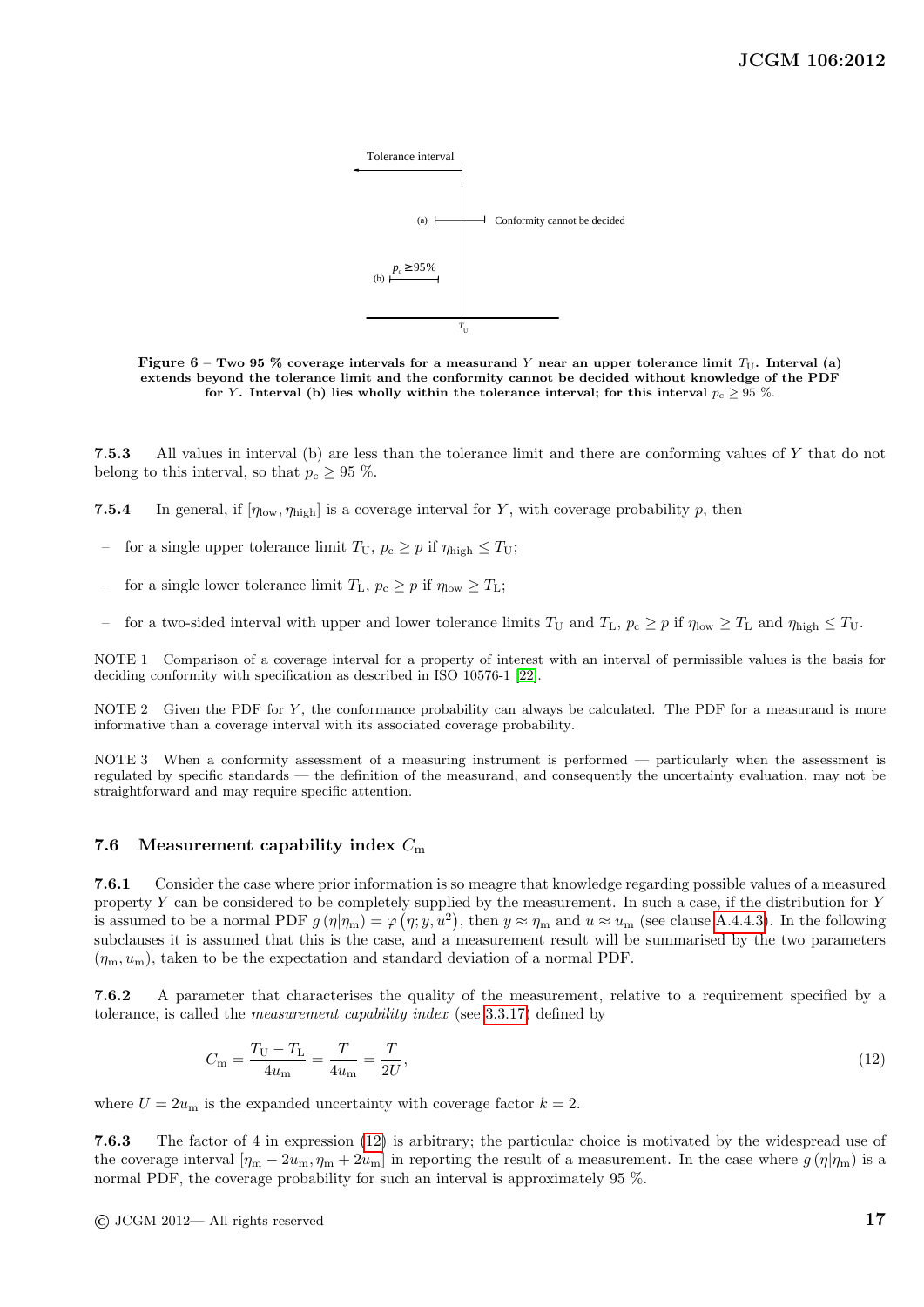**7.6.4** There is a close connection between  $C_m$  and other derived parameters that have been used to characterize measurement quality in various contexts. Among these are gauging ratio, gauge maker's rule, test uncertainty ratio (TUR) [\[32\]](#page-55-13) and test accuracy ratio (TAR) [\[1\]](#page-54-13). Such parameters are typically stated in ratio form such as a 10-to-1 rule or a TUR of 4:1. Care has to be taken when such rules are encountered because they are sometimes ambiguously or incompletely defined. Definition [\(12\)](#page-25-4), on the other hand, makes clear that a statement such as  $C_m \geq 4$  means that  $u_m < T/16$ .

7.6.5 In the calibration or verification of a measuring instrument, a specified requirement is often expressed in terms of a maximum permissible error (of indication) (see [3.3.18\)](#page-15-3). Such a requirement means that when the instrument is used to measure a quantity  $Y$ , the error of indication must lie in an interval defined by specified upper and lower limits. In the common case of a symmetric interval  $[-E_{\text{max}}, E_{\text{max}}]$ , the tolerance is  $T = 2E_{\text{max}}$  and the measurement capability index is

$$
C_{\rm m} = \frac{2E_{\rm max}}{2U} = \frac{E_{\rm max}}{U}.
$$

In this expression, U is the expanded uncertainty, for a coverage factor  $k = 2$ , associated with a measurement of the error of indication of the instrument.

#### <span id="page-26-0"></span>7.7 Measurement capability index and conformance probability

7.7.1 For a normal PDF, expression [\(11\)](#page-24-2) gives the conformance probability  $p_c$  in terms of a particular pair of tolerance limits  $(T_L, T_U)$  and a particular measurement result summarized by  $(y, u)$ . Taking  $y = \eta_m$  and  $u = u_m$ , this expression can be re-written in a form suitable for a general measurement problem by defining a quantity

<span id="page-26-1"></span>
$$
\widetilde{y} = \frac{\eta_{\rm m} - T_{\rm L}}{T}.\tag{13}
$$

For an estimate  $\eta_m$  in the tolerance interval,  $\tilde{y}$  lies in the interval  $0 \le \tilde{y} \le 1$ .

7.7.2 For a normal post-measurement PDF  $\varphi(\eta; \eta_m, u_m^2)$ , expression [\(11\)](#page-24-2) can then be written, using expressions [\(12\)](#page-25-4) and [\(13\)](#page-26-1),

<span id="page-26-2"></span>
$$
p_{\rm c} = \Phi \left[ 4C_{\rm m}(1 - \tilde{y}) \right] - \Phi(-4C_{\rm m}\tilde{y}) = p_{\rm c}(\tilde{y}, C_{\rm m}),\tag{14}
$$

so that  $p_c$  is completely determined by the two quantities  $\tilde{y}$  and  $C_m$ .

7.7.3 It is often the case that the standard uncertainty  $u_m$  associated with an estimate  $\eta_m$  has a fixed value that depends on the design of the measuring system, but is independent of  $\eta_m$ . A series of water samples, for example, might be inspected to determine, for each sample, a concentration of dissolved mercury, using a measurement procedure that yields different estimates, each having the same associated standard uncertainty  $u_m$ . In such a case the measurement capability index  $C_m = T/4u_m$  is fixed, and a question as to whether or not a measured property conforms to specification with an acceptable probability can be decided based on the estimate  $\eta_m$ , using expressions [\(13\)](#page-26-1) and [\(14\)](#page-26-2) with  $C_m$  fixed.

NOTE A case where the standard uncertainty  $u_m$  is proportional to the estimate  $\eta_m$  is treated in [\[13,](#page-54-7) Appendix A].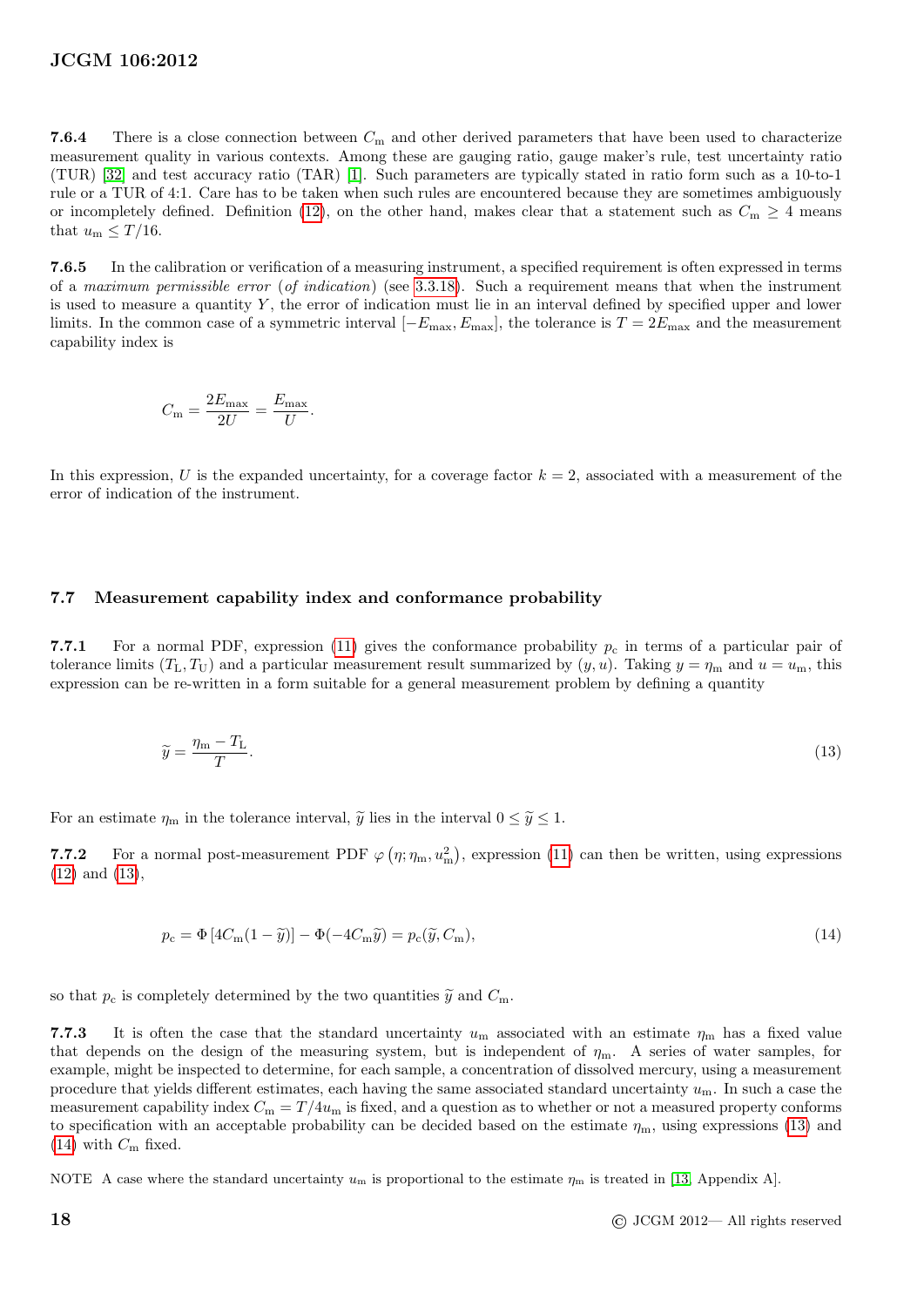<span id="page-27-3"></span>

Figure 7 – Measurement capability index  $C_m = T/(4u_m)$  versus  $\tilde{y} = (\eta_m - T_L)/T$ , showing the locus of constant 95 % conformance probability  $p_c$ . The curve separates regions of conformity and non-conformity at a 95 % level of confidence. The post-measurement distribution for the measurand Y is taken to be the  ${\bf normal} \; {\bf PDF} \; \varphi \left(\eta; \eta_{\rm m}, u_{\rm m}^2 \right)$ .

**7.7.4** There is an infinite number of pairs  $(\tilde{y}, C_m)$  that yield a given conformance probability  $p_c$  via expression [\(14\)](#page-26-2). Figure [7](#page-27-3) shows  $C_m$  versus  $\tilde{y}$  along a curve of constant 95 % conformance probability for estimates  $\eta_m$  within the tolerance interval  $0 \leq \tilde{y} \leq 1$ . The curve separates regions of conformity (unshaded) and non-conformity (shaded) at a 95 % level of confidence.

7.7.5 The horizontal axis in figure [7](#page-27-3) corresponds to  $C_m = 1$ , or  $u_m = T/4$ . For this relatively large standard uncertainty it can be seen that  $p_c \ge 95\%$  only for  $0.45 \le \tilde{y} \le 0.55$ . If the measured property was required to conform to specification with at least a 95 % level of confidence, an acceptable estimate  $\eta_m$  would thus have to lie in the central approximately 10 % of the tolerance interval.

### <span id="page-27-1"></span><span id="page-27-0"></span>8 Acceptance intervals

#### 8.1 Acceptance limits

8.1.1 A decision to accept an item as conforming, or reject it as non-conforming, to specification is based on a measured value  $\eta_m$  of a property of the item in relation to a stated decision rule that specifies the role of measurement uncertainty in formulating acceptance criteria. An interval of measured values of a property that results in acceptance of the item is called an acceptance interval (see [3.3.9\)](#page-14-0), defined by one or two acceptance limits (see [3.3.8\)](#page-14-2).

8.1.2 As suggested in the Introduction, acceptance limits and corresponding decision rules are chosen in such a way as to manage the undesired consequences of incorrect decisions. There are a number of widely used decision rules that are simple to implement. They can be applied when knowledge of a property of interest is summarised in terms of a best estimate and corresponding coverage interval. Two such decision rules are described in the following subclauses.

#### <span id="page-27-2"></span>8.2 Decision rule based on simple acceptance

8.2.1 An important and widely used decision rule is known as simple acceptance [\[2\]](#page-54-8) or shared risk [\[20\]](#page-54-14). Under such a rule, the producer and user (consumer) of the measurement result agree, implicitly or explicitly, to accept as conforming (and reject otherwise) an item whose property has a measured value in the tolerance interval. As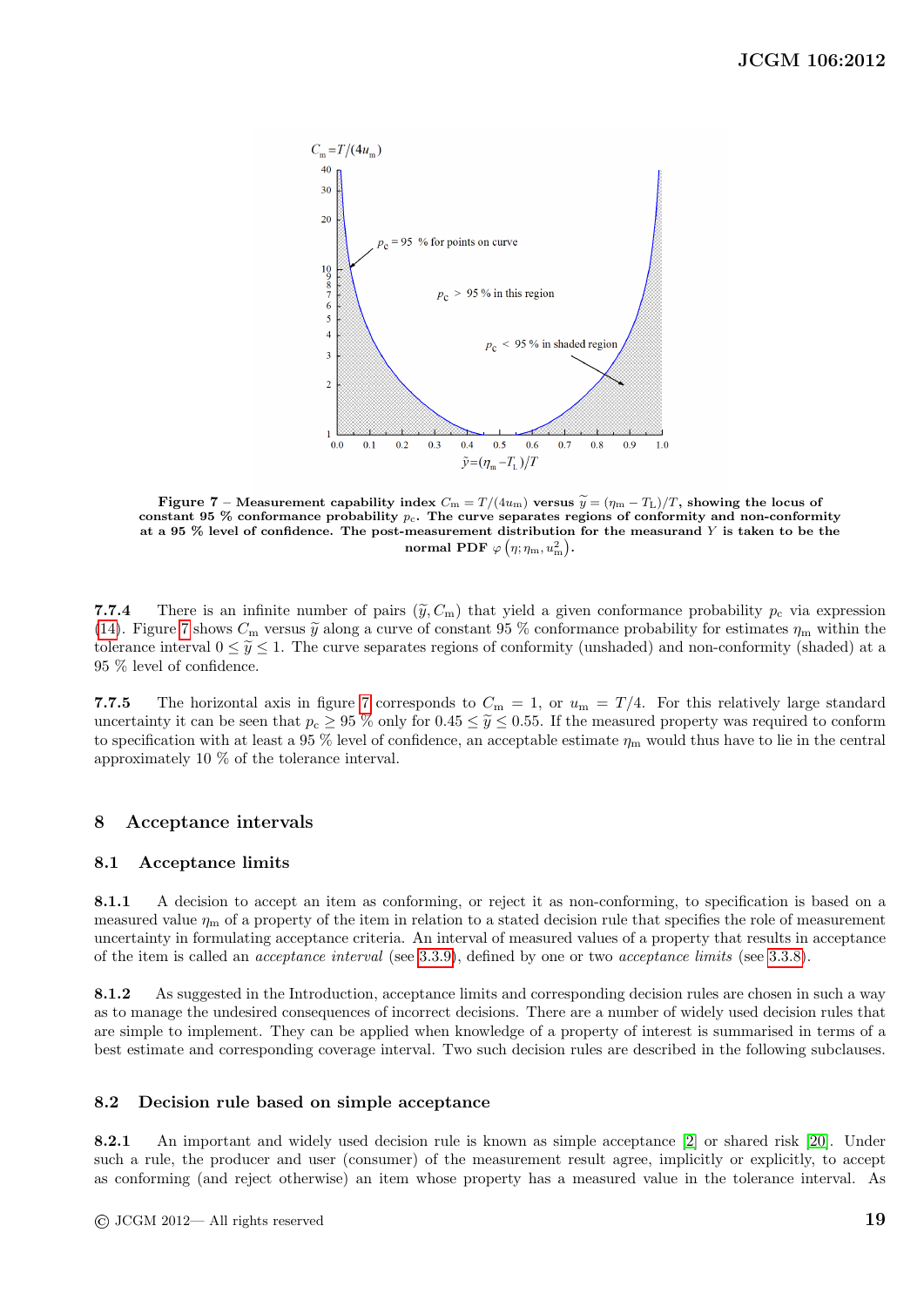the alternative name 'shared risk' implies, with a simple acceptance decision rule the producer and user share the consequences of incorrect decisions.

8.2.2 In practice, in order to keep the chances of incorrect decisions to levels acceptable to both producer and user, there is usually a requirement that the measurement uncertainty has been considered and judged to be acceptable for the intended purpose.

8.2.3 One approach to such consideration is to require, given an estimate of a measured quantity, that the associated expanded uncertainty U, for a coverage factor  $k = 2$ , must satisfy  $U \leq U_{\text{max}}$ , where  $U_{\text{max}}$  is a mutually agreed maximum acceptable expanded uncertainty. This approach is illustrated by the following example.

EXAMPLE In legal metrology [\[40\]](#page-55-14), a decision rule based on simple acceptance has been used in the verification of measuring instruments. Consider such an instrument that is required to have an error of indication in the interval  $[-E_{\text{max}}, E_{\text{max}}]$ . The instrument is accepted as conforming to the specified requirement if it meets the following criteria:

(a) in measuring a calibrated standard, the best estimate  $e$  of the instrument error of indication  $E$  satisfies

 $|e| \le E_{\text{max}}$ , and

(b) the expanded uncertainty for a coverage factor  $k = 2$  associated with the estimate e satisfies

 $U \leq U_{\text{max}} = E_{\text{max}}/3.$ 

In terms of the measurement capability index, criterion (b) is equivalent to the requirement that  $C_m \geq 3$  (see clause [7.6\)](#page-25-0).

8.2.4 Another practical acceptance decision rule follows from what is referred to as the "accuracy method" described in IEC Guide 115 [\[19\]](#page-54-6). In this approach, a well-characterised test method is used and sources of uncertainty are minimised by (a) use of measuring instruments with maximum permissible errors within specified limits, (b) environmental influences, such as temperature and relative humidity, maintained within specified limits, (c) well-documented control of laboratory procedures, and (d) well-documented competency of measurement personnel.

8.2.5 By controlling sources of variability within prescribed limits, the measurement uncertainty associated with a best estimate of a measurand is assumed to be negligible, is not explicitly evaluated, and plays no role in an accept/reject decision. The approach of IEC Guide 115 Procedure 2 (the "accuracy method") formalizes the current practice of electrotechnical testing laboratories in using state-of-the-art measuring equipment and routine, well established test methods.

8.2.6 Depending upon the relative width of the tolerance interval and the coverage interval, a simple acceptance decision rule, or similar decision rule, can often support the quality objectives of measurements and calibrations carried out in support of conformity assessments.

### <span id="page-28-1"></span><span id="page-28-0"></span>8.3 Decision rules based on guard bands

### 8.3.1 General considerations

8.3.1.1 Accepting or rejecting an item when the measured value of its property of interest is close to a tolerance limit may result in an incorrect decision and lead to undesirable consequences. Such incorrect decisions are generally of two kinds in the case of a single upper tolerance limit [illustrated in figure [8,](#page-29-1) outcomes (b) and (c)].

8.3.1.2 With a decision rule based on simple acceptance and the common case of a symmetric unimodal PDF (such as a normal distribution) for the measurand, the probability of accepting a non-conforming item [figure [8,](#page-29-1)  $(b)$ ] or rejecting a conforming item [figure [8,](#page-29-1) (c)] can be as large as 50 %. This would happen, for example, if the measured value of a property lay very close to the tolerance limit. In such a case about 50 % of the PDF for the measurand would lie on either side of the limit, so that whether the item is accepted or rejected, there would be a 50 % chance of an incorrect decision.

8.3.1.3 Either of these probabilities can be reduced, at the cost of increasing the other, by choosing acceptance limits offset from the tolerance limits, a conformity decision strategy called guardbanding; see references [\[6,](#page-54-15) [7,](#page-54-16) [8,](#page-54-17) [9,](#page-54-18) [12,](#page-54-19) [17,](#page-54-20) [44\]](#page-55-5).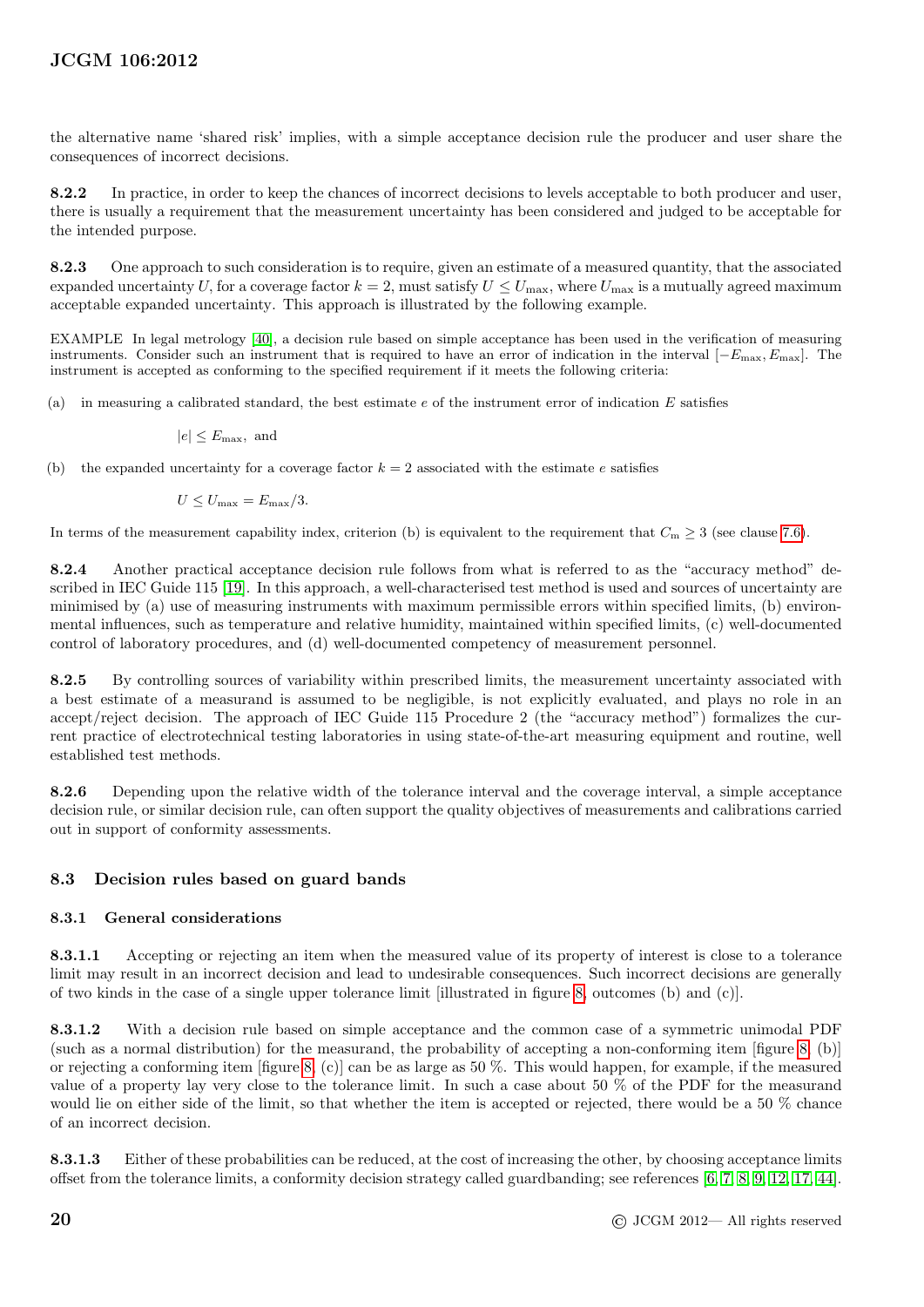<span id="page-29-1"></span>

Figure 8 – Simple acceptance decision rule near an upper tolerance limit  $T_U$ , with four 95 % coverage intervals. For such a decision rule, the acceptance limit  $A_{\text{U}}$  coincides with the tolerance limit. Decisions to accept or reject inspected items are based on measured values (triangles); the true values (circles) cannot be known. Cases (b) and (c) lead to incorrect decisions called false acceptance and false rejection, respectively (see clause [9.3.2\)](#page-32-2). In case (c) the true value of the measurand lies (unknowingly) outside the 95 % coverage interval.

#### <span id="page-29-0"></span>8.3.2 Guarded acceptance

**8.3.2.1** The risk of accepting a non-conforming item can be reduced by setting an acceptance limit  $A_U$  inside the tolerance interval, as shown in figure [9.](#page-29-2) The interval defined by  $T_U$  and  $A_U$  is called a *guard band* (see [3.3.11\)](#page-14-4), and the resulting decision rule is called guarded acceptance.

<span id="page-29-2"></span>NOTE Guarded acceptance is also known as stringent acceptance [\[2\]](#page-54-8) and positive compliance for acceptance [\[18\]](#page-54-21).



Figure 9 – Decision rule based on guarded acceptance. An upper acceptance limit  $A_U$  inside an upper tolerance limit  $T_U$  defines an acceptance interval that reduces the probability of falsely accepting a non-conforming item (consumer's risk). By convention, the length parameter w associated with a guarded acceptance guard band is taken to be positive:  $w = T_U - A_U > 0$ .

8.3.2.2 The difference between a tolerance limit and a corresponding acceptance limit defines a length parameter w for a guard band, viz.

$$
w = T_{\mathbf{U}} - A_{\mathbf{U}}.
$$

For a guarded acceptance decision rule,  $w > 0$ .

8.3.2.3 In many applications, the length parameter  $w$  is taken to be a multiple of the expanded uncertainty for a coverage factor  $k = 2$ ,  $U = 2u$ , viz.

$$
w = rU,
$$

 $\odot$  JCGM 2012— All rights reserved 21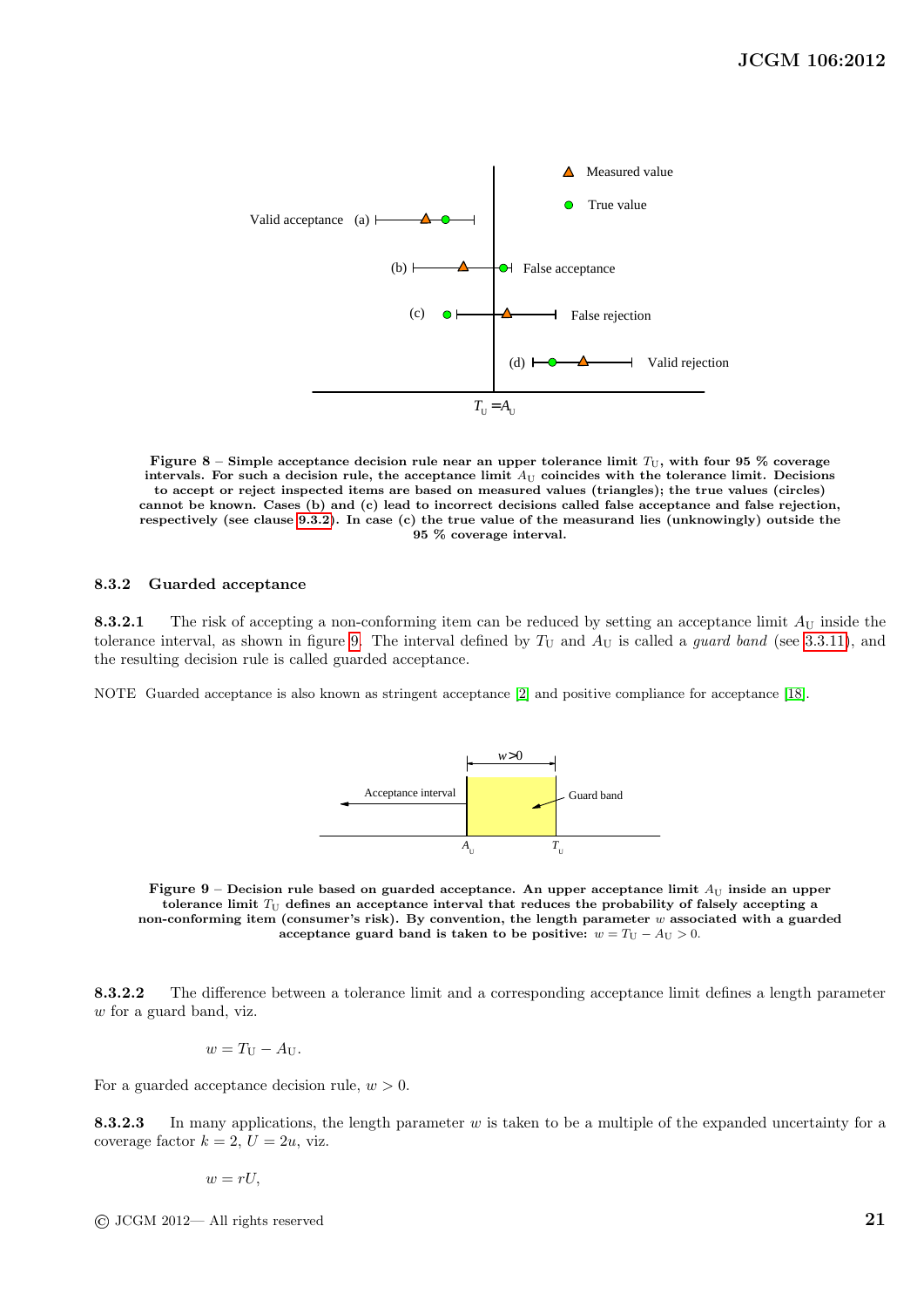with the multiplier r chosen to assure a minimum conformance probability for an item that is accepted. A common choice is  $r = 1$ , in which case  $w = U$ .

EXAMPLE ISO 14253-1 [\[21\]](#page-54-9) establishes a default guarded acceptance decision rule for demonstrating conformity with specification. Figure [10](#page-30-1) is adapted from ISO 14253-1, figure 7. In the case of a two-sided tolerance interval, upper and lower acceptance limits are offset from the corresponding tolerance limits by guard bands with length parameter  $w = U = 2u$ .

<span id="page-30-1"></span>The aim of the guard bands, with  $w = 2u$ , is to ensure that for any measured value lying within the acceptance interval, the probability of accepting a nonconforming item is at most 2.3 %, assuming a normal PDF for the measured quantity. This maximum probability occurs if the measured value of the property coincides with an acceptance limit. For measured values away from the acceptance limits, the probability of a false acceptance will be less than the maximum.



Figure 10 – Two-sided acceptance interval created by reducing the tolerance interval on either side by the  $k = 2$  expanded uncertainty  $U = 2u$ . This is the default decision rule established in ISO 14253-1 [\[21\]](#page-54-9).

In ISO 14253-1, an acceptance interval is called a conformance zone, and a tolerance interval is called a specification zone. The labels in figure [10](#page-30-1) follow the conventions of this document.

#### <span id="page-30-0"></span>8.3.3 Guarded rejection

8.3.3.1 An acceptance limit outside a tolerance interval, as shown in figure [11,](#page-30-2) can be chosen so as to increase the probability that a rejected item is truly non-conforming. Such a guarded rejection decision rule is often employed when one wants clear evidence that a limit has been exceeded prior to taking a negative action.

NOTE Guarded rejection is also known as stringent rejection [\[2\]](#page-54-8) and positive non-compliance for rejection [\[18\]](#page-54-21).

<span id="page-30-2"></span>**8.3.3.2** The length parameter w for a guarded rejection guard band is  $w = T_U - A_U < 0$ .



Figure 11 – Decision rule based on guarded rejection. An upper acceptance limit  $A_U$  outside an upper tolerance limit  $T_U$  defines an acceptance interval that reduces the probability of falsely rejecting a conforming item (producer's risk). The length parameter  $w$  associated with a guarded rejection guard band is  $w = T_U - A_U < 0$ .

#### EXAMPLE 1 Speed limit enforcement

In highway law enforcement, the speed of motorists is measured by police using devices such as radars and laser guns [\[42\]](#page-55-15). A decision to issue a speeding ticket, which may potentially lead to an appearance in court, must be made with a high degree of confidence that the speed limit has actually been exceeded.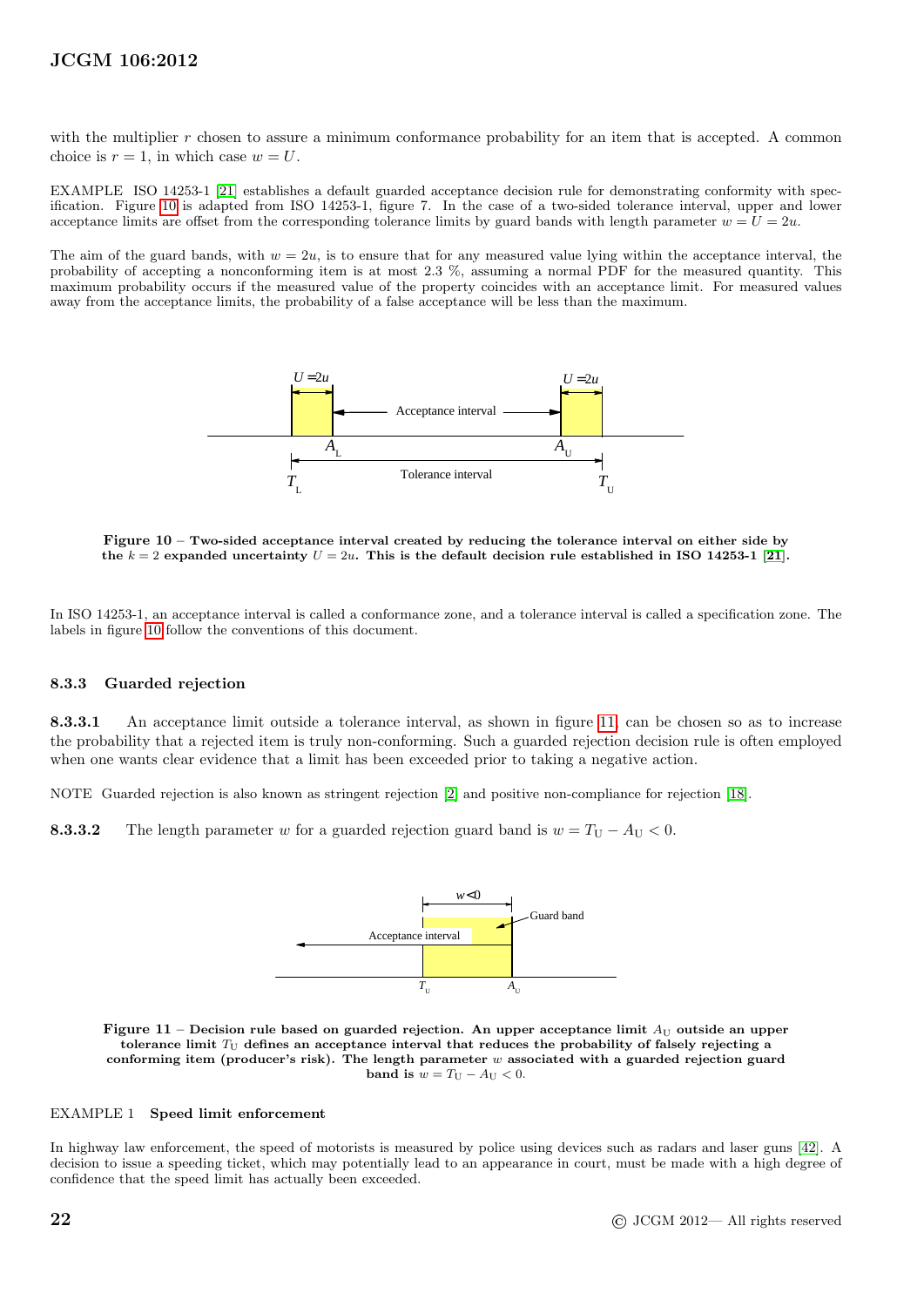Using a particular Doppler radar, speed measurements in the field can be performed with a relative standard uncertainty  $u(v)/v$ of 2 % in the interval 50 km/h to 150 km/h. Knowledge of a measured speed v in this interval is assumed to be characterised by a normal PDF with expectation  $v$  and standard deviation 0.02 $v$ .

Under these conditions one can ask, for a speed limit of  $v_0 = 100 \text{ km/h}$ , what threshold speed  $v_{\text{max}}$  (acceptance limit) should be set so that for a measured speed  $v \ge v_{\text{max}}$  the probability that  $v \ge v_0$  is a least 99.9 %?

This mathematical problem is equivalent to the calculation of a conformance probability for a one-sided tolerance interval (see clause [7.3\)](#page-22-0). Here a value of  $z = (v_{\text{max}} - v_0)/(0.02v_{\text{max}})$  is needed for which 99.9 % of the probability lies in the region  $V \ge v_0$ . From table [1](#page-23-3) on page [15](#page-23-3) it is seen that  $z = 3.09$ , so that

$$
v_{\text{max}} = \frac{v_0}{1 - 0.02z} = \frac{100}{1 - 0.02 \times 3.09} \text{ km/h} \approx 107 \text{ km/h}.
$$

The interval  $[100 \text{ km/h} < v < 107 \text{ km/h}]$  is a guard band that ensures a probability of at least 99.9 % that the speed limit has been exceeded for a measured speed of 107 km/h or greater.

#### EXAMPLE 2 Drugs in live animals and animal products

The anabolic steroid nandrolone belongs to a group of substances banned as growth promoters in food-producing animals. The substance occurs naturally in some live animals and consequently a threshold (tolerance) limit  $T$  equal to 2.00  $\mu$ g/L has been established.

In a screening test for nandrolone, a measured concentration exceeding the threshold value with a probability of 95 % or greater is considered suspect and should be followed up by a confirmation procedure.

In performing a screening test, a laboratory wishes to set a decision (acceptance) limit A given by

$$
A = T + g,
$$

where  $g = |w|$  is a guard band (see figure 11), such that for a measured concentration value  $y \ge A$  the probability that  $Y \ge T$ is at least 95 %.

The laboratory validates its measurement procedure by spiking ten blank samples at a concentration level close to the threshold. The samples are measured under within-laboratory reproducibility conditions, yielding an observed reproducibility standard deviation s (ISO 3534-2, 3.3.12) of 0.20  $\mu$ g/L.

From the spiking experiment, the laboratory concludes that its measurements are free from significant systematic errors. The measurement uncertainty is dominated by reproducibility effects and the PDF for nandrolone concentration Y is thus taken to be a scaled and shifted t-distribution (see JCGM 101:2008 6.4.9) with  $\nu = 9$  degrees of freedom.

From a table or appropriate software for the t-distribution (one-sided,  $\nu = 9$  degrees of freedom, 95 % probability), the guard band is calculated as

$$
g = t_{0.95;9} \times s = 1.83 \times 0.20 \text{ µg/L} = 0.37 \text{ µg/L}.
$$

A sample with measured value y of nandrolone concentration greater than or equal to

$$
A = (2.00 + 0.37) \text{ µg/L} = 2.37 \text{ µg/L}
$$

is thus considered suspect.

### <span id="page-31-1"></span><span id="page-31-0"></span>9 Consumer's and producer's risks

#### 9.1 General

9.1.1 In conformity assessment using a binary decision rule, a property of an item is measured and the item is accepted as conforming if the measured value of the property lies in a defined acceptance interval. A measured value outside the acceptance interval leads to rejection of the item as non-conforming. Figure [12,](#page-32-3) which reproduces figure [1](#page-8-0) on page [viii,](#page-8-0) illustrates the intervals of interest, showing a tolerance interval (of conforming values) and an acceptance interval (of permissible measured values).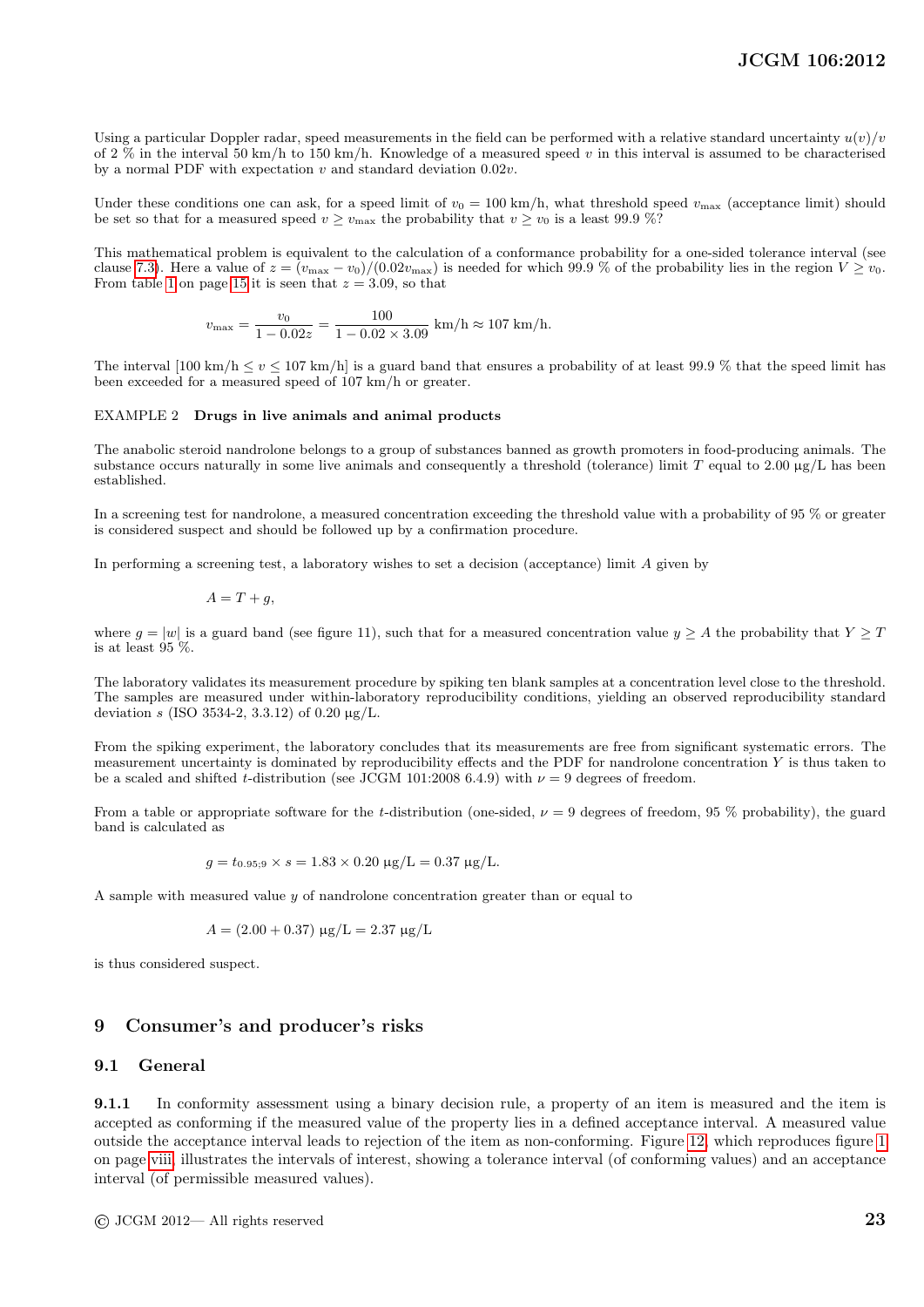**9.1.2** The use of guard bands provides a way to limit the probability of making an incorrect conformance decision based on measurement information as summarised by a coverage interval. The present clause is concerned with a more precise evaluation of such probabilities for a production process. The evaluated probabilities depend on two factors, the production process and the measuring system.

9.1.3 If the measuring system were perfectly accurate, all conformance decisions would be correct and all risks would be zero. An increase in measurement uncertainty means an increase in the probability of an incorrect decision, and the probability is greatest when measured values are close to the tolerance limits.

<span id="page-32-3"></span>**9.1.4** The risks also depend on the nature of the production process. If the process rarely produces an item whose property of interest is near the tolerance limits, there is less opportunity for incorrect decisions to be made. Conversely, if a process produces items with properties likely to be close to tolerance limits, the uncertainties associated with the measurements are brought into play. The remainder of this clause shows how the contributions of both factors can be evaluated.



Figure 12 – Binary conformity assessment where decisions are based on measured quantity values. The true value of a measurable property (the measurand) of an item is specified to lie in a tolerance interval defined by limits  $(T_L, T_U)$ . The item is accepted as conforming if the measured value of the property lies in an acceptance interval defined by limits  $(A_L, A_U)$ , and rejected as non-conforming otherwise.

### <span id="page-32-0"></span>9.2 PDFs for production process and measuring system

9.2.1 Consider a process that produces a sequence of items, each having a measurable property Y with possible values  $\eta$ . The process might be a machine producing resistors of nominal resistance 10 k $\Omega$  or a sampling process yielding vials of ocean water containing dissolved mercury. For an item chosen at random from the process, knowledge of property Y before it is measured is conveyed by a prior PDF  $g_0(\eta)$ . The PDF  $g_0(\eta)$  can be said to characterize the production process, and is sometimes called the process probability density. The form of  $g_0(\eta)$  is typically assigned based on knowledge acquired by measuring the property of interest in a sample of produced items.

NOTE Assigning a prior PDF based on a measured sample of items is discussed in Annex [B.](#page-47-0)

9.2.2 Conformity assessment of a produced item is realized by a measurement of the property of interest. The output of the measuring system is a quantity regarded as an observable random variable  $Y_m$  whose possible values  $\eta_m$ , assuming a known input value  $Y = \eta$ , are encoded and conveyed by a PDF  $h(\eta_m|\eta)$ . The form of  $h(\eta_m|\eta)$  is assigned based on the design of the measuring system, information supplied by calibrations and knowledge of relevant influence quantities such as environmental parameters and material properties.

### <span id="page-32-1"></span>9.3 Possible outcomes of an inspection measurement with a binary decision rule

<span id="page-32-2"></span>**9.3.1** Let *C* and  $\tilde{\mathcal{C}}$  denote, respectively, intervals of conforming and non-conforming values of Y, and let  $\mathcal{A}$  and  $\tilde{\mathcal{A}}$ denote, respectively, intervals of acceptable and non-acceptable values of  $Y_m$ . In figure [12,](#page-32-3) for example,  $C$  corresponds to values of Y in the interval  $T_L \le Y \le T_U$ , and  $\mathcal A$  corresponds to values of  $Y_m$  in the interval  $A_L \le Y_m \le A_U$ .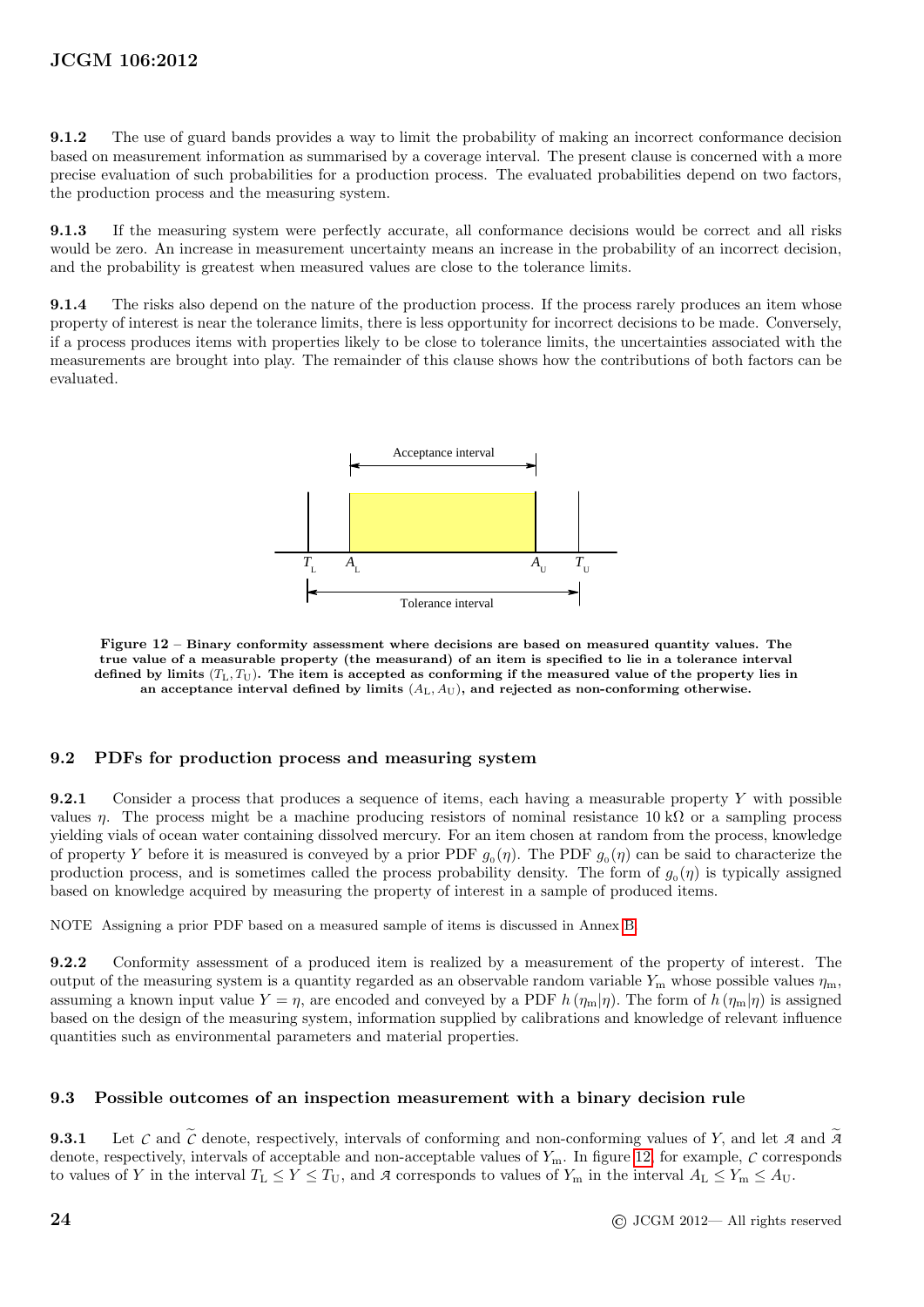**9.3.2** With a binary decision rule there are four possible outcomes of a conformity assessment test that yields a measured quantity value  $\eta_{\rm m}$ :

> **Valid acceptance:** the item is accepted  $(Y_m = \eta_m \in \mathcal{A})$  and conforms with specification  $(Y \in \mathcal{C})$ . This is a desired outcome of the conformity assessment test, leading to acceptance of a conforming item.

> **False acceptance:** the item is accepted  $(Y_m = \eta_m \in \mathcal{A})$  but does not conform with specification  $(Y \in \tilde{C})$ . This is an incorrect decision whose probability is called consumer's risk, because the cost associated with such a mistake is often borne by a consumer, or user, who accepts the item as fit for its purpose and acts accordingly.

NOTE False acceptance is also known as a pass error or a false positive.

For a particular measured item accepted as conforming, given a measured value  $Y_m = \eta_m \in \mathcal{A}$ , the probability of false acceptance is called the *specific consumer's risk* (see [3.3.13\)](#page-14-5) [\[38\]](#page-55-9), denoted by  $R_C^*$ . From the definition [\(4\)](#page-21-1) of conformance probability it can be seen that  $R_C^*$  is given by

$$
R_{\rm C}^* = 1 - p_{\rm c},
$$

for a measured value  $\eta_m$  in the acceptance interval. For an item chosen at random from the production process, the probability that it will be falsely accepted following a measurement is called the global consumer's risk (see [3.3.15\)](#page-15-4) [\[38\]](#page-55-9), denoted by  $R_{\rm C}$ . Calculation of  $R_{\rm C}$  is considered in clause [9.5.](#page-34-0)

**Valid rejection:** the item is rejected  $(Y_m = \eta_m \in \tilde{A})$  and does not conform with specification  $(Y \in \tilde{C})$ . This is a desired outcome of the conformity assessment test, leading to rejection of a non-conforming item.

**False rejection:** the item is rejected  $(Y_m = \eta_m \in \tilde{\mathcal{A}})$  but actually conforms with specification  $(Y \in \mathcal{C})$ . This is another incorrect decision whose probability is called producer's risk, because the cost associated with such a mistake is often borne by a producer who cannot sell an item that has failed a test of conformity.

NOTE False rejection is also known as a fail error or a false negative.

For a particular measured item rejected as non-conforming, given a measured value  $Y_m = \eta_m \in \mathcal{A}$ , the probability of false rejection is called the *specific producer's risk* (see [3.3.14\)](#page-14-6) [\[38\]](#page-55-9), denoted by  $R_P^*$ . From the definition [\(4\)](#page-21-1) of conformance probability it can be seen that  $R_P^*$  is given by

$$
R_{\rm P}^* = p_{\rm c},
$$

for a measured value  $\eta_m$  outside the acceptance interval. For an item chosen at random from the production process, the probability that it will be falsely rejected following a measurement is called the global producer's risk (see [3.3.16\)](#page-15-5) [\[38\]](#page-55-9), denoted  $R<sub>P</sub>$ . Calculation of  $R<sub>P</sub>$  is considered in clause [9.5.](#page-34-0)

### <span id="page-33-0"></span>9.4 The joint PDF for  $Y$  and  $Y_m$

**9.4.1** As seen in clause [9.3.2,](#page-32-2) the specific consumer's risk and specific producer's risk  $R_C^*$  and  $R_P^*$  are simply related to the conformance probability for a particular measured item, given the result of a measurement. If the value of the property Y is outside the tolerance interval and a measured value  $Y_m$  is within the acceptance interval, then a consumer's risk has been realised. The probability that these two events occur, i.e., the global consumer's risk, is specified by a joint probability distribution that depends on the production process and the measuring system.

9.4.2 The joint probability density can be written as a product of densities that are already known. In words, the probability that the value of the measurand Y is outside the tolerance interval and measured value  $Y_m$  is within the acceptance interval is given by the probability that the production process produces an item with a true value of Y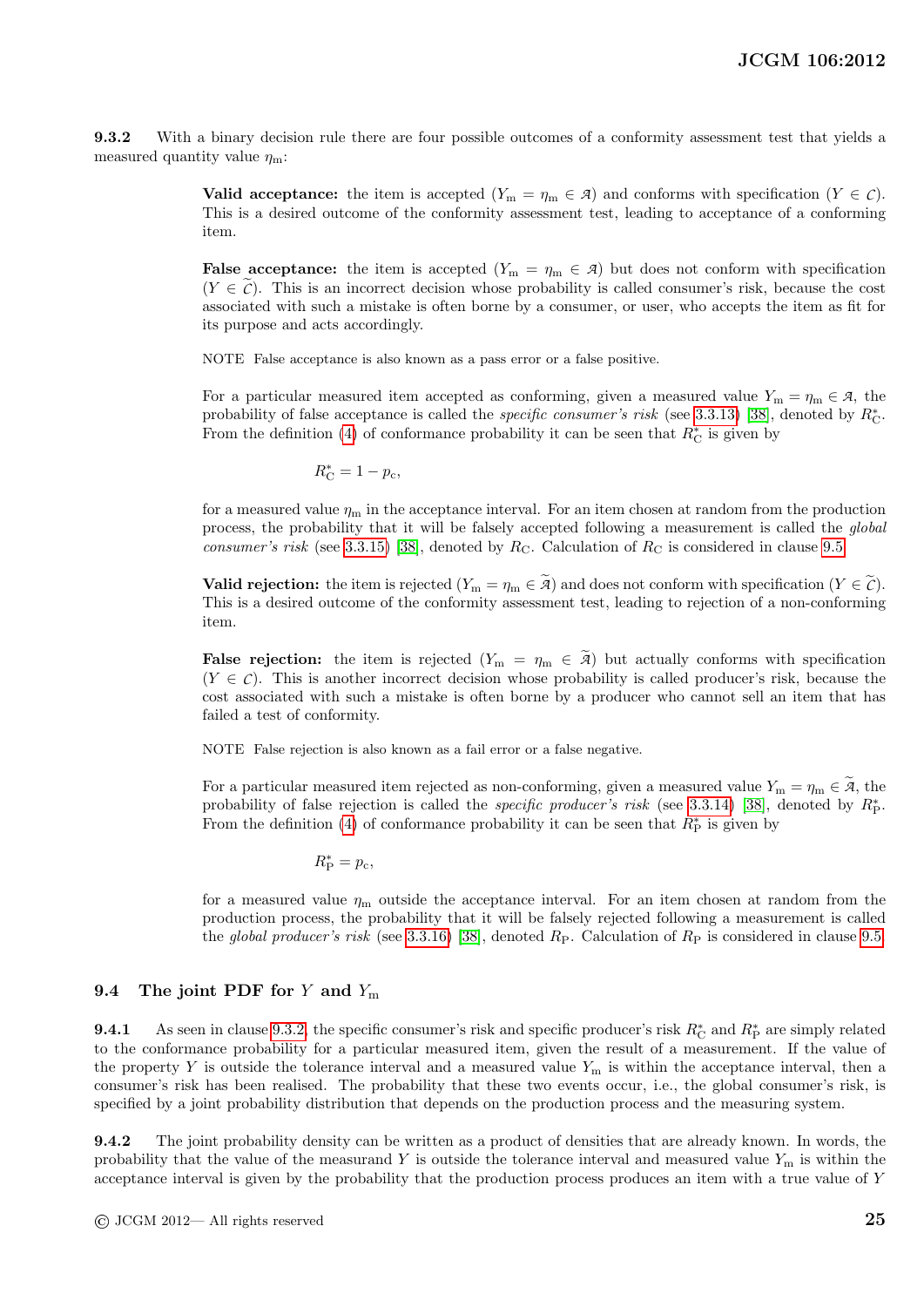outside the tolerance interval multiplied by the probability that the measuring system produces a measured value  $Y_{\rm m}$ within the acceptance interval, given that the measurand Y is outside the tolerance interval.

9.4.3 Similarly, the global producer's risk is defined in terms of the same joint probability distribution. If the tolerance interval, the production process and the measuring system are regarded as fixed, the global consumer's risk and global producer's risk are determined by the acceptance limits. The acceptance limits can thus be set to achieve an acceptable balance of the two kinds of risk. In general it is not possible to set the acceptance limits to minimise both the consumer's and producer's risks simultaneously: decreasing one will increase the other.

9.4.4 In the quality control and conformity assessment literature, the terms 'consumer's risk' and 'producer's risk' are generally used in the sense of global risks, as described above.

9.4.5 For a given production process and measuring system, knowledge of the possible outcomes of a conformity assessment test of an item selected at random is described by a joint probability density function. For such a randomly selected item, the probability that (a) the value of the measurand Y lies in the interval  $\eta \le Y \le \eta + d\eta$  and that (b) a measurement of Y would yield a measured value  $Y_m$  in the interval  $\eta_m \le Y_m \le \eta_m + d\eta_m$  is given by

<span id="page-34-5"></span>
$$
\Pr(\eta \le Y \le \eta + d\eta \text{ and } \eta_m \le Y_m \le \eta_m + d\eta_m) = f(\eta, \eta_m) d\eta d\eta_m, \tag{15}
$$

where  $f(\eta, \eta_m)$  is the joint PDF for Y and Y<sub>m</sub>.

**9.4.6** Using the product (or multiplication) rule of probability theory, the joint density  $f(\eta, \eta_m)$  can be factorized in two ways, according to

<span id="page-34-6"></span><span id="page-34-3"></span>
$$
f(\eta, \eta_{\mathbf{m}}) = g_{0}(\eta) h(\eta_{\mathbf{m}}|\eta) \tag{16a}
$$

and

<span id="page-34-4"></span>
$$
f(\eta, \eta_{\mathbf{m}}) = h_{\mathbf{0}}(\eta_{\mathbf{m}}) g(\eta | \eta_{\mathbf{m}}). \tag{16b}
$$

9.4.7 The two PDFs on the right in expression [\(16a\)](#page-34-3) are the two probability densities described in clause [9.2.](#page-32-0) Given the forms of these PDFs, the two probability densities on the right-hand side of expression [\(16b\)](#page-34-4) can be calculated, if desired. Such a calculation is illustrated in Annex [A](#page-42-0) (see clauses [A.4.3](#page-43-4) and [A.4.4\)](#page-44-0).

### <span id="page-34-1"></span><span id="page-34-0"></span>9.5 Calculation of global risks

#### 9.5.1 Historical context

9.5.1.1 In the following subclauses, formulae are developed for calculating the global risks of incorrect decisions. Such calculations have traditionally been performed using measured frequency distributions of the various outcomes when a large sample of nominally identical items are measured. The global consumer's risk, in such an approach, is equal to the fraction of items in a measured sample that are accepted for use but do not conform with a specified requirement. Such non-conformance, for a particular item, has to be demonstrated after the fact by a separate measurement with an uncertainty much smaller than that of the measuring system used in the conformity assessment.

9.5.1.2 The global risks below are calculated using probability distributions rather than frequency distributions, so that it is not necessary to consider an ensemble of measured items that may not, in fact, exist. Numerically, the calculated probabilities will always agree, on average, with measured frequencies. Thus acceptance limits can be chosen to yield acceptable fractions of mistakenly accepted or rejected items, on average, in the conformity assessment of items in a sample.

#### <span id="page-34-2"></span>9.5.2 General formulae

**9.5.2.1** Given the joint PDF [\(16a\)](#page-34-3) and the two probability densities  $g_0(\eta)$  and  $h(\eta_m|\eta)$ , the probabilities of each of the four possible outcomes described above (see clause [9.3\)](#page-32-1) can be calculated. These probabilities are simply the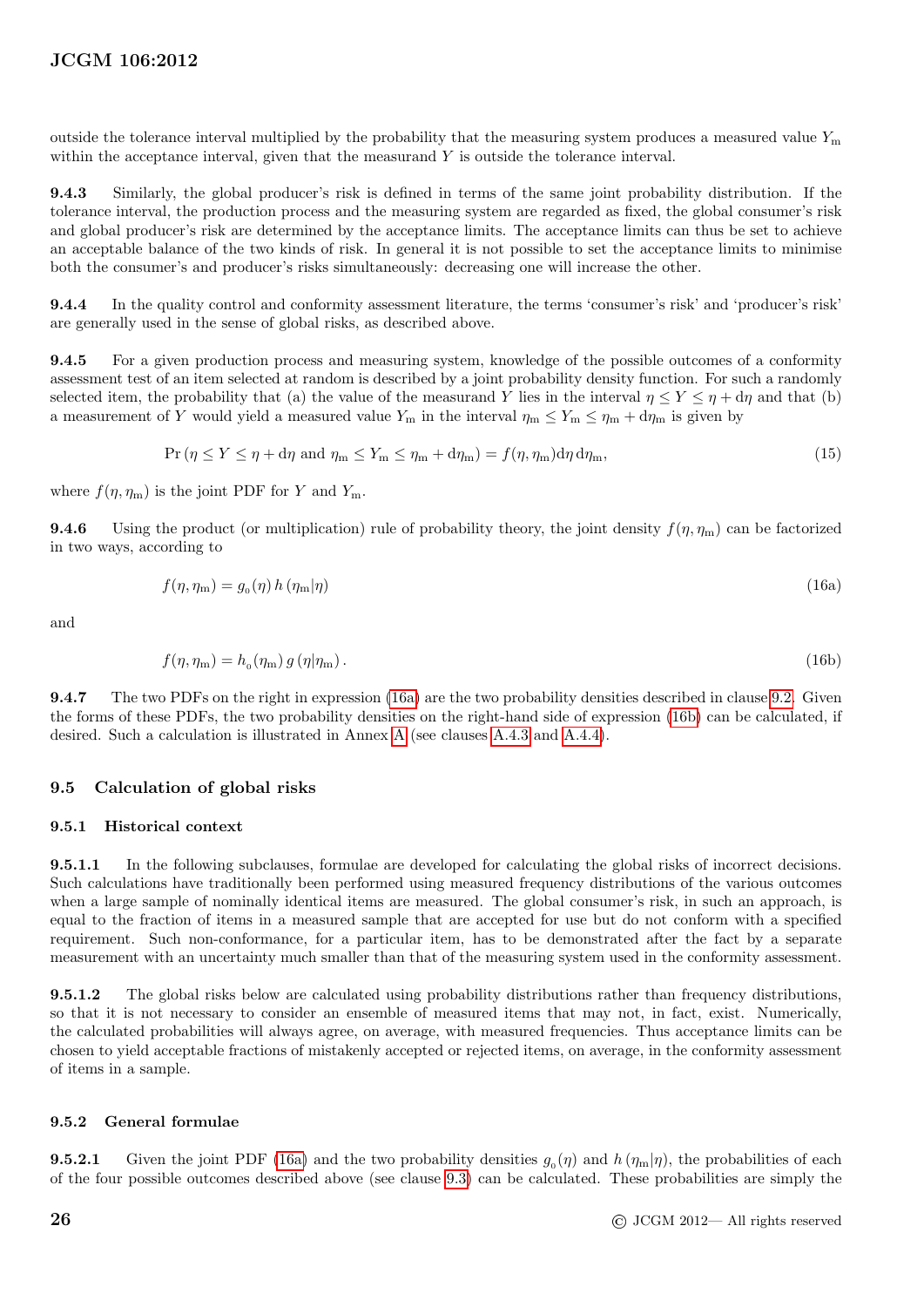respective volumes under the joint probability density  $f(\eta, \eta_m)$ , integrated over the four regions that describe all possible outcomes.

- 9.5.2.2 Of particular interest are the global consumer's risk and global producer's risk, calculated as follows:
- $-$  For a measured value in the acceptance interval and a value of Y outside the tolerance interval, the global consumer's risk is

<span id="page-35-1"></span>
$$
R_{\rm C} = \int_{\widetilde{C}} \int_{A} g_{0}(\eta) \, h\left(\eta_{\rm m}|\eta\right) \, \mathrm{d}\eta_{\rm m} \mathrm{d}\eta. \tag{17}
$$

For a measured value outside the acceptance interval and a value of  $Y$  within the tolerance interval, the global producer's risk is

<span id="page-35-2"></span>
$$
R_{\rm P} = \int_{\mathcal{C}} \int_{\widetilde{\mathcal{A}}} g_0(\eta) \, h(\eta_{\rm m}|\eta) \, \mathrm{d}\eta_{\rm m} \mathrm{d}\eta. \tag{18}
$$

9.5.2.3 Expressions [\(17\)](#page-35-1) and [\(18\)](#page-35-2) are general formulae for the calculation of global consumer's and producer's risks. Depending on the particular form of the PDFs  $g_0(\eta)$  and  $h(\eta_m|\eta)$ , explicit evaluation of  $R_{\rm C}$  and  $R_{\rm P}$  may have to be performed numerically.

#### <span id="page-35-0"></span>9.5.3 Special case: Binary decision rule

9.5.3.1 For the particular binary conformity assessment illustrated in figure [12,](#page-32-3) formulae [\(17\)](#page-35-1) and [\(18\)](#page-35-2) become

<span id="page-35-3"></span>
$$
R_{\rm C} = \left(\int_{-\infty}^{T_{\rm L}} + \int_{T_{\rm U}}^{\infty}\right) \int_{A_{\rm L}}^{A_{\rm U}} g_{\rm o}(\eta) h(\eta_{\rm m}|\eta) d\eta_{\rm m} d\eta, \tag{19}
$$

and

<span id="page-35-4"></span>
$$
R_{\rm P} = \left(\int_{-\infty}^{A_{\rm L}} + \int_{A_{\rm U}}^{\infty}\right) \int_{T_{\rm L}}^{T_{\rm U}} g_{\rm o}(\eta) h(\eta_{\rm m}|\eta) d\eta d\eta_{\rm m}.
$$
\n(20)

9.5.3.2 Use of expressions [\(19\)](#page-35-3) and [\(20\)](#page-35-4) in the case where the joint PDF [\(15\)](#page-34-5) is a product of normal distributions is illustrated in the following example. Properties of normal distributions, including the particular forms of expressions [\(19\)](#page-35-3) and [\(20\)](#page-35-4), are discussed in Annex [A.](#page-42-0)

#### EXAMPLE Manufacture of precision resistors

A supplier of electrical components produces wire-wound precision resistors of nominal resistance 1 500 Ω. For each resistor (the item), the resistance Y (the property of interest) is specified to lie in a tolerance interval defined by the limits  $T_L = 1\,499.8 \Omega$ and  $T_U = 1500.2 \Omega$ .

A machine for producing such resistors is evaluated by measuring a sample of its output, using a high-accuracy ohmmeter with negligible measurement uncertainty. A histogram of the measured values appears normal in shape, centred on the nominal value with a standard deviation  $\sigma = 0.12 \Omega$ . Based on this information, a normal PDF  $g_0(\eta) = \varphi(\eta; y_0, u_0^2)$  is assigned to model the production process, with  $y_0 = 1500 \Omega$  and  $u_0 = \sigma = 0.12 \Omega$ .

For a typical resistor produced by this machine, the conformance probability is

<span id="page-35-5"></span>
$$
p_{\rm c} = \int_{T_{\rm L}}^{T_{\rm U}} g_{\rm 0}(\eta) \, \mathrm{d}\eta = \int_{1}^{1500.2} \varphi \left( \eta; 1500, 0.12^2 \right) \mathrm{d}\eta \approx 0.90 = 90 \, \%. \tag{21}
$$

If the supplier simply shipped every resistor produced, about 10 % of them would be non-conforming, which for economic reasons is judged to be unacceptable. By purchasing a more expensive production machine the process variability could be reduced. In this case it is decided, considering the relative costs, to keep the existing machine and implement an inspection process to detect and remove non-conforming resistors.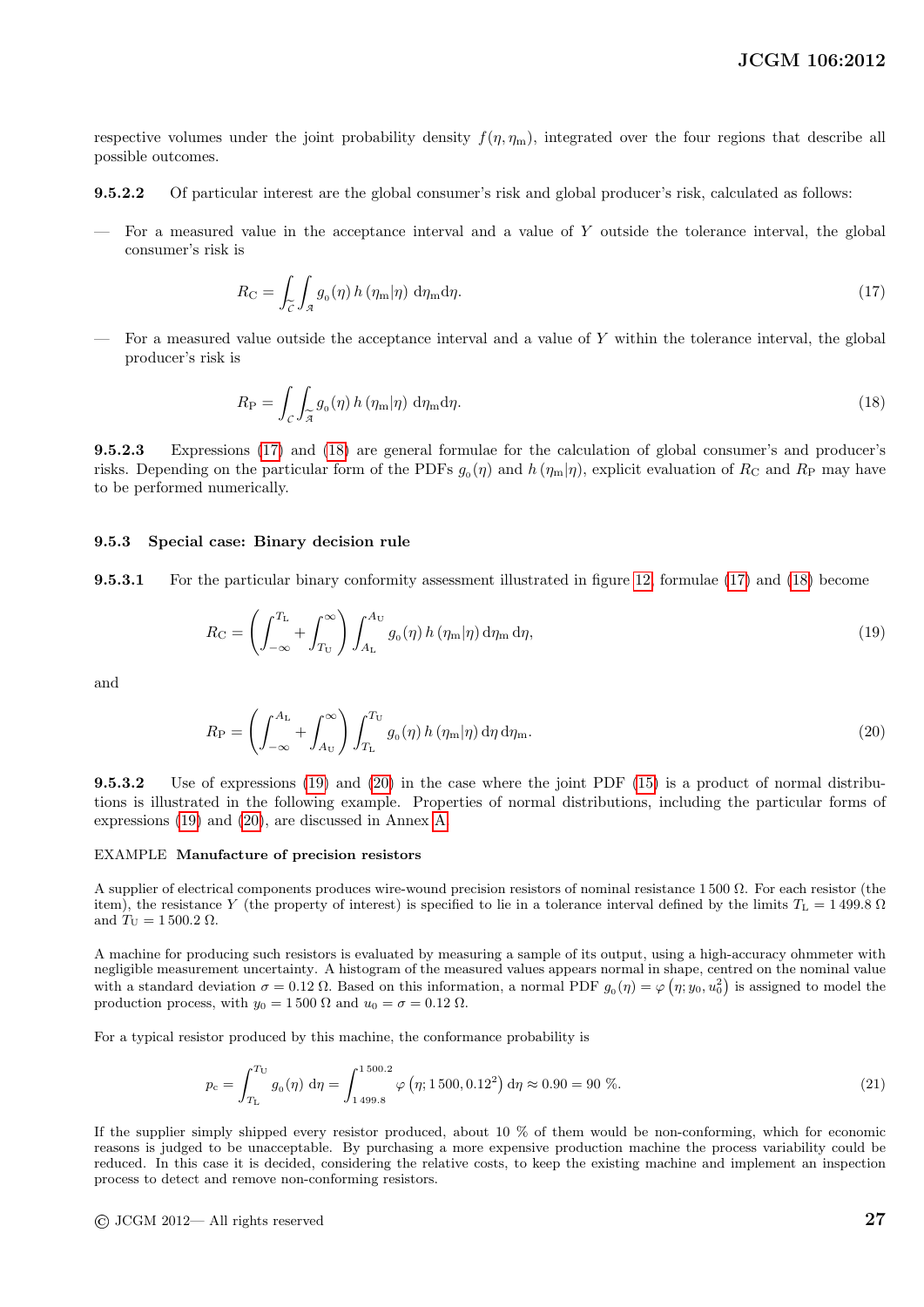In production, the resistors are inspected for conformity with specification using a calibrated high-speed ohmmeter. A normal PDF  $h(\eta_m|\eta) = \varphi(\eta_m; \eta, u_m^2)$ , with  $u_m = 0.04 \Omega$ , is assigned to encode and convey belief in the interval of measured values that might be observed when measuring a known resistance  $Y = \eta$ . The assignment is based on a model of the measuring system and an evaluation of the measurement uncertainty, including the uncertainty associated with the ohmmeter calibration.

In order to reduce the probability of shipping resistors that do not meet specification (the consumer's risk), acceptance limits  $A_{\text{L}} = 1499.82 \Omega$ ,  $A_{\text{U}} = 1500.18 \Omega$  are chosen inside the tolerance interval (see figure [12,](#page-32-3) page [24\)](#page-32-3), creating a guarded acceptance interval with symmetric guard bands of length

$$
w = (1\,500.2 - 1\,500.18) \Omega = 0.02 \Omega = 0.25U.
$$

The consumer's and producer's risks are then calculated from expressions  $(A.15)$ – $(A.17)$  with

$$
\varphi_0(z)=(1/\sqrt{2\pi})\exp{(-z^2/2)}
$$

and

$$
F(z) = \Phi\left(\frac{A_U - y_0 - u_0 z}{u_m}\right) - \Phi\left(\frac{A_L - y_0 - u_0 z}{u_m}\right) = \Phi(4.5 - 3z) - \Phi(-4.5 - 3z).
$$

Numerical integration yields

$$
R_{\rm C} = \int_{-\infty}^{-1.667} F(z)\varphi_0(z) dz + \int_{1.667}^{\infty} F(z)\varphi_0(z) dz = 0.01 = 1 \%,
$$

and

$$
R_{\rm P} = \int_{-1.667}^{1.667} [1 - F(z)] \varphi_0(z) \, \mathrm{d}z = 0.07 = 7 \, \, \%
$$

Interesting features of this conformity assessment procedure can be noted by considering an average sample of 100 resistors produced by the machine, measured, and accepted or rejected as suitable for use:

- given the properties of the production process, 90 of the resistors conform with specification and 10 do not conform (see expression  $(21)$ ;
- of the 90 conforming resistors, 83 are accepted and 7 falsely rejected as non-conforming;
- of the 10 non-conforming resistors, 9 are rejected and one falsely accepted as conforming;
- 84 of the resistors are accepted; of these,  $83/84 \approx 99\%$  conform, with about 1 % out of tolerance. This is the goal of the inspection measurement, reducing the proportion of non-conforming resistors, among those accepted for use, from 10 % to 1 %;
- of the 16 resistors that are rejected,  $7/16 \approx 44\%$  actually conform with specification. This is a price to be paid for reducing the risk of accepting non-conforming products.

#### <span id="page-36-0"></span>9.5.4 Setting acceptance limits

**9.5.4.1** In the example above, the global risks  $R_{\rm C}$  and  $R_{\rm P}$  were calculated given known acceptance limits  $A_{\rm L}$  and AU. In most real applications, a desired level of risk is chosen based on a cost analysis and acceptance limits are calculated so as to ensure that the desired risk level is achieved. Such calculations are not straightforward. A practical approach to such problems is via graphical solution, as illustrated in the following example.

#### EXAMPLE Ball bearing production

A manufacturer produces large numbers of precision ball bearings. The performance specification for these bearings (the items) requires that, for each of them, the radial error motion (the property of interest) be less than 2 µm. Radial error motion of a bearing is undesired motion perpendicular to the axis of rotation. For a perfect bearing, the radial error motion would be zero; any real bearing will have a positive radial error motion.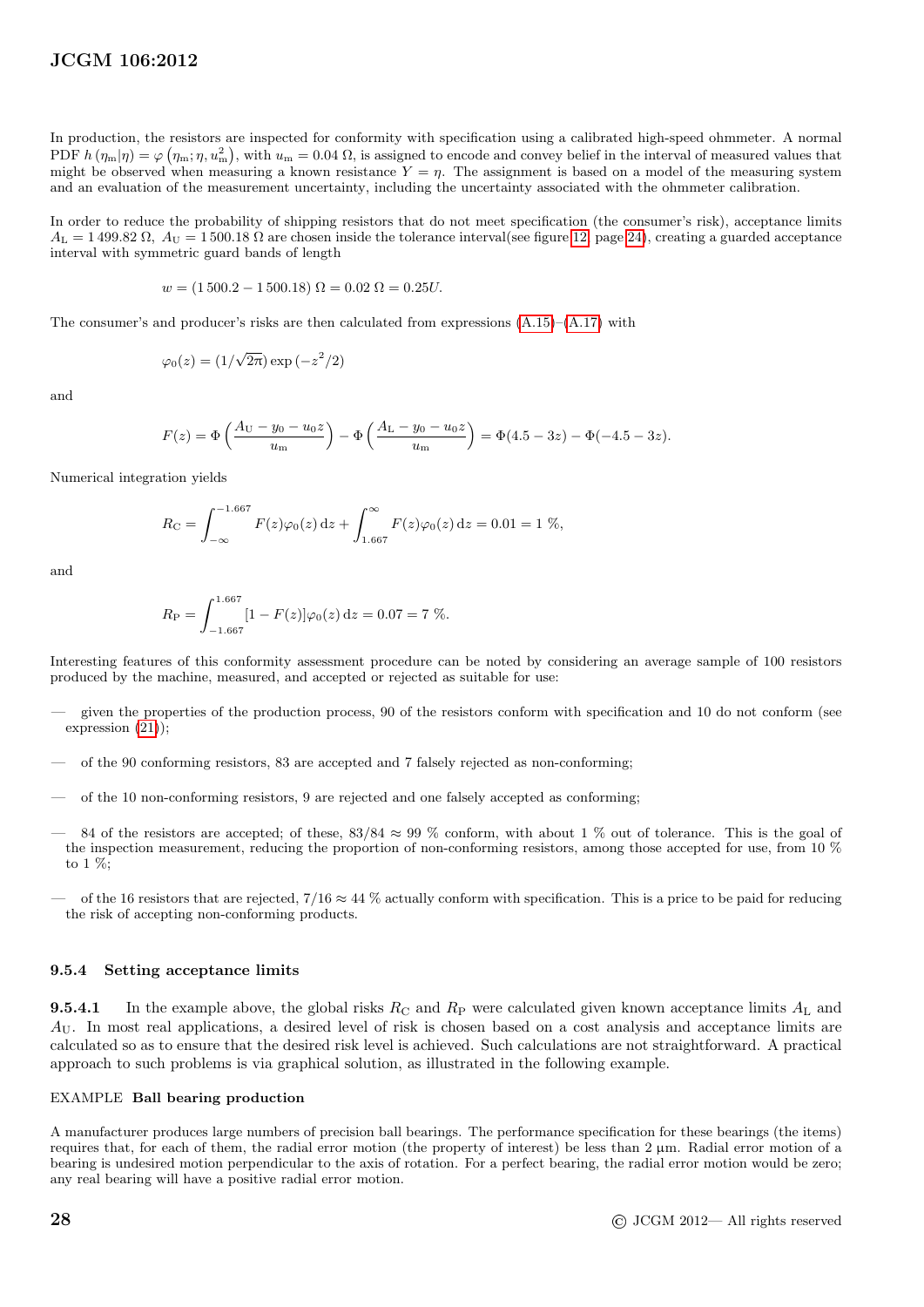In order to characterize the production process, the radial error motions of a large sample of bearings are measured, using a high-accuracy test apparatus with negligible measurement uncertainty. For this sample, the average observed radial error motion is  $\bar{y} = 1 \mu m$ , with an associated sample standard deviation  $s = 0.5 \mu m$ .

Prior to shipment, bearings are tested for conformity with specification. In these tests the radial error motion is measured using a calibrated test apparatus. The measuring system is characterized by a normal PDF  $\varphi\left(\eta_m;\eta,u_m^2\right)$  with a standard uncertainty of  $u_{\rm m} = 0.25 \,\rm \mu m$ .

<span id="page-37-0"></span>For economic reasons, the fraction of non-conforming bearings sold to customers as conforming (the global consumer's risk) must be held to 0.1 % or less. How can an acceptance limit  $\overline{A}$  be chosen to satisfy this requirement?



Figure 13 – Tolerance and acceptance intervals for the conformity assessment of ball bearings. Permissible values of radial error motion Y lie in the interval  $0 \le \eta \le T$ . The acceptance limit A is separated from the tolerance limit T by a guard band with length parameter  $w = rU = 2ru_m$ . The decision rule in this case is guarded acceptance, with  $w > 0$ .

The conformity assessment problem is illustrated in figure [13.](#page-37-0) A conforming ball bearing is specified to have a radial error motion Y in the interval  $0 \leq \eta \leq T$ . Since the radial error motion is always positive, with measured values close to zero, the prior PDF for the radial error Y will be modelled by a gamma probability density (see Annex [B,](#page-47-0) clause [B.3\)](#page-49-0). Based on the sample measurements, the expectation and standard uncertainty of the prior PDF are assigned to be  $y_0 = \overline{y} = 1 \ \mu m$  and  $u_0 = s = 0.5$  µm. Using expressions [\(B.14\)](#page-51-0), the parameters  $\alpha$  and  $\lambda$  are calculated:

$$
\alpha = \frac{1^2}{(0.5)^2} = 4, \qquad \lambda = \frac{1}{(0.5)^2} = 4.
$$

From definition  $(B.11)$  of the gamma probability density, the prior PDF for bearing radial error Y is then

<span id="page-37-1"></span>
$$
g_0(\eta) = \text{gamma}(\eta; 4, 4) = \frac{128}{3} \eta^3 e^{-4\eta}, \quad \eta \ge 0. \tag{22}
$$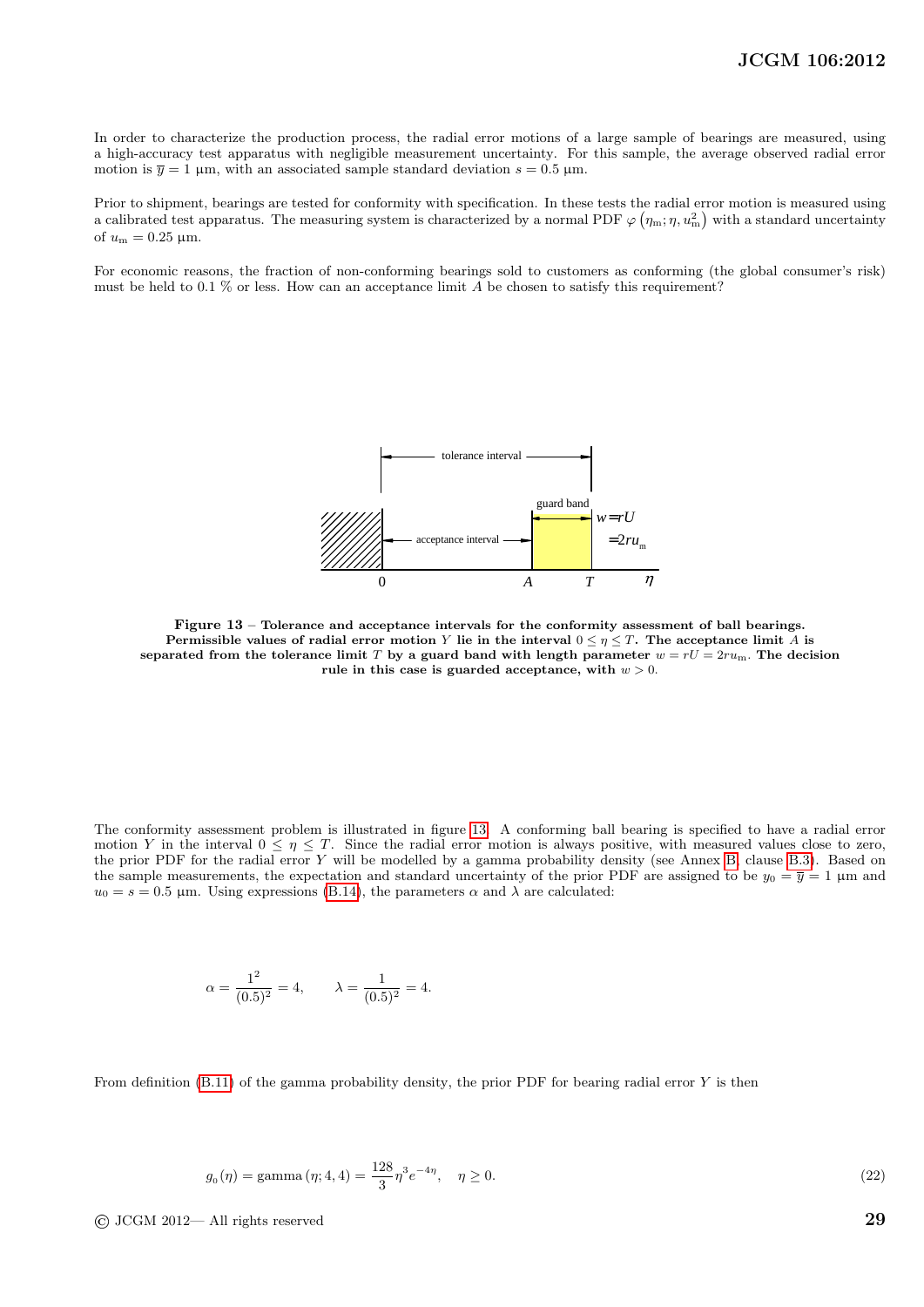<span id="page-38-0"></span>

Figure 14 – Gamma prior PDF given by expression [\(22\)](#page-37-1), assigned based on the frequency distribution of measured radial error motions for a sample of ball bearings. The tolerance interval is the region  $0 \le \eta \le 2$  µm. The expectation of the distribution is the prior estimate  $y_0 = 1$  µm, with an associated standard uncertainty  $u_0 = 0.5$  µm. Because the distribution is not symmetric, the most probable value of Y (the mode of the distribution, here equal to 0.75  $\mu$ m) is not equal to  $y_0$ .

This PDF is shown in figure [14.](#page-38-0) The probability that a ball bearing chosen at random from the production process would display a radial error motion greater than 2  $\mu$ m is indicated by the cross-hatched region. This non-conformance probability is

$$
\overline{p}_{\rm c} = \int_2^\infty \mathrm{gamma}\left(\eta; 4, 4\right) \,\mathrm{d}\eta = 0.042,
$$

which means that if all ball bearings produced were shipped without being measured, about 4.2 % of them would be nonconforming. The post-process measuring system is designed to detect non-conforming bearings so that they will not be shipped. An acceptance limit is desired to reduce the consumer's risk  $R_C$  to 0.1 % or less. For the conformity assessment decision rule shown in figure [13,](#page-37-0) the tolerance interval corresponds to  $0 \le Y \le T$  and the acceptance interval to  $0 \le Y_m \le A$ . In a manner analogous to the steps leading to expressions [\(19\)](#page-35-3) and [\(20\)](#page-35-4), the global consumer's and producer's risks are evaluated as

$$
R_{\rm C} = \int_T^{\infty} \int_0^A g_0(\eta) h(\eta_m|\eta) d\eta_m d\eta, \qquad R_{\rm P} = \int_0^T \int_A^{\infty} g_0(\eta) h(\eta_m|\eta) d\eta_m d\eta.
$$

For a measuring system characterized by a normal PDF  $h(\eta_m|\eta) = \varphi(\eta_m;\eta,u_m^2)$ , making the substitutions  $z = (\eta_{\rm m} - \eta)/u_{\rm m}$ ,  $dz = d\eta_{\rm m}/u_{\rm m}$ , and performing the integrations over z, these expressions become

$$
R_{\rm C} = \int_{T}^{\infty} \left[ \Phi\left(\frac{A-\eta}{u_{\rm m}}\right) - \Phi\left(-\frac{\eta}{u_{\rm m}}\right) \right] g_{\rm 0}(\eta) \, d\eta, \qquad R_{\rm P} = \int_{0}^{T} \left[1 - \Phi\left(\frac{A-\eta}{u_{\rm m}}\right) \right] g_{\rm 0}(\eta) \, d\eta.
$$

From figure [13](#page-37-0) it can be seen that  $A = T - 2ru_m$ . Here  $T = 2 \mu m$  and  $u_m = 0.25 \mu m$ . Then setting  $g_0(\eta)$  equal to the gamma PDF of expression [\(22\)](#page-37-1) yields the explicit results

<span id="page-38-1"></span>
$$
R_{\rm C}(r) = \frac{128}{3} \int_2^{\infty} \left[ \Phi \left( 8 - 2r - 4\eta \right) - \Phi(-4\eta) \right] \eta^3 e^{-4\eta} d\eta,
$$
\n(23)

<span id="page-38-2"></span>
$$
R_{\rm P}(r) = \frac{128}{3} \int_0^2 \left[1 - \Phi \left(8 - 2r - 4\eta\right)\right] \eta^3 e^{-4\eta} d\eta. \tag{24}
$$

30 © JCGM 2012— All rights reserved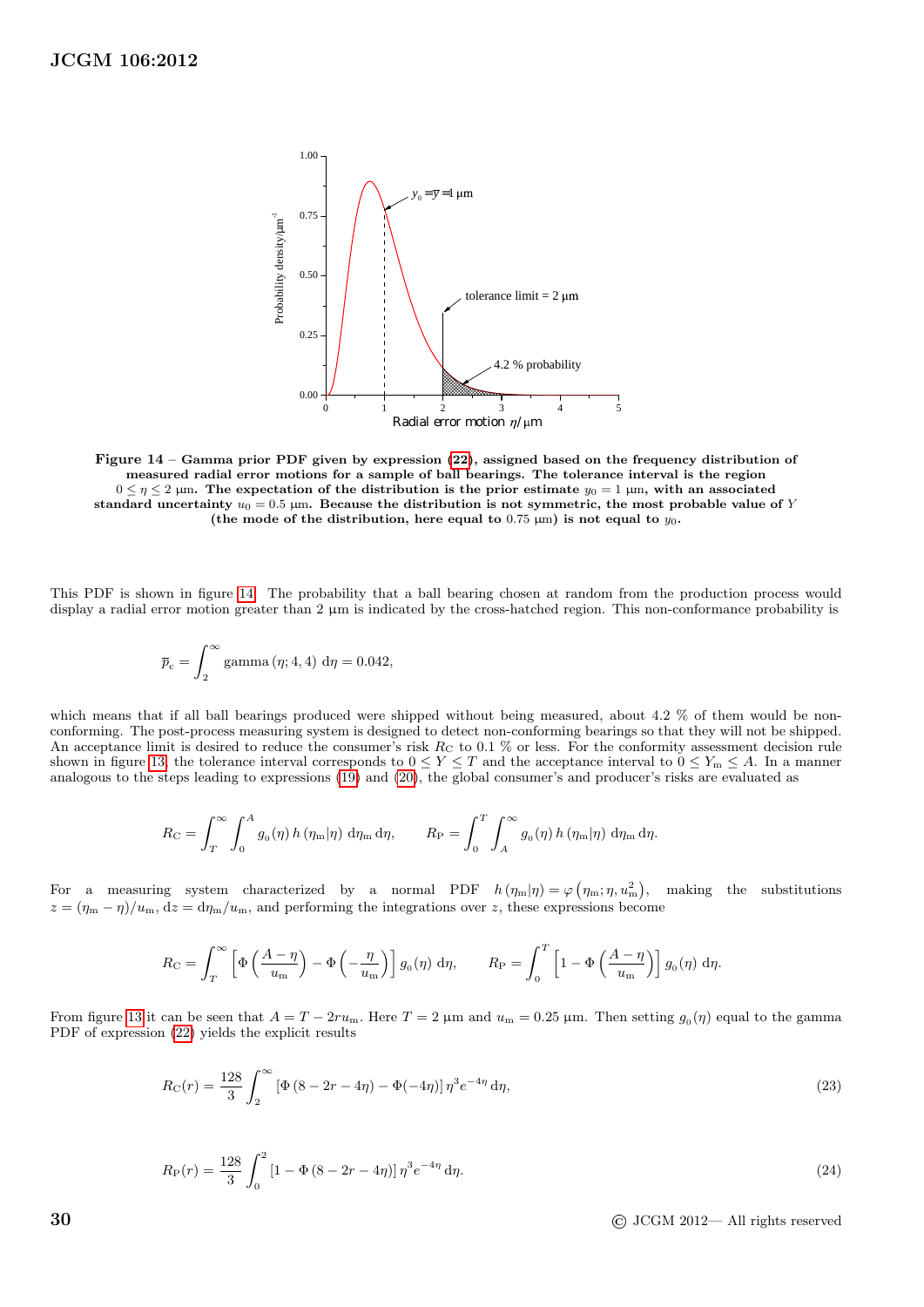<span id="page-39-0"></span>

Figure 15 – Global consumer's risk R<sub>C</sub> versus guard band multiplier r. For  $r \approx 0.65$ , the acceptance limit is  $A = T - 2(0.65)u_m = 1.7 \mu m$ , and the desired risk  $R_C = 0.1 \%$  is achieved.

These integrals cannot be evaluated in closed form, but they can be calculated numerically for any chosen values of the guard band multiplier r.

Figure [15](#page-39-0) shows the global consumer's risk R<sub>C</sub> for  $-1 \le r \le 1$ . Positive r corresponds to  $A < T$  (guarded acceptance) and negative r corresponds to  $A > T$ . For  $r = 0$  there is no guard band  $(A = T)$ , a decision rule called shared risk or simple acceptance (see clause [8.2\)](#page-27-2). The figure shows that the desired level of risk,  $R<sub>C</sub> = 0.1$ %, is achieved for a guard band multiplier  $r \approx 0.65$ . This results in a guarded acceptance interval with acceptance limit

$$
A = T - 2ru_{\rm m} = (2 - 2 \times 0.65 \times 0.25) \, \mu \text{m} \approx 1.7 \, \mu \text{m}.
$$

This choice of acceptance limit solves the decision problem.

In conformity assessment with a binary decision rule, acting to reduce the consumer's risk will always increase the producer's risk. This general rule is well illustrated by figure [16](#page-40-1) which shows  $R_P$  versus  $R_C$ , calculated numerically from formulae [\(23\)](#page-38-1) and [\(24\)](#page-38-2), for the ball bearing example. For  $r = 0.65$ , the global producer's risk  $R_P$  is about 7.5 %. This means that about 75 of every 1000 ball bearings that fail inspection would actually conform with specification, resulting in the loss of revenue that would accrue if these good bearings were sold.

The generation of an increasing amount of conforming scrap is a cost of guarded acceptance, which seeks to reduce the acceptance and shipment of non-conforming products. In practice a supplier must choose an operating point along a curve such as that shown in figure [16](#page-40-1) that will balance the risks and yield an optimal outcome. The choice of such an operating point is a business or policy decision that requires an economic analysis of the decision problem.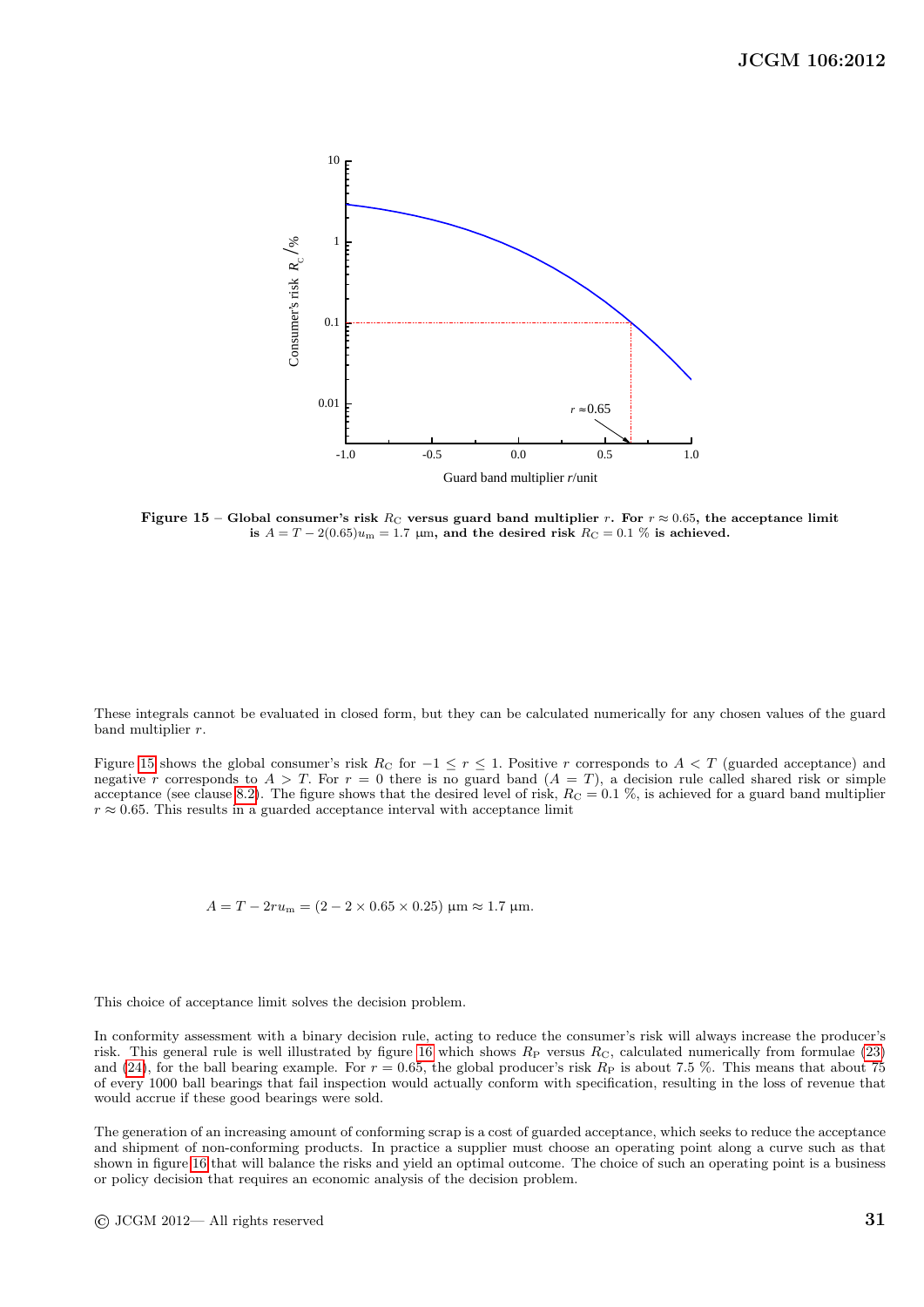<span id="page-40-1"></span>

Figure 16 – Global risks  $R_P$  versus  $R_C$  for the ball bearing example. Any point on the curve corresponds to a particular value of r, the guard band multiplier, with several particular values identified. Acting to reduce consumer's risk by moving the acceptance limit farther inside the tolerance interval (increasing  $r$ ) always increases the risk of falsely rejecting conforming bearings. An economic analysis is required to choose an optimal decision rule. The open circle marks the operating point in the worked example.

#### <span id="page-40-0"></span>9.5.5 General graphical approach

**9.5.5.1** For a process with given tolerance T, normal prior PDF  $g_0(\eta) = \varphi(\eta; y_0, u_0^2)$  and normal measuring system PDF  $h(\eta_{m}|\eta) = \varphi(\eta_{m}; \eta, u_{m}^{2}),$  a graph such as that shown in figure [17](#page-41-1) can be created to aid in setting acceptance limits.

**9.5.5.2** In this example it is assumed that prior information is meagre in the sense that  $u_m^2 \ll u_0^2$ , so that the estimate  $y \approx \eta_m$  with associated standard uncertainty  $u \approx u_m$  (see clause [A.4.4.3\)](#page-45-1).

**9.5.5.3** The figure shows  $R_P$  versus  $R_C$  for the particular case where  $u_0 = T/6$ .

**9.5.5.4** The five curves in the figure correspond to values of the measurement capability index  $C_m = T/(4u_m)$ in a range from 2 to 10, and along each curve solid points locate guard bands with various length parameters, from  $w = -U$  to  $w = U$ , with the expanded uncertainty U equal to 2u.

9.5.5.5 To use this particular graph it would be necessary to note that

- the process is assumed to be centred, so that the prior estimate  $y_0$  of the measurand lies at the midpoint of the tolerance interval;
- the upper and lower guard bands are assumed to have length parameters that are equal in absolute value (a symmetric acceptance interval);
- $R_P$  and  $R_C$  are calculated assuming normal process and measuring system PDFs;
- for measurement capabilities other than the five values shown, interpolation is possible;
- it is also possible to interpolate along the curves to estimate the guard bands.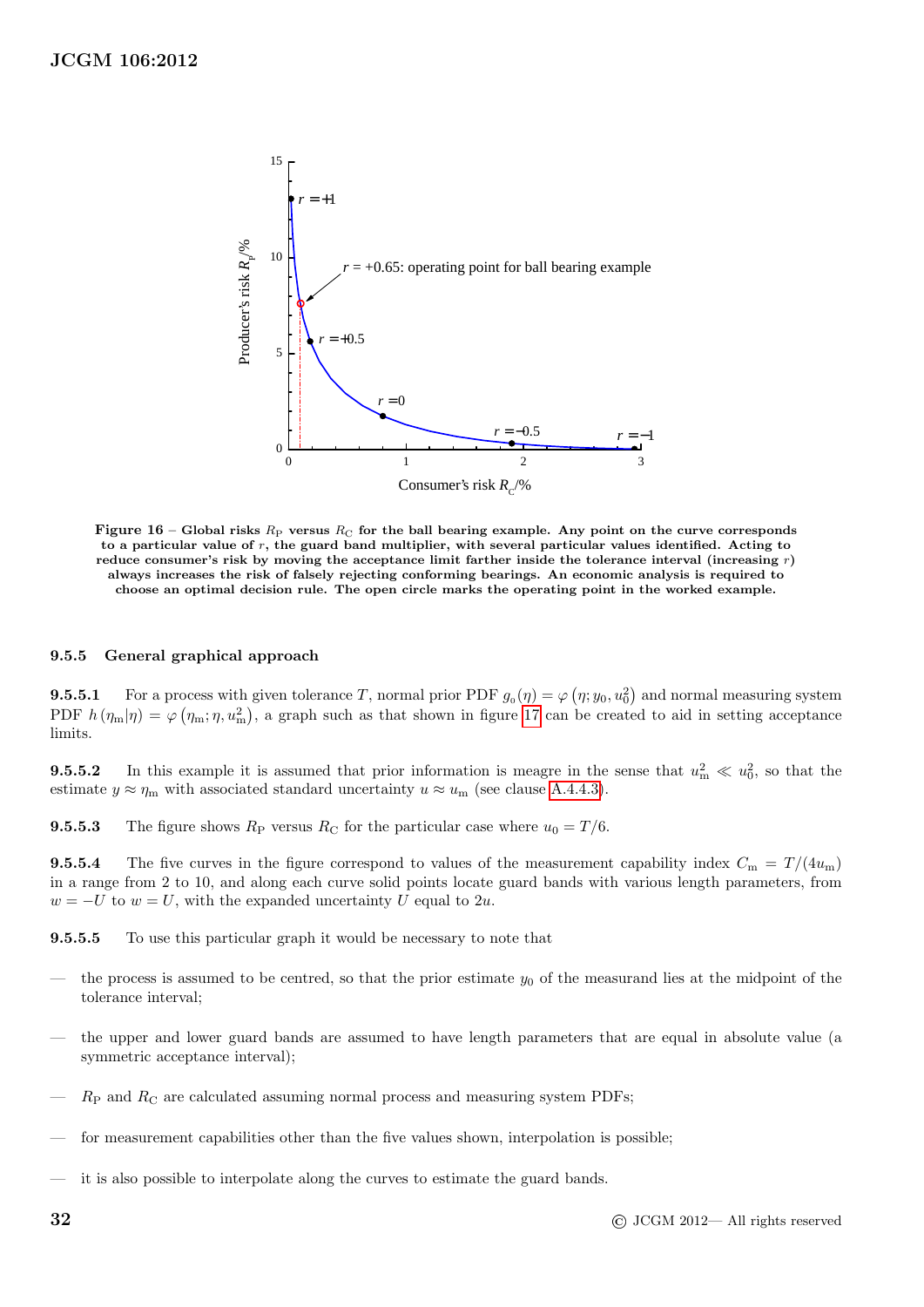<span id="page-41-1"></span>

Figure 17 – Global risks  $R_P$  versus  $R_C$  for a binary conformity assessment with prior standard uncertainty  $u_0 = T/6$ . The five curves correspond to values of the measurement capability index  $C_m = T/(4u_m)$  in an interval from 2 to 10. The solid points locate guard bands with length parameters from  $w = -U$  to  $w = U$ , with  $U = 2u$ . Positive values of w correspond to guarded acceptance, with acceptance limits inside the tolerance limits as in figure [12](#page-32-3) on page [24.](#page-32-3)

#### <span id="page-41-0"></span>9.5.6 The value of reduced measurement uncertainty

9.5.6.1 Reducing the uncertainty associated with the result a of conformity assessment measurement will also reduce the probability of making an incorrect accept/reject decision. This observation is well illustrated in figure [17](#page-41-1) by the dotted lines that mark the loci of the various guard bands.

**9.5.6.2** For a simple acceptance decision rule  $(w = 0)$  it is seen, for example, that if the measurement uncertainty were such that  $C_m = T/(4u_m) = 2$ , then the consumer's risk would be  $R_C \approx 0.1$  % and the corresponding producer's risk would be  $R_P \approx 1.5$  %.

9.5.6.3 Investing in an improved measuring system with  $C_m = 10$  would reduce these risks to  $R_C \approx 0.04\%$  and  $R_P \approx 0.07$  % respectively. Whether such a reduction in measurement uncertainty would be economically desirable depends on the tradeoff between the cost of the improved metrology and the money saved via fewer decision mistakes.

**9.5.6.4** Improving the production process (reducing the prior standard uncertainty  $u_0$ ) will have a similar effect in reducing both consumer's and producer's risks, and will involve a similar kind of cost/benefit analysis.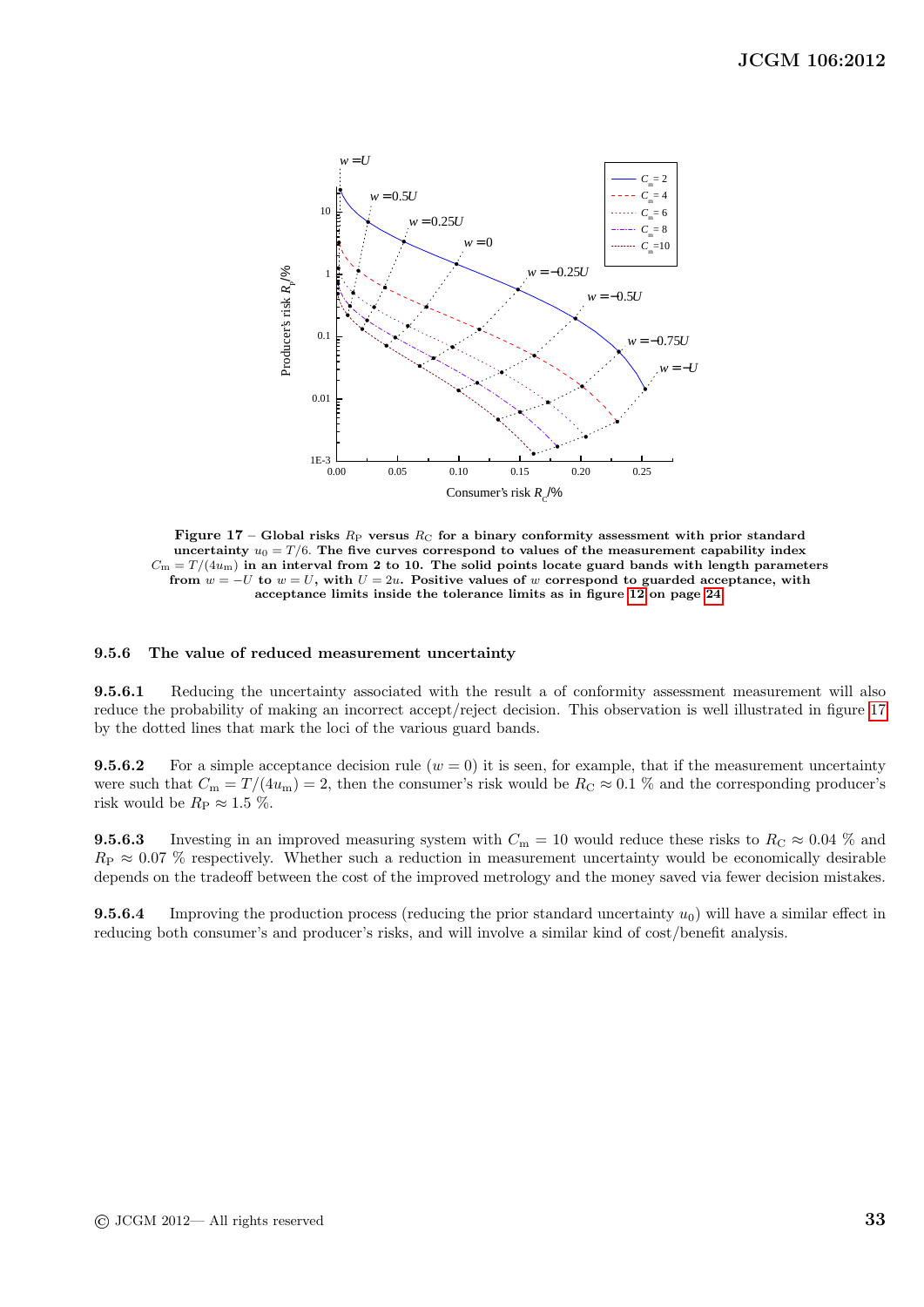# Annex A (informative) Normal distributions

#### <span id="page-42-1"></span><span id="page-42-0"></span>A.1 Normal probability density function

A.1.1 Assume that a quantity of interest Y is measured, yielding a best estimate y and an associated standard uncertainty  $u(y) = u$ . In many cases the dispersion of probable values  $\eta$  of Y about the estimate y, given a measured value  $\eta_m$ , is well characterized by a normal probability density function (PDF), given by

<span id="page-42-5"></span>
$$
g(\eta|\eta_{\mathbf{m}}) = \frac{1}{u\sqrt{2\pi}} \exp\left[-\frac{1}{2}\left(\frac{\eta - y}{u}\right)^2\right] =: \varphi(\eta; y, u^2),\tag{A.1}
$$

where  $y = y(\eta_m)$ . In many conformity assessment measurements,  $y \approx \eta_m$ , but this is not always the case; see clause [A.4.4.](#page-44-0)

#### <span id="page-42-2"></span>A.2 Integrals of normal PDFs

A.2.1 In computing coverage probabilities, conformance probabilities and/or consumer's and producer's risks, one often has to evaluate integrals of normal PDFs between finite or semi-infinite limits. Such integrals cannot be evaluated in closed form and are therefore evaluated numerically and tabulated. In order to simplify the notation it is convenient to introduce the standard normal PDF,  $\varphi_0(t)$ , defined by

<span id="page-42-6"></span>
$$
\varphi_0(t) = \frac{1}{\sqrt{2\pi}} \exp(-t^2/2) = \varphi(t; 0, 1). \tag{A.2}
$$

A.2.2 There are two common ways that one finds integrals of normal PDFs expressed:

(a) the standard normal distribution function,  $\Phi(t)$ , defined by

<span id="page-42-3"></span>
$$
\Phi(z) = \frac{1}{\sqrt{2\pi}} \int_{-\infty}^{z} \exp(-t^2/2) dt = \int_{-\infty}^{z} \varphi_0(t) dt,
$$
\n(A.3)

and

(b) the error function,  $erf(z)$ , defined by

<span id="page-42-4"></span>
$$
\operatorname{erf}(z) = \frac{2}{\sqrt{\pi}} \int_0^z \exp(-t^2) \, \mathrm{d}t. \tag{A.4}
$$

These functions are simply related; from definitions [\(A.3\)](#page-42-3) and [\(A.4\)](#page-42-4) it is seen that

$$
\Phi(z) = \frac{1}{2} \left[ 1 + \text{erf}(z/\sqrt{2}) \right]. \tag{A.5}
$$

**A.2.3** Consider the probability that the Y lies in the interval  $a \le Y \le b$ , given a measured value  $\eta_m$ . For the normal PDF of expression [\(A.1\)](#page-42-5) this probability is given by

$$
\Pr(a \le Y \le b | \eta_m) = \frac{1}{u\sqrt{2\pi}} \int_a^b \exp\left[ -\frac{1}{2} \left( \frac{\eta - y}{u} \right)^2 \right] d\eta.
$$

Setting  $z = (\eta - y)/u$  and  $dz = d\eta/u$ , this expression becomes

<span id="page-42-7"></span>
$$
\Pr(a \le Y \le b | \eta_m) = \int_{(a-y)/u}^{(b-y)/u} \varphi_0(z) dz = \Phi\left(\frac{b-y}{u}\right) - \Phi\left(\frac{a-y}{u}\right),\tag{A.6}
$$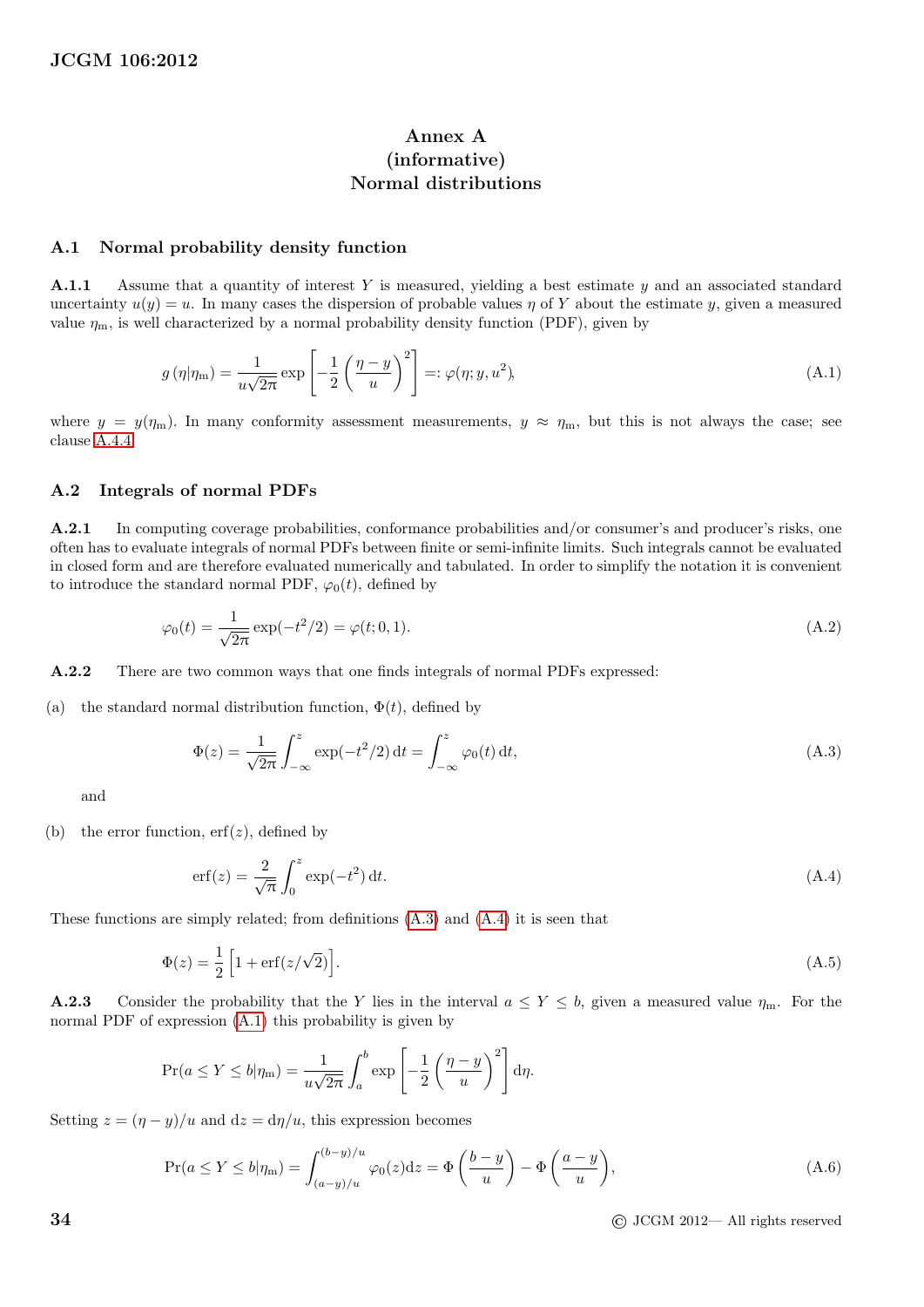using expressions  $(A.2)$  and  $(A.3)$ .

#### <span id="page-43-0"></span>A.3 Coverage probabilities for normal PDFs

A.3.1 In a common special case, points a and b define a coverage interval (or uncertainty interval) of width 2U about the estimate y, where  $U = ku$  is the expanded uncertainty for a stated coverage factor k (see clause [6.3.2\)](#page-20-0). Then  $a = y - ku$ ,  $b = y + ku$  and expression [\(A.6\)](#page-42-7) becomes

$$
Pr(|Y - y| \leq ku|\eta_m) = \Phi(k) - \Phi(-k) = erf(k/\sqrt{2}) = P(k).
$$

The coverage probabilities (or levels of confidence) for  $k = 1, 2,$  and 3 are then:

$$
P(1) = \Phi(1) - \Phi(-1) = \text{erf}(1/\sqrt{2}) = 0.683 = 68.3 \%,
$$
  

$$
P(2) = \Phi(2) - \Phi(-2) = \text{erf}(2/\sqrt{2}) = 0.955 = 95.5 \%,
$$
  

$$
P(3) = \Phi(3) - \Phi(-3) = \text{erf}(3/\sqrt{2}) = 0.997 = 99.7 \%.
$$

#### <span id="page-43-2"></span><span id="page-43-1"></span>A.4 Normal process and measurement probability densities

### **A.4.1** Prior PDF  $g_0(\eta)$  for the measurand Y

A.4.1.1 Before performing a measurement, knowledge of a measurand Y is often well characterized by a normal prior PDF. Denoting the best estimate by  $y_0$  and the associated standard uncertainty by  $u_0$ , this prior PDF is given by

<span id="page-43-6"></span>
$$
g_0(\eta) = \varphi(\eta; y_0, u_0^2) = \frac{1}{u_0 \sqrt{2\pi}} \exp\left[ -\frac{1}{2} \left( \frac{\eta - y_0}{u_0} \right)^2 \right] = \sqrt{\frac{w_0}{2\pi}} \exp\left[ -\frac{w_0}{2} (\eta - y_0)^2 \right].
$$
 (A.7)

In the last expression a weight  $w_0 = 1/u_0^2$  has been introduced to simplify the subsequent development.

### <span id="page-43-3"></span>**A.4.2** PDF  $h(\eta_m|\eta)$  for  $Y_m$ , given a value  $Y = \eta$

A.4.2.1 Assume that the measuring system used in a conformity assessment is characterised, via the likelihood function, by a normal PDF. If such a system is used to measure a property of interest with an assumed value  $Y = \eta$ the PDF conveying belief in the possible values of  $Y_m$  is then given by

<span id="page-43-5"></span>
$$
h(\eta_{\rm m}|\eta) = \varphi\left(\eta_{\rm m};\eta, u_{\rm m}^2\right) = \frac{1}{u_{\rm m}\sqrt{2\pi}} \exp\left[-\frac{1}{2}\left(\frac{\eta_{\rm m}-\eta}{u_{\rm m}}\right)^2\right] = \sqrt{\frac{w_{\rm m}}{2\pi}} \exp\left[-\frac{w_{\rm m}}{2}\left(\eta_{\rm m}-\eta\right)^2\right],\tag{A.8}
$$

where  $w_m = 1/u_m^2$ .

A.4.2.2 The normal PDF of expression [\(A.8\)](#page-43-5) reasonably characterizes a measurement analyzed according to the procedure described in the GUM, in the case where the conditions necessary for the validity of the central limit theorem exist. The GUM assumes no prior knowledge of the measurand, so that the dispersion of values that could reasonably be attributed to a measurand following a measurement is characterized by the standard uncertainty  $u_{\rm m}$ .

### <span id="page-43-4"></span>**A.4.3** Marginal PDF  $h_0(\eta_m)$  for  $Y_m$

**A.4.3.1** It is of interest to ask, and of practical value to know, what measured value  $\eta_m$  might be realized if an item were chosen at random from a production process and the property of interest Y measured. For a process characterized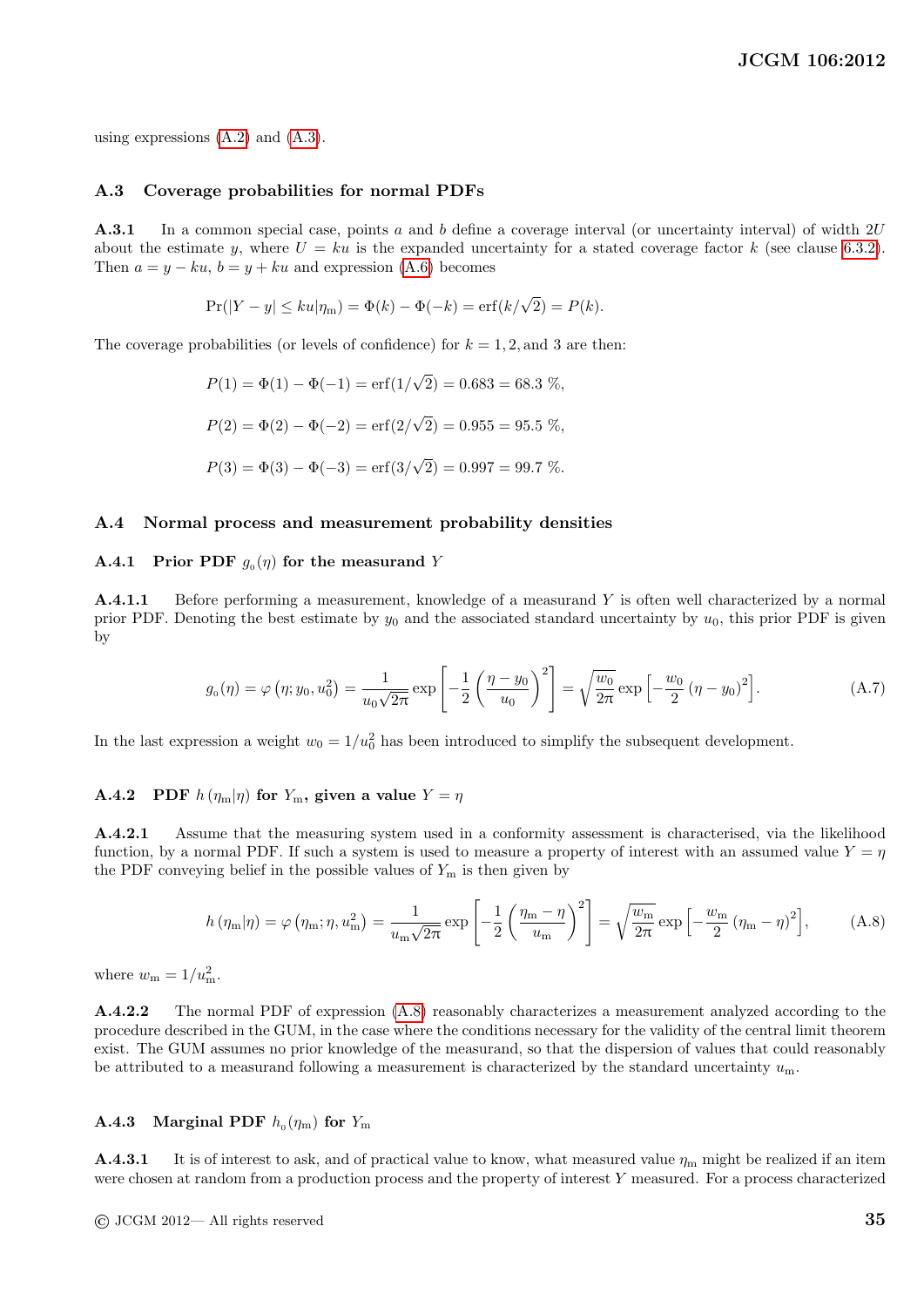by the prior PDF of expression [\(A.7\)](#page-43-6) and measuring system characterized by the PDF of expression [\(A.8\)](#page-43-5), the desired PDF can be calculated as a marginal probability density, using expression [\(16a\)](#page-34-3), as follows:

<span id="page-44-2"></span>
$$
h_{o}(\eta_{m}) = \int_{-\infty}^{\infty} g_{o}(\eta) h(\eta_{m}|\eta) d\eta
$$
  
\n
$$
= \frac{\sqrt{w_{0}w_{m}}}{2\pi} \int_{-\infty}^{\infty} \exp\left[-\frac{1}{2} \left(w_{0} (\eta - y_{0})^{2} + w_{m} (\eta_{m} - \eta)^{2}\right)\right] d\eta
$$
  
\n
$$
= \frac{1}{\sqrt{2\pi}} \sqrt{\frac{w_{0}w_{m}}{w_{0} + w_{m}}} \exp\left[-\frac{1}{2} \frac{w_{0}w_{m}}{w_{0} + w_{m}} (\eta_{m} - y_{0})^{2}\right]
$$
  
\n
$$
= \frac{1}{u_{\eta_{m}} \sqrt{2\pi}} \exp\left[-\frac{1}{2} \left(\frac{\eta_{m} - y_{0}}{u_{\eta_{m}}}\right)^{2}\right]
$$
  
\n
$$
= \varphi (\eta_{m}; y_{0}, u_{\eta_{m}}^{2}), \qquad (A.9)
$$

where

<span id="page-44-1"></span>
$$
u_{\eta_{\rm m}} = \sqrt{\frac{w_0 + w_{\rm m}}{w_0 w_{\rm m}}} = \sqrt{u_0^2 + u_{\rm m}^2}.\tag{A.10}
$$

**A.4.3.2** The PDF  $h_0(\eta_m)$  is seen to be a normal distribution with expectation  $y_0$  and associated standard uncertainty  $u_{\eta_m}$  given by expression [\(A.10\)](#page-44-1).

**A.4.3.3** The expectation  $E(Y_m) = y_0$  follows from the assumption that the measuring system has been corrected for all recognized significant systematic errors and is thus free from bias.

**A.4.3.4** The standard uncertainty  $u_{\eta_m}$  in expression [\(A.10\)](#page-44-1) is seen to be the quadrature sum of the standard uncertainties associated with the process and measuring system PDFs. The two sources of uncertainty (an uncertain process and an imperfect measuring system) combine in a natural way in their effects on knowledge of possible measured values of a property of interest. Given a high-accuracy measuring system, in the sense that  $u_m \ll u_0$ , then  $u_{n_m} \approx u_0$  and uncertainty about possible measured quantity values is almost all due to incomplete information about the production process.

#### <span id="page-44-0"></span>A.4.4 Posterior (post-measurement) PDF  $g(\eta|\eta_m)$  for Y

A.4.4.1 Equating the right-hand sides of expressions [\(16a\)](#page-34-3) and [\(16b\)](#page-34-4), on page [26,](#page-34-6) and rearranging yields the PDF for the measurand Y following a measurement that yields a measured value  $\eta_m$ .

<span id="page-44-3"></span>
$$
g\left(\eta|\eta_{\rm m}\right) = \frac{g_0(\eta) h\left(\eta_{\rm m}|\eta\right)}{h_0(\eta_{\rm m})}.\tag{A.11}
$$

Comparison with expression [\(1\)](#page-19-2) on page [11](#page-19-2) shows this result to be a statement of Bayes' theorem, with the denominator  $h_{\text{o}}(\eta_{\text{m}})$  given by expression [\(A.9\)](#page-44-2). Substituting the normal PDFs of expressions [\(A.7\)](#page-43-6)–[\(A.9\)](#page-44-2) into expression [\(A.11\)](#page-44-3) yields

<span id="page-44-4"></span>
$$
g(\eta|\eta_{\rm m}) = \sqrt{\frac{w_0 + w_{\rm m}}{2\pi}} \exp\left[-\frac{w_0 + w_{\rm m}}{2} \left(\eta - \frac{w_0 y_0 + w_{\rm m} \eta_{\rm m}}{w_0 + w_{\rm m}}\right)^2\right]
$$
  

$$
= \frac{1}{u\sqrt{2\pi}} \exp\left[-\frac{1}{2} \left(\frac{\eta - y}{u}\right)^2\right]
$$
  

$$
= \varphi(\eta; y, u^2), \tag{A.12}
$$

where

<span id="page-44-5"></span>
$$
y = \frac{w_0 y_0 + w_m \eta_m}{w_0 + w_m},\tag{A.13}
$$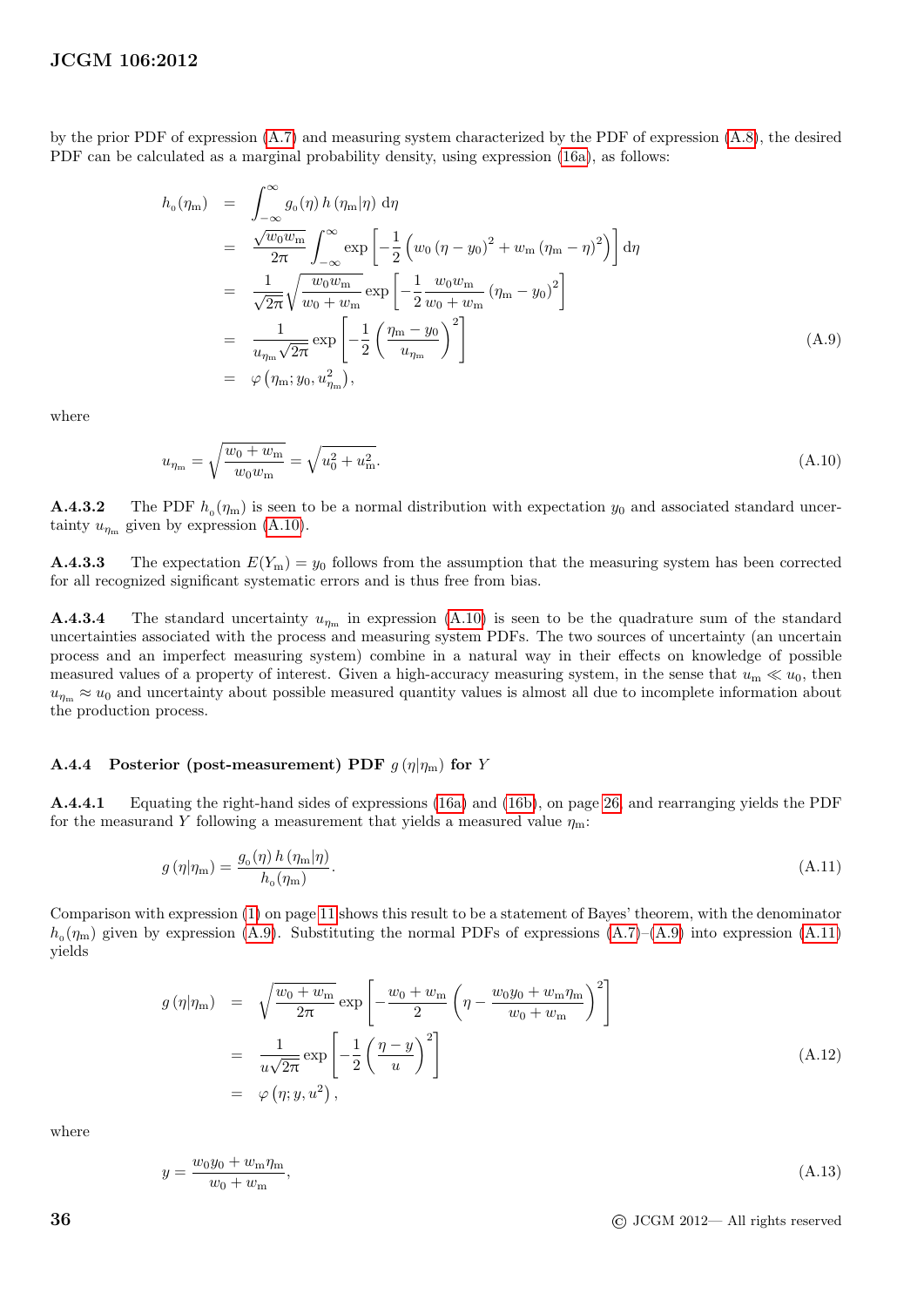and

<span id="page-45-3"></span>
$$
u = \frac{1}{\sqrt{w_0 + w_m}} = \frac{1}{\sqrt{\frac{1}{u_0^2} + \frac{1}{u_m^2}}} = \frac{u_0 u_m}{\sqrt{u_0^2 + u_m^2}}.
$$
\n(A.14)

A.4.4.2 Bayes' theorem shows the effect of new information about the measurand Y conveyed by the measured value  $\eta_m$  and the associated standard uncertainty  $u_m$ . The posterior probability density [\(A.12\)](#page-44-4) is seen to be a normal distribution whose expectation (best estimate) y, expression [\(A.13\)](#page-44-5), is a weighted average of  $y_0$  and  $\eta_m$ , with the weights equal to the reciprocals of the corresponding associated variances.

<span id="page-45-1"></span>**A.4.4.3** From expression [\(A.14\)](#page-45-3) it is seen that the standard uncertainty u associated with the estimate y is always less than both  $u_0$  and  $u_m$ . There are two cases of special interest that are commonly encountered in practice.

If prior knowledge is so meagre that no attempt is made to assign an explicit prior PDF to the measurand  $Y$ , then  $u_m \ll u_0$  so that  $w_m \gg w_0$ . From expression [\(A.14\)](#page-45-3) it follows that

$$
y \approx \eta_{\rm m}, \qquad u \approx u_{\rm m},
$$

and all relevant knowledge of the possible values of Y can be said to derive from the measurement itself. Such measurements are the focus of the GUM, which is a guide to the evaluation of  $u<sub>m</sub>$  given an appropriate measurement model.

In a typical calibration, a measuring instrument is used to measure a reference standard that realizes an estimate  $y_0$ of a quantity Y with a small associated standard uncertainty  $u_0$ . For such a calibration, the systematic error of the instrument is poorly known a priori in the sense that  $u_0 \ll u_m$ , or  $w_0 \gg w_m$ . The posterior PDF for Y is then such that, again using expression [\(A.14\)](#page-45-3),

$$
y \approx y_0, \qquad u \approx u_0.
$$

In accord with common sense, knowledge of the reference standard is unchanged by the calibration measurement. The instrument reading, however, conveys information about the error of indication of the instrument, which is the quantity of interest in a calibration.

#### <span id="page-45-0"></span>A.5 Risk calculations with normal PDFs and a binary decision rule

A.5.1 General formulæ for the calculation of global consumer's and producer's risks were derived in clause [9.5,](#page-34-0) and the special case of a conformity assessment with a binary decision rule was treated in clause [9.5.3.](#page-35-0) It is of interest to derive expressions for the global risks in the common case of a binary decision rule where prior knowledge of a measurand and the possible outputs of a measuring system are both described by normal distributions.

A.5.2 Given normal distributions, expressions [\(A.7\)](#page-43-6) and [\(A.8\)](#page-43-5), for the PDFs characterizing the production process and the measuring system, the joint PDF  $f(\eta, \eta_m)$ , (expression [\(16a\)](#page-34-3) on page [26\)](#page-34-3), for the outcome of a measurement is

$$
f(\eta, \eta_m) = g_0(\eta) h(\eta_m|\eta) = \frac{1}{2\pi u_0 u_m} \exp \left\{-\frac{1}{2} \left[ \left(\frac{\eta - y_0}{u_0}\right)^2 + \left(\frac{\eta_m - \eta}{u_m}\right)^2 \right] \right\}.
$$

Letting  $v = (\eta_m - \eta)/u_m$ ,  $dv = d\eta_m/u_m$  and  $z = (\eta - y_0)/u_0$ ,  $dz = d\eta/u_0$  and substituting into expressions [\(19\)](#page-35-3) and [\(20\)](#page-35-4) yields, after simplification, the global consumer's and producer's risks:

<span id="page-45-2"></span>
$$
R_{\rm C} = \int_{-\infty}^{\frac{T_{\rm L} - y_0}{u_0}} F(z)\varphi_0(z) dz + \int_{\frac{T_{\rm U} - y_0}{u_0}}^{\infty} F(z)\varphi_0(z) dz
$$
 (A.15)

 $\odot$  JCGM 2012— All rights reserved  $37$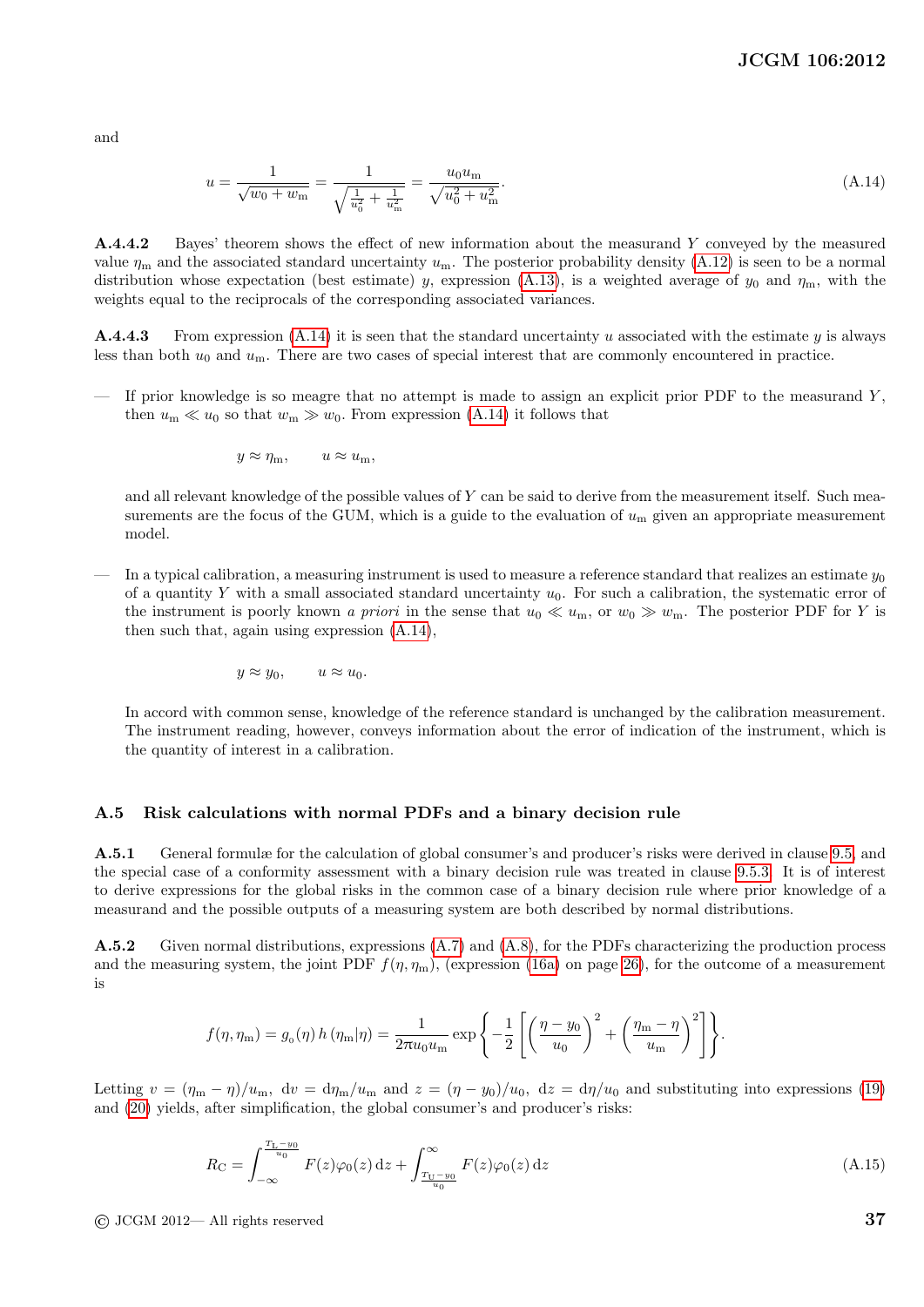and

$$
R_{\rm P} = \int_{\frac{T_{\rm L}-y_0}{u_0}}^{\frac{T_{\rm U}-y_0}{u_0}} (1 - F(z)) \,\varphi_0(z) \,\mathrm{d}z. \tag{A.16}
$$

In these expressions,  $\varphi_0(z) = (1/$ √  $(2\pi)$  exp  $(-z^2/2)$  is the standard normal PDF and

<span id="page-46-0"></span>
$$
F(z) = \Phi\left(\frac{A_U - y_0 - u_0 z}{u_m}\right) - \Phi\left(\frac{A_L - y_0 - u_0 z}{u_m}\right),
$$
\n(A.17)

where  $\Phi(t)$  is the standard normal distribution function.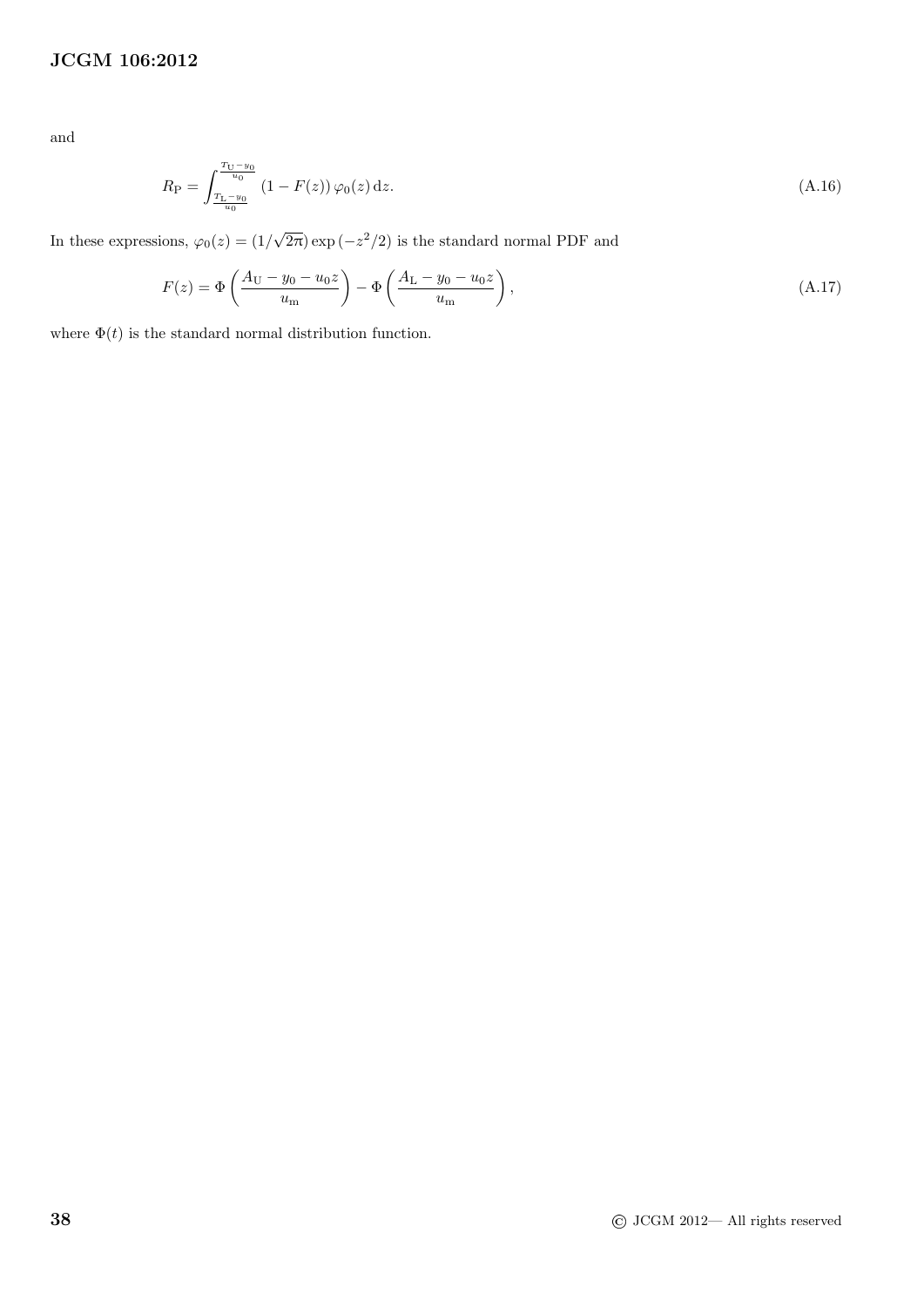# Annex B (informative) Prior knowledge of the measurand

### <span id="page-47-1"></span><span id="page-47-0"></span>B.1 Statistical process control

B.1.1 In many conformity assessments, knowledge of a measurand Y prior to making a measurement is not explicitly considered in making accept/reject decisions. In such cases, which are typical of measurements analyzed according to principles described in the GUM, there is an implicit assumption that prior knowledge of Y is so meagre as to have a negligible effect on the outcome of the decision.

B.1.2 For a process in which a number of nominally identical items are produced over time, the nature of the process can be studied by periodically measuring a sample of its output. Statistics generated in the course of such measurements, such as a moving sample average and a sample standard deviation, provide information about the stability of the process so that it can be adjusted as necessary to meet production quality criteria. The generation and use of measurement information in this way forms the basis of statistical process control (SPC). A sizable literature is available; see for example references [\[33,](#page-55-16) [43\]](#page-55-17).

B.1.3 The behaviour of a process in SPC is commonly summarized by assuming that a sample of items measured for quality control purposes comprises a set of realizations of a stable frequency distribution. The mean value  $\mu$  and standard deviation  $\sigma$  of this distribution are estimated from the sample statistics.

NOTE A process for which mean values and standard deviations show acceptable variation with respect to specified limits, from sample to sample, is known as a stable process.

**B.1.4** The prior PDF  $g_0(\eta)$  for a measurand Y then takes the mathematical form of the frequency distribution suggested by a histogram of measured quantity values. The property of interest for an item chosen at random from the process would then be assigned a best estimate  $y_0 = \mu$  and associated standard uncertainty  $u_0 = \sigma$ .

B.1.5 This typical SPC procedure has two principal shortcomings: (a) reliable process modelling by use of a histogram usually requires a large sample, which might not be available, and (b) the uncertainty associated with the sample measurements is ignored and plays no role in assigning the PDF  $g_0(\eta)$ . The following approach addresses both of these problems and reduces to the SPC result in the appropriate limits.

### <span id="page-47-2"></span>B.2 An item chosen at random from a measured sample of items

**B.2.1** Consider a sample of n items, each having a property Y of interest in a conformity assessment. The sample is collected over an appropriate period of time from a production process that is assumed to be stable. Examples include:

- a sample of n gauge blocks, each characterized by a length  $L$ ;
- a sample of n digital voltmeters, each characterized by an error of indication  $E$  when measuring a standard reference voltage;
- a sample of n fibre optic connectors, each characterized by an insertion loss  $\Lambda$ .

**B.2.2** For each of the n items the property of interest is measured, yielding a set of estimates  $y_1, \ldots, y_n$  and an associated standard measurement uncertainty  $\tilde{u}$ . The uncertainty  $\tilde{u}$  depends on the procedure used to measure the samples and is assumed to be the same for all of the measurements. The properties of the sample are then summarized by calculating a sample mean  $\bar{y}$  and sample variance  $s^2$  defined by

<span id="page-47-3"></span>
$$
\overline{y} = \frac{1}{n} \sum_{k=1}^{n} y_k,
$$
\n(B.1)

 $\odot$  JCGM 2012— All rights reserved  $39$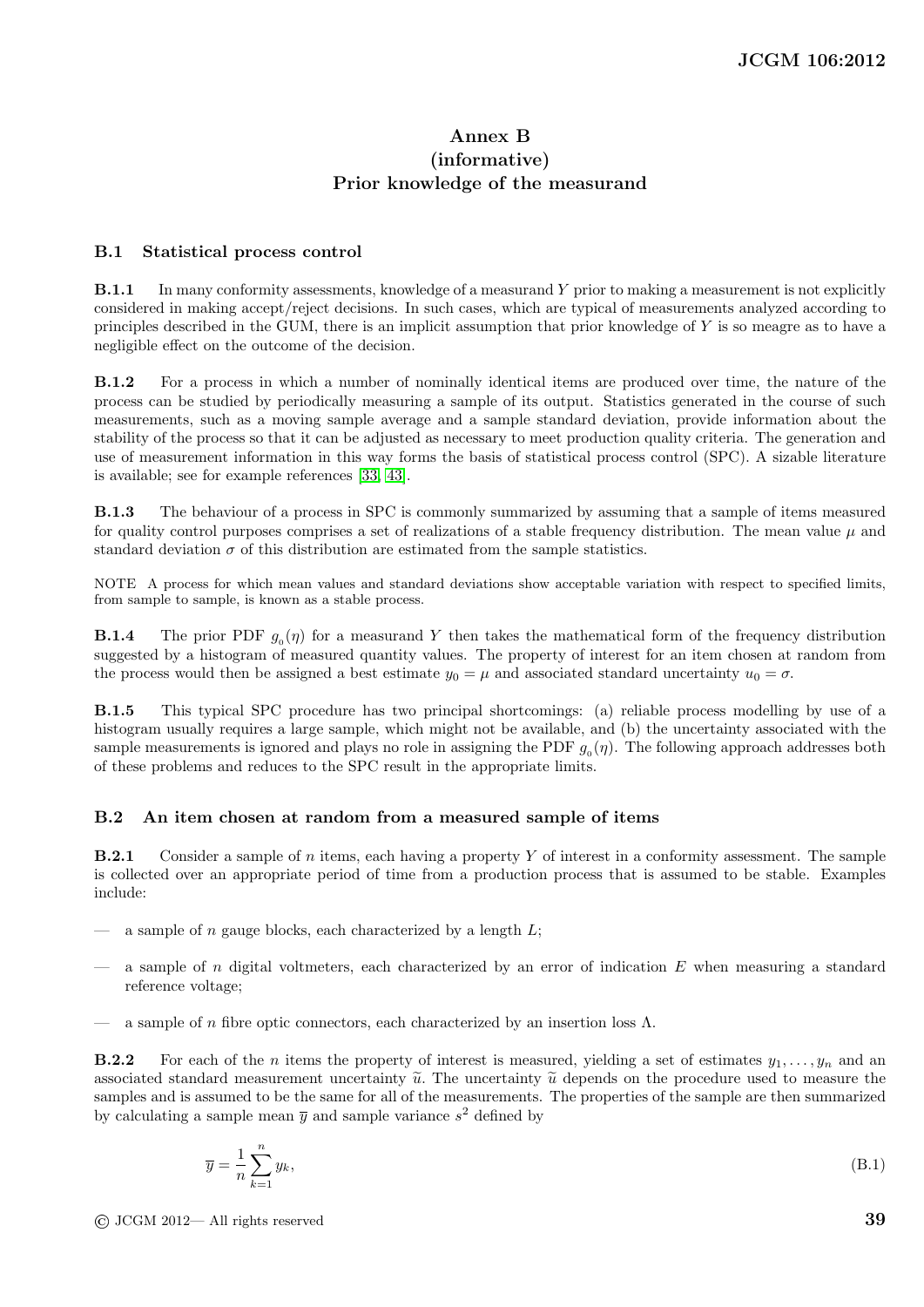and

<span id="page-48-0"></span>
$$
s^{2} = \frac{1}{n} \sum_{k=1}^{n} (y_{k} - \overline{y})^{2}.
$$
 (B.2)

NOTE The sample variance is often defined by dividing the sum  $\sum_{k=1}^{n} (y_k - \overline{y})^2$  by  $n-1$  rather than n. The resulting quantity can be shown to be an unbiased estimator of the variance  $\sigma^2$  of a frequency distribution from which the data samples are assumed to be drawn. In defining  $s^2$  in expression [\(B.2\)](#page-48-0), the goal is not to estimate an unknown variance but rather to characterise the dispersion of the sample values about their mean. If the data are assumed to be a random sample from a normal frequency distribution  $\varphi(\eta;\mu,\sigma^2)$ , then the sample variance [\(B.2\)](#page-48-0) can be shown to be the maximum likelihood estimator of  $\sigma^2$  [\[10\]](#page-54-22).

**B.2.3** One of the measured items is selected at random (with probability  $1/n$ ) and taken to be representative of the production process. Let  $Y_r$  denote the property of interest for the randomly-selected item. Information relevant to the possible values  $\eta$  of  $Y_r$  consists only of the sample statistics [\(B.1\)](#page-47-3) and [\(B.2\)](#page-48-0), the individual estimates  $y_1, \ldots, y_n$  being discarded once the measurements have been performed. Summary properties of the PDF for  $Y_r$  can be calculated as follows.

**B.2.4** Let  $f_r(\eta)$  be the PDF for  $Y_r$  and denote the PDFs for the n sample properties  $Y_1, \ldots, Y_n$  by  $f_k(\eta)$ ,  $k = 1, \ldots, n$ . Noting that each of the n items is equally likely to have been selected,  $f_r(\eta)$  can be written as the marginal PDF

<span id="page-48-1"></span>
$$
f_{\mathbf{r}}(\eta) = \frac{1}{n} \sum_{k=1}^{n} f_k(\eta),
$$
 (B.3)

called, appropriately, a finite mixture distribution [\[41\]](#page-55-18).

**B.2.5** The form of a particular PDF  $f_k(\eta)$  is generally not known, but since it conveys knowledge of the property  $Y_k$  of the k<sup>th</sup> measured item,

<span id="page-48-2"></span>
$$
E(Y_k) = y_k = \int_{-\infty}^{\infty} \eta f_k(\eta) d\eta,
$$
\n(B.4)

and

<span id="page-48-3"></span>
$$
V(Y_k) = \tilde{u}^2 = \int_{-\infty}^{\infty} (\eta - y_k)^2 f_k(\eta) d\eta.
$$
 (B.5)

Given these results and the PDF  $f_r(\eta)$  of expression [\(B.3\)](#page-48-1), the estimate  $y_r$  of the property  $Y_r$  and associated standard uncertainty  $u_r$  can then be calculated.

**B.2.6** For the estimate  $y_r$  we have, by definition

$$
y_{\rm r} = \int_{-\infty}^{\infty} \eta f_{\rm r}(\eta) d\eta = \frac{1}{n} \sum_{k=1}^{n} \int_{-\infty}^{\infty} \eta f_k(\eta) d\eta = \frac{1}{n} \sum_{k=1}^{n} y_k,
$$

where expression  $(B.4)$  has been used in the last step. Comparing this result with expression  $(B.1)$  shows that the a priori estimate of Y is equal to the sample mean:

<span id="page-48-5"></span>
$$
y_{\rm r} = \overline{y}.\tag{B.6}
$$

B.2.7 The associated variance of Y, whose positive square root is the standard uncertainty, is then given by

<span id="page-48-4"></span>
$$
u_{\rm r}^2 = \int_{-\infty}^{\infty} (\eta - \overline{y})^2 f_{\rm r}(\eta) d\eta = \frac{1}{n} \sum_{k=1}^n \int_{-\infty}^{\infty} (\eta - \overline{y})^2 f_k(\eta) d\eta.
$$
 (B.7)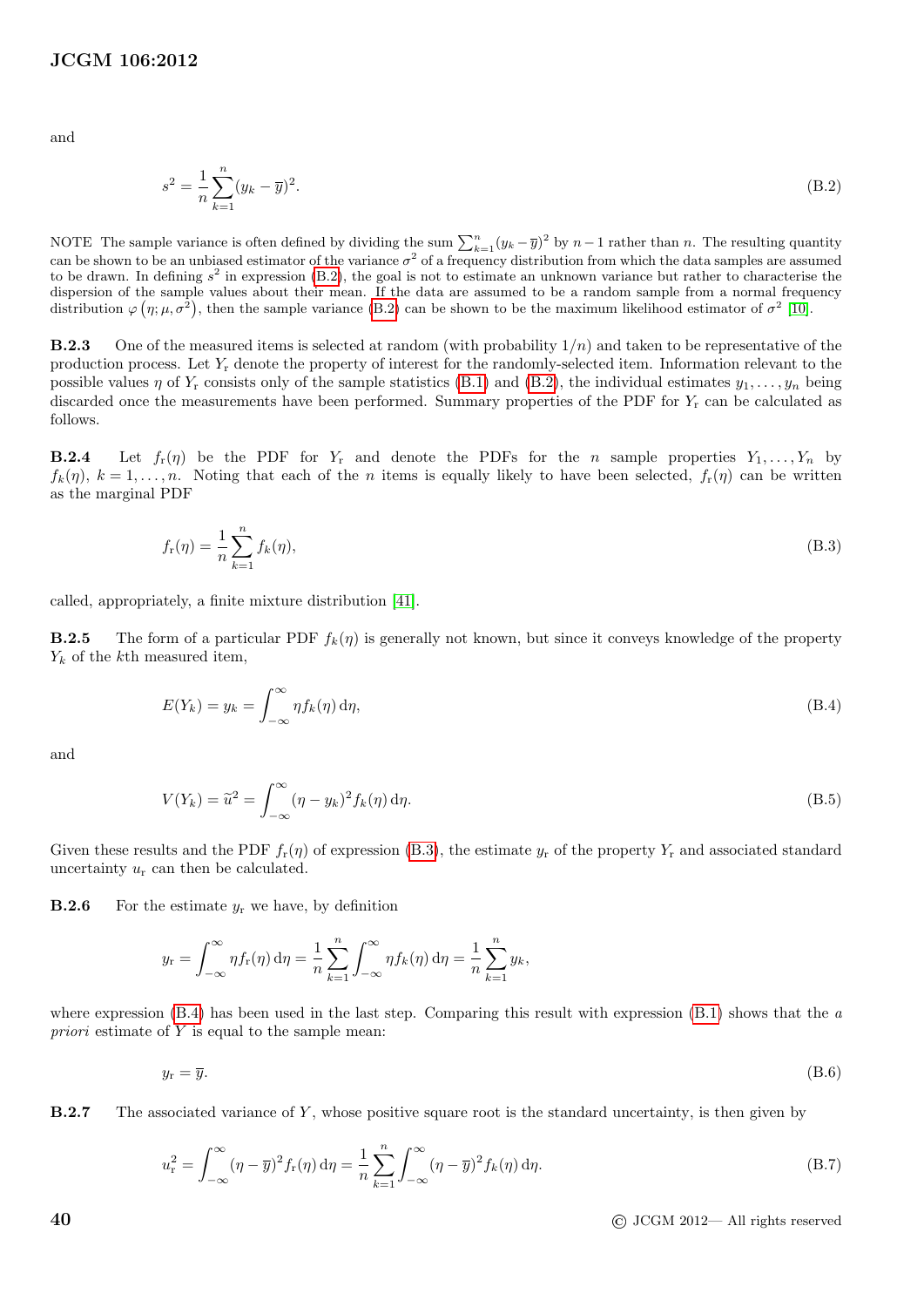Now writing

$$
(\eta - \overline{y})^2 = (\eta - y_k + y_k - \overline{y})^2 = (\eta - y_k)^2 + (y_k - \overline{y})^2 + 2(\eta - y_k)(y_k - \overline{y}),
$$

using expressions [\(B.4\)](#page-48-2) and [\(B.5\)](#page-48-3), and substituting into expression [\(B.7\)](#page-48-4) leads to the result

<span id="page-49-1"></span>
$$
u_{\rm r}^2 = \tilde{u}^2 + \frac{1}{n} \sum_{k=1}^n (y_k - \overline{y})^2.
$$
 (B.8)

**B.2.8** The sum on the right-hand side of expression [\(B.8\)](#page-49-1) is seen to be the sample variance  $s^2$  [see expression [\(B.2\)](#page-48-0)] so that

<span id="page-49-3"></span>
$$
u_{\rm r}^2 = \tilde{u}^2 + s^2,\tag{B.9}
$$

and the standard uncertainty associated with the prior estimate  $y_0$  is

<span id="page-49-2"></span>
$$
u_{\rm r} = \sqrt{\tilde{u}^2 + s^2}.\tag{B.10}
$$

**B.2.9** The standard uncertainty  $u_r$  given by expression  $(B.10)$  is seen to be a quadrature [or root-sum-square  $(RSS)$ ] combination of two components which are just the two parameters that summarize the sample data: a term  $\tilde{u}^2$  due<br>to the common standard uncertainty associated with the sample mossurements, and a term  $c^2$  that chara to the common standard uncertainty associated with the sample measurements, and a term  $s^2$  that characterizes the variability of the estimates  $y_1, \ldots, y_n$ .

NOTE Variability due to process variation and lack of measurement repeatability are combined in the observed sample variance  $s^2$ . The standard uncertainty  $\tilde{u}$  should include a component that captures the effect of measurement variation.

B.2.10 The calculated estimate and sample variance for the randomly selected item, expressions [\(B.6\)](#page-48-5) and [\(B.7\)](#page-48-4), are then taken to characterize future production of the process, assumed to be stable and free of drift. The logical model has a metrologist or inspector reasoning as follows:

"I have chosen a future item from the production process. What can I say about the property  $Y$  of this item before it is measured? Based on the results of the sample measurements, I believe that the best estimate of Y is  $y_0 = y_r$ , given by expression [\(B.6\)](#page-48-5), with an associated variance  $u_0^2 = u_r^2$  given by expression [\(B.9\)](#page-49-3). This is the extent of my knowledge. Given this information and the principle of maximum entropy (see JCGM 101:2008 6.3 and reference [\[45\]](#page-55-19)), I will assign a normal PDF to convey and encode my prior knowledge of the property  $Y$  for this item."

**B.2.11** This leads to the following normal (or Gaussian) distribution to encode prior knowledge of property Y:

$$
g_0(\eta) = \frac{1}{u_0\sqrt{2\pi}} \exp \left[ -\frac{1}{2} \left( \frac{\eta - y_0}{u_0} \right)^2 \right] = \varphi \left( \eta; y_0, u_0^2 \right),
$$

with  $y_0 = \overline{y}$  and  $u_0^2 = \tilde{u}^2 + s^2$ .

**B.2.12** In the common case where  $s^2 \gg \tilde{u}^2$ , uncertainty in the value of a property of an item chosen at random from the production process is deminated by process variability. Then  $u \approx \sigma \approx e$  where the process is m from the production process is dominated by process variability. Then  $u_0 \approx \sigma \approx s$ , where the process is modelled by a frequency distribution with a standard deviation  $\sigma$  estimated by the sample standard deviation s.

#### <span id="page-49-0"></span>B.3 A positive property near a physical limit

B.3.1 The normal PDF has an infinite range. In the case of a property (measurand) that is strictly positive, an assigned normal PDF will distribute a fraction of its probability over negative (and thus impossible) values of the property. For a property whose best estimate is within a few times its associated standard uncertainty of zero, this fraction of the probability can be significant. In such a case, assigning a normal PDF would be an unreasonable way to encode knowledge of the measurand.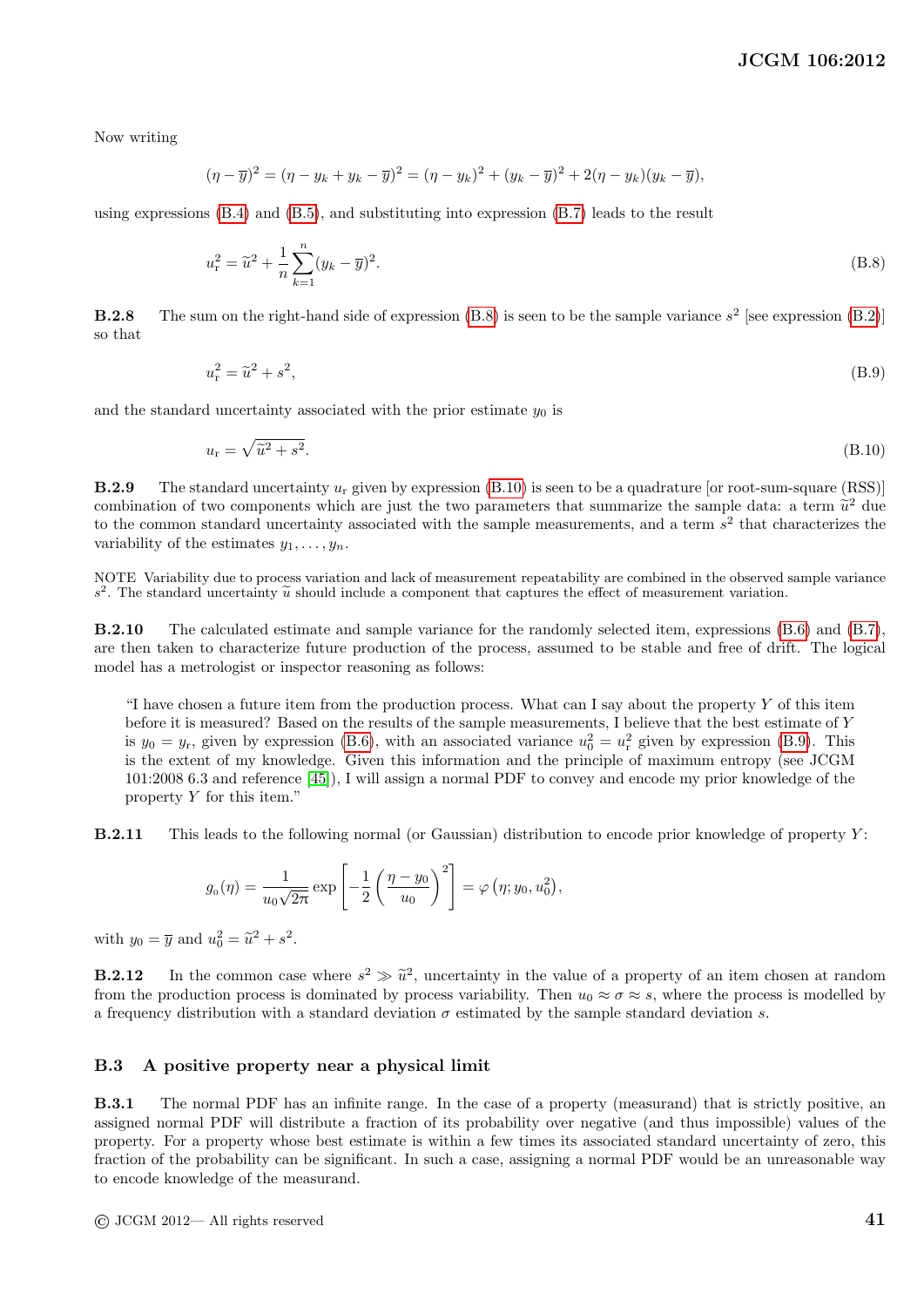B.3.2 Many well-known PDFs are restricted to positive values of their arguments. Depending on available information, such a PDF can serve to model knowledge of a measurand Y near a physical limit. In the case where knowledge of  $Y ">= 0$  is limited to an estimate and associated variance, as in clause [B.2,](#page-47-2) the principle of maximum entropy leads to the assignment of a normal distribution that is truncated at zero [\[11\]](#page-54-23). If values of Y near zero are believed to have negligible probability, assigning a prior PDF  $g_0(\eta)$  that approaches zero as  $\eta \to 0$  might be appropriate. One such distribution is the gamma PDF, whose use will serve as an example.

**B.3.3** The gamma PDF, with positive parameters  $\alpha$  and  $\lambda$ , is defined by

<span id="page-50-0"></span>
$$
gamma(\eta; \alpha, \lambda) = \frac{\lambda^{\alpha}}{\Gamma(\alpha)} \eta^{\alpha - 1} e^{-\lambda \eta}, \quad \eta \ge 0,
$$
\n(B.11)

where  $\Gamma(\alpha)$  is the gamma function:

$$
\Gamma(\alpha) = \int_0^\infty x^{\alpha - 1} e^{-x} \, \mathrm{d}x.
$$

NOTE 1 Special cases of the gamma PDF include gamma  $(\eta; 1, \lambda)$  (an exponential PDF with parameter  $\lambda$ ) and gamma  $(\eta; n/2, 1/2)$  (a chi-squared PDF with n degrees of freedom).

<span id="page-50-1"></span>NOTE 2 It is possible to define a 3-parameter gamma distribution by replacing  $\eta$  with  $(\eta - \gamma)$  in expression [\(B.11\)](#page-50-0), where the parameter  $\gamma$  becomes the left end-point and the distribution is restricted to the interval  $\eta \geq \gamma$ .



Figure B.1 – Several gamma  $(\eta, \alpha, \lambda)$  PDFs, calculated according to expression [\(B.11\)](#page-50-0), for selected parameter pairs  $(\alpha, \lambda)$ .

**B.3.4** Figure [B.1](#page-50-1) shows four gamma PDFs for particular values of  $\alpha$  and  $\lambda$ . The expectation and variance of the gamma PDF are given by

<span id="page-50-2"></span>
$$
E(Y) = y_0 = \frac{\alpha}{\lambda}, \qquad V(Y) = u_0^2 = \frac{\alpha}{\lambda^2},
$$
 (B.12)

 $\overline{42}$   $\sigma$  JCGM 2012— All rights reserved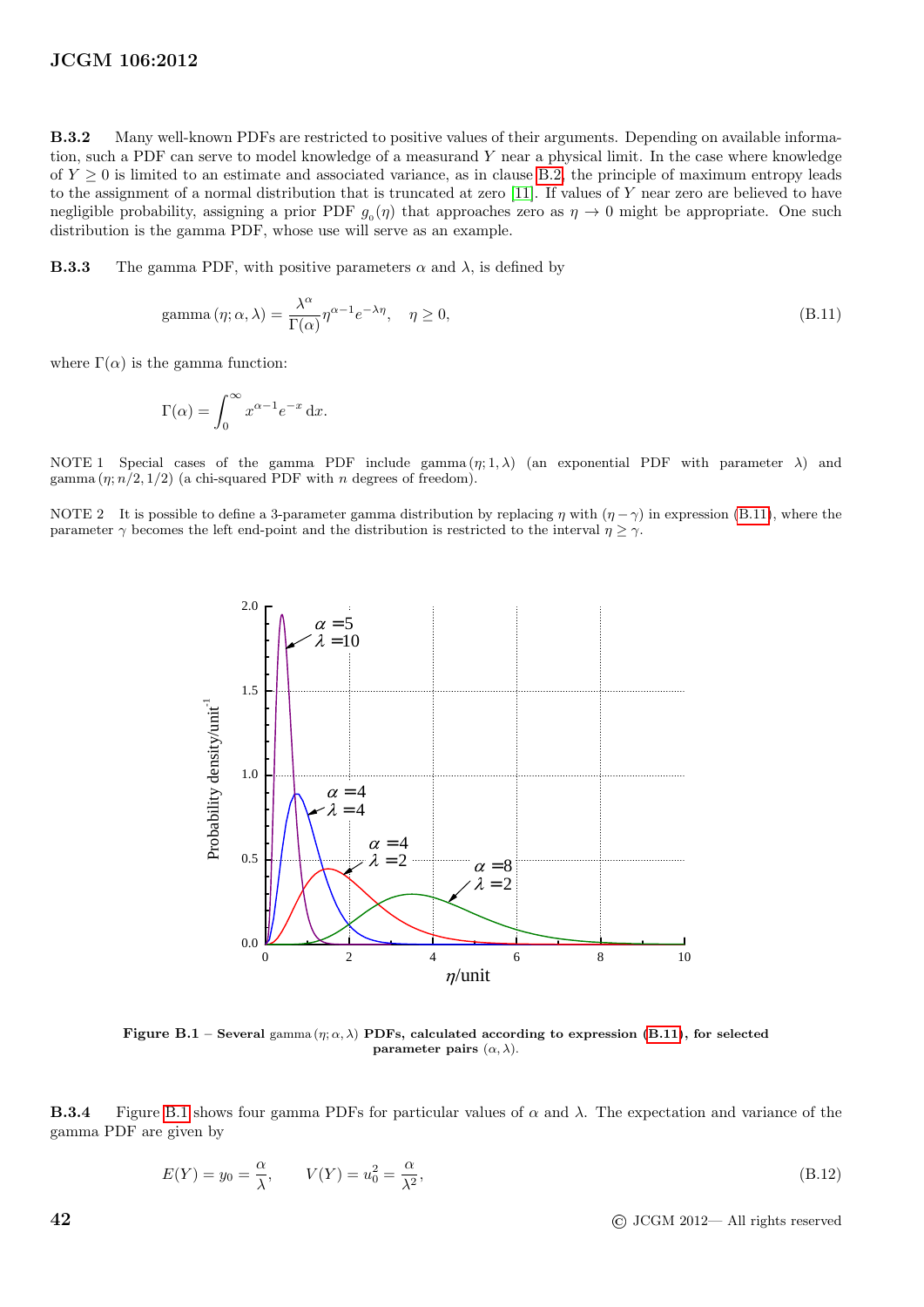and the maximum value (mode) of the distribution occurs when

$$
\eta = \frac{\alpha - 1}{\lambda}.\tag{B.13}
$$

**B.3.5** Given a particular state of prior information, appropriate values of  $\alpha$  and  $\lambda$  can be estimated using these expressions. In the case where knowledge of a property (measurand) Y is obtained by measuring a sample of produced items, the prior estimate and associated variance are estimated by the sample statistics:  $y_0 = \bar{y}$  and  $u_0^2 = s^2$ . Expressions [\(B.12\)](#page-50-2) can then be solved for the gamma PDF parameters:

<span id="page-51-0"></span>
$$
\alpha = \frac{\overline{y}^2}{s^2}, \qquad \lambda = \frac{\overline{y}}{s^2}.
$$
\n(B.14)

These estimates are the so-called 'method of moments' estimates, and may be unsatisfactory for a small sample size. Alternatives are the maximum likelihood estimates, but these typically require some form of numerical optimization or the solution of a system of non-linear equations.

B.3.6 An example using a gamma PDF in the calculation of consumer's and producer's risks is given in clause [9.5.4.](#page-36-0)

B.3.7 Useful information on properties and uses of probability distributions can be found in the books of Evans, Hastings and Peacock [\[30\]](#page-55-20) and Johnson, Kotz and Balakrishnan [\[28\]](#page-55-21).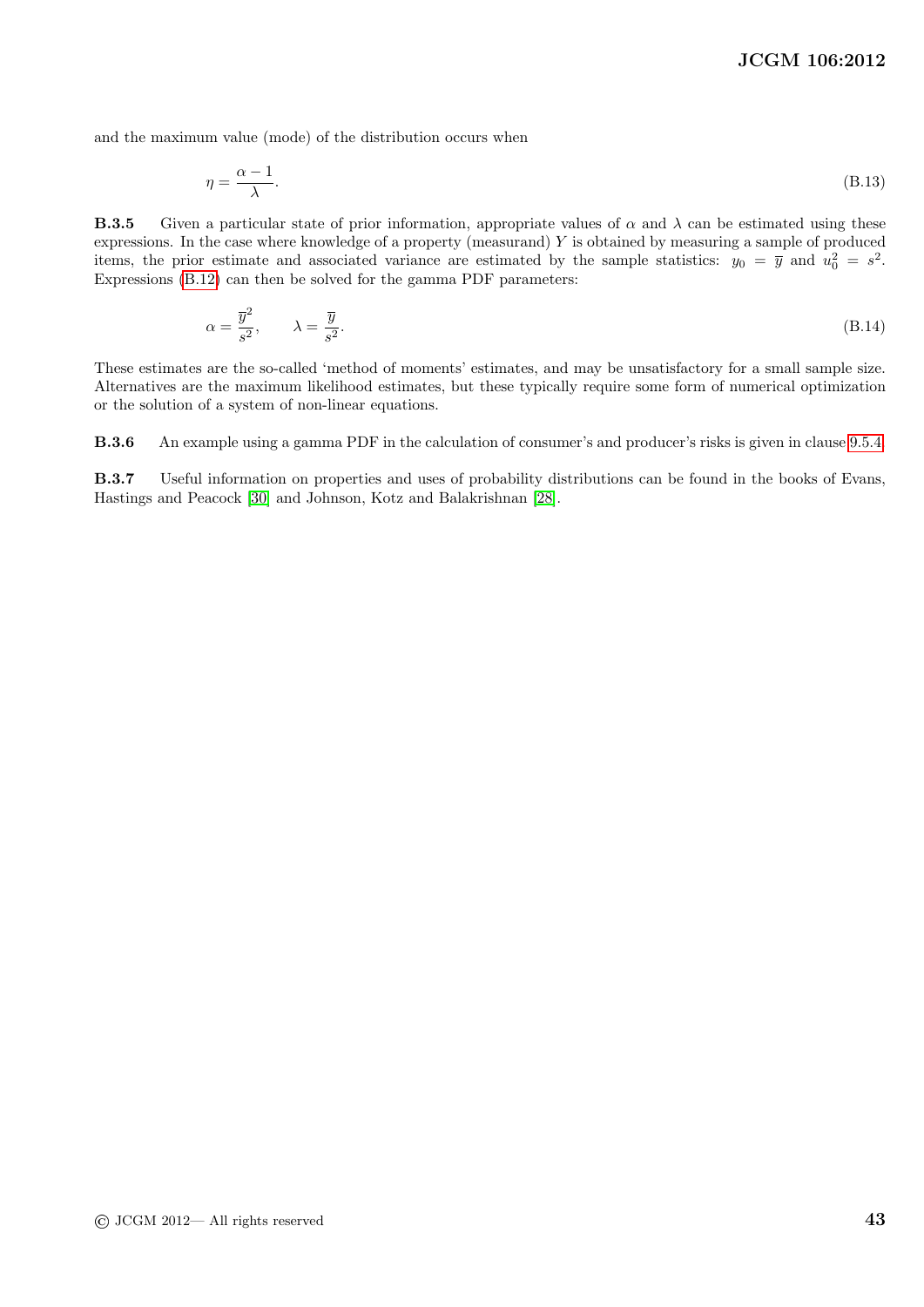# Annex C (informative) Glossary of principal symbols

<span id="page-52-0"></span>NOTE The term probability density function is abbreviated as PDF.

| Я                                            | interval of acceptable measured values $Y_{\rm m}$                                                                                     |
|----------------------------------------------|----------------------------------------------------------------------------------------------------------------------------------------|
| Я                                            | interval of non-acceptable measured values $Y_{\rm m}$                                                                                 |
| $A_{\mathrm{L}}$                             | lower acceptance limit                                                                                                                 |
| $A_{\rm U}$                                  | upper acceptance limit                                                                                                                 |
| $\boldsymbol{a}$                             | lower limit of the interval in which a random variable is known to lie                                                                 |
| $\boldsymbol{b}$                             | upper limit of the interval in which a random variable is known to lie                                                                 |
| $\mathcal{C}_{0}$                            | interval of conforming values of a property of interest (measurand) Y                                                                  |
| $\widetilde{C}$                              | interval of non-conforming values of a property of interest (measurand) Y                                                              |
| $C_{\rm m}$                                  | measurement capability index                                                                                                           |
| E(X)                                         | expectation of a random variable $X$                                                                                                   |
| $E(Y \eta_{\rm m})$                          | conditional expectation of a measurand Y, given a measured quantity value $\eta_m$                                                     |
| $E_{\rm max}$                                | maximum permissible error of indication for a measuring instrument                                                                     |
| $\text{erf}(z)$                              | error function with variable z                                                                                                         |
| $f(\eta, \eta_{\rm m})$                      | joint PDF with variables $\eta$ and $\eta_{\rm m}$ for quantities Y and Y <sub>m</sub>                                                 |
| $G_X(\xi)$                                   | distribution function with variable $\xi$ for the quantity X                                                                           |
| $\text{gamma}(\eta; \alpha, \lambda)$        | gamma PDF with variable $\eta$ and parameters $\alpha$ and $\lambda$                                                                   |
| $g(\eta \eta_{\rm m})$                       | PDF with variable $\eta$ for a measurand Y, given a measured quantity value $\eta_{\rm m}$                                             |
| $g_{0}(\eta)$                                | PDF with variable $\eta$ for a measurand Y prior to measurement                                                                        |
| $g_{0}(\eta I)$                              | prior PDF with variable $\eta$ for a measurand Y with explicit display of prior<br>information I; same as $g_0(\eta)$                  |
| $g_X(\xi)$                                   | PDF with variable $\xi$ for the quantity X                                                                                             |
| $h(\eta_{\rm m} \eta)$                       | PDF with variable $\eta_m$ for the output quantity $Y_m$ of a measuring system, given<br>an assumed true value $\eta$ of a measurand Y |
| $h_{\rm o}(\eta_{\rm m})$                    | marginal PDF with variable $\eta_m$ for the output quantity $Y_m$ of a measuring<br>system                                             |
| $\boldsymbol{k}$                             | coverage factor                                                                                                                        |
| $\mathcal{L}\left(\eta;\eta_\text{m}\right)$ | likelihood of a true value $\eta$ given a measured quantity value $\eta_{\rm m}$                                                       |
| $\,p\,$                                      | coverage probability                                                                                                                   |
| $p_c$                                        | conformance probability                                                                                                                |
| $\overline{p}_{\rm c}$                       | probability of non-conformance                                                                                                         |
| $R_{\rm C}$                                  | global consumer's risk                                                                                                                 |
| $R_{\rm C}^*$                                | specific consumer's risk                                                                                                               |
| $R_{\rm P}$                                  | global producer's risk                                                                                                                 |
| $R_P^*$                                      | specific producer's risk                                                                                                               |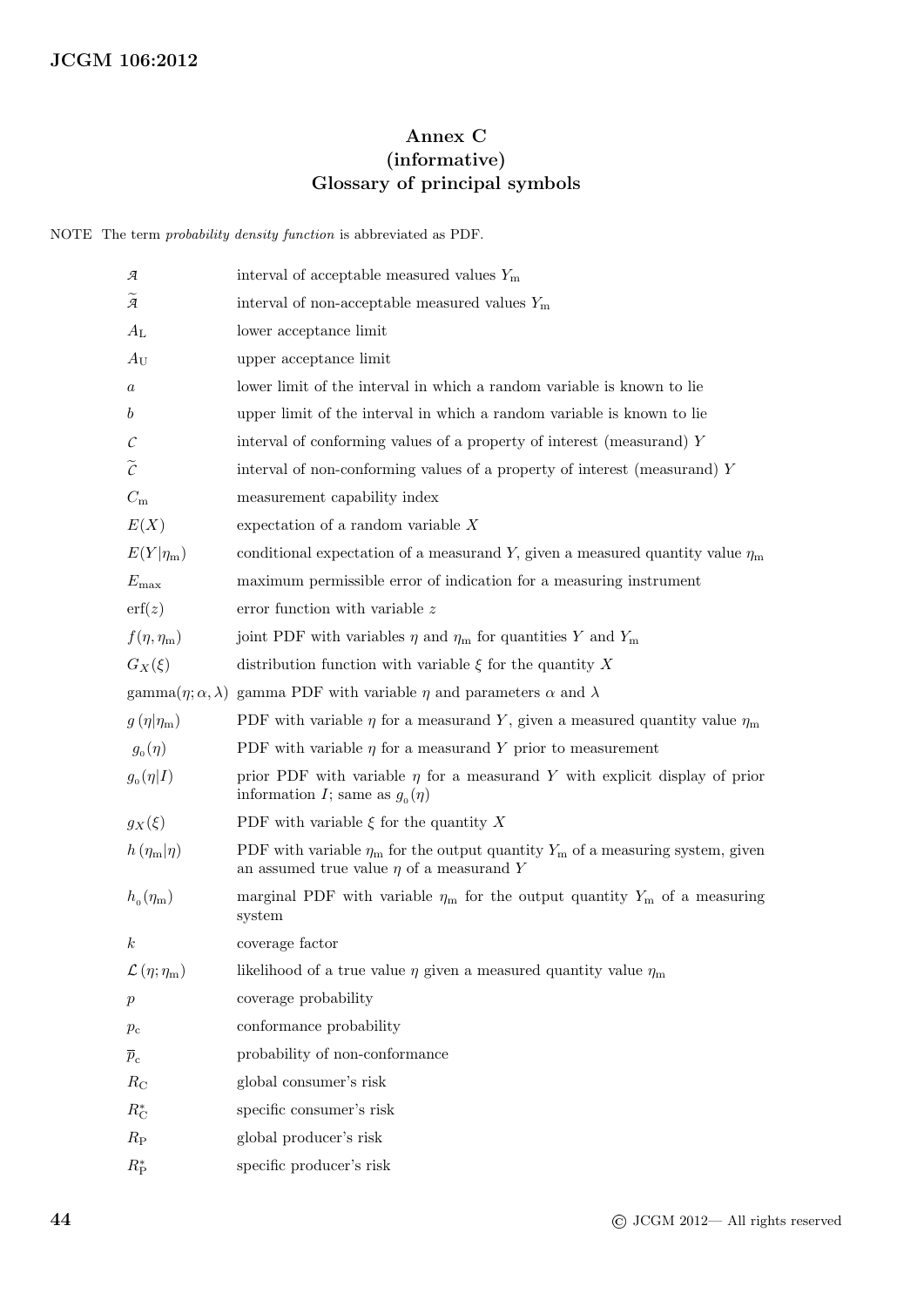| $s^2$                     | sample variance                                                                                                                |
|---------------------------|--------------------------------------------------------------------------------------------------------------------------------|
| T                         | tolerance                                                                                                                      |
| $T_{\rm L}$               | lower tolerance limit                                                                                                          |
| $T_{\rm U}$               | upper tolerance limit                                                                                                          |
| U                         | expanded uncertainty                                                                                                           |
| $\boldsymbol{\mathit{u}}$ | standard uncertainty                                                                                                           |
| $u_0$                     | standard uncertainty associated with estimate $y_0$ of a measurand Y before<br>performing a measurement                        |
| $u_{\rm m}$               | standard uncertainty associated with a measured quantity value $\eta_m$ when prior<br>knowledge of the measurand is negligible |
| V(X)                      | variance of a random variable $X$                                                                                              |
| $V(Y \eta_{\text{m}})$    | conditional variance of a measurand Y, given a measured quantity value $\eta_m$                                                |
| $\boldsymbol{w}$          | length parameter of a guard band                                                                                               |
| Υ                         | measurable property (measurand) of an item, taken to be a random variable                                                      |
| $Y_{\rm m}$               | output of a measuring system, taken to be a random variable                                                                    |
| $\bar{y}$                 | sample mean                                                                                                                    |
| $y_0$                     | expectation of $Y$ before performing a measurement                                                                             |
| $\tilde{y}$               | scaled measured quantity value                                                                                                 |
| $\alpha$                  | parameter of a gamma PDF                                                                                                       |
| $\Gamma(z)$               | gamma function with variable $z$                                                                                               |
| $\eta$                    | variable describing possible values of a measurand Y                                                                           |
| $\lambda$                 | parameter of a gamma PDF                                                                                                       |
| $\Phi(z)$                 | standard normal distribution function with variable z                                                                          |
| $\varphi_0(z)$            | standard normal PDF with variable $z$                                                                                          |
| $\varphi(\eta; y, u^2)$   | normal (Gaussian) PDF with variable $\eta$ , expectation y and variance $u^2$                                                  |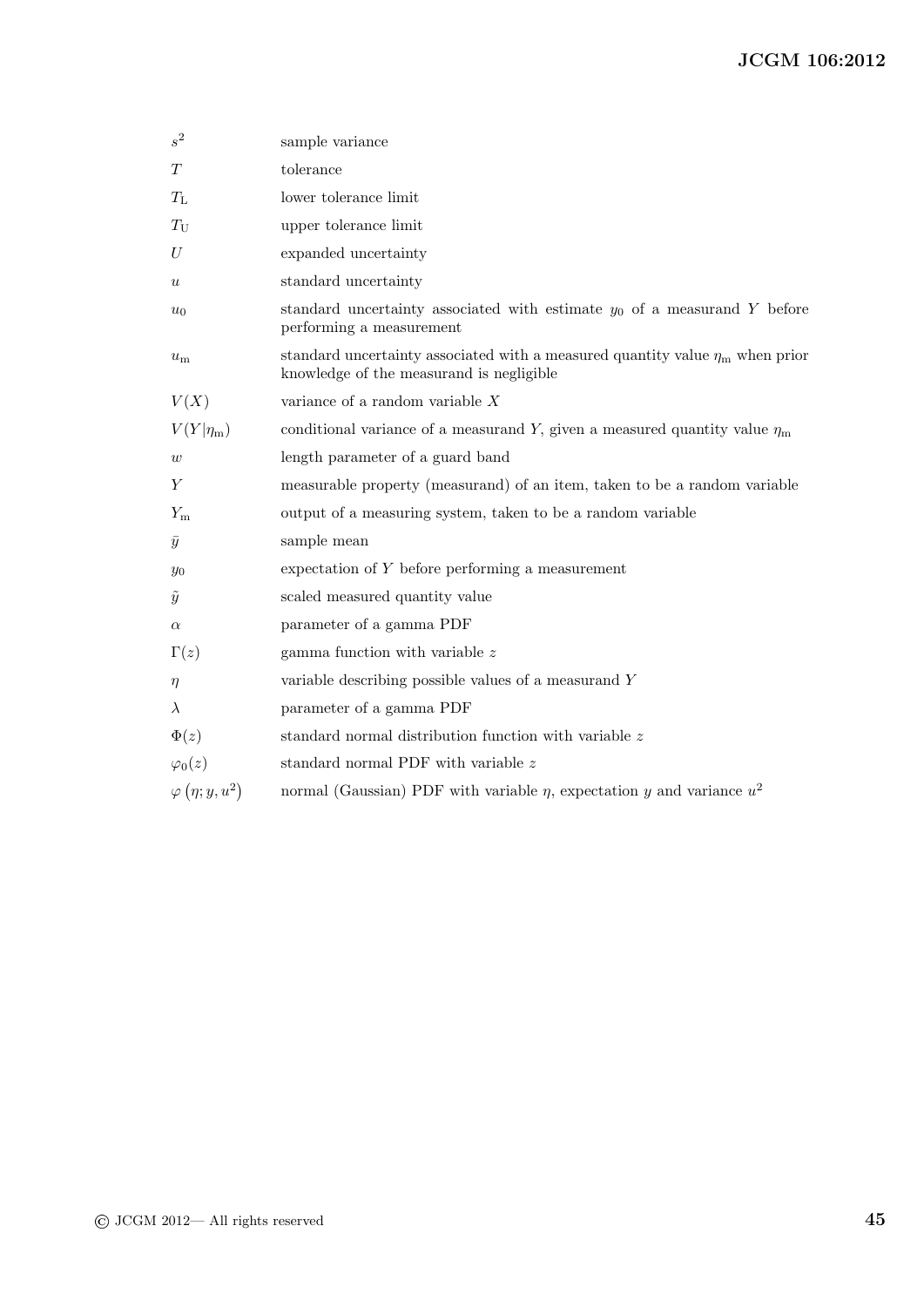### <span id="page-54-13"></span><span id="page-54-0"></span>Bibliography

- <span id="page-54-8"></span>[1] Agilent Technologies. Metrology Forum. 2001. <http://metrologyforum.tm.agilent.com/terminology.shtml>.
- [2] American Society of Mechanical Engineers. ASME B89.7.3.1:2001 Guidelines for decision rules: Considering measurement uncertainty in determining conformance to specifications. New York, NY, 2001.
- <span id="page-54-2"></span>[3] BIPM, IEC, IFCC, ILAC, ISO, IUPAC, IUPAP, and OIML. Evaluation of measurement data — Supplement 3 to the "Guide to the expression of uncertainty in measurement" — Modelling. Joint Committee for Guides in Metrology, JCGM 103, in preparation.
- <span id="page-54-10"></span>[4] Box, G. E. P., and Tiao, G. C. Bayesian Inference in Statistical Analysis. Wiley Classics Library. John Wiley and Sons, 1992.
- <span id="page-54-15"></span><span id="page-54-11"></span>[5] D'Agostini, G. Bayesian Reasoning in Data Analysis. World Scientific Publishing, 2003.
- [6] Deaver, D. How to maintain your confidence (in a world of declining test uncertainty ratios). 1993 NCSL Workshop and Symposium (1993), 133–53.
- <span id="page-54-17"></span><span id="page-54-16"></span>[7] DEAVER, D. Guardbanding with confidence. 1994 NCSL Workshop and Symposium (1994), 383–94.
- <span id="page-54-18"></span>[8] DEAVER, D. Managing calibration confidence in the real world. 1995 NCSL Workshop and Symposium (1995), 1–17.
- [9] DEAVER, D. Guardbanding and the world of ISO Guide 25: Is there only one way? 1998 NCSL Workshop and Symposium (1998), 319–32.
- <span id="page-54-23"></span><span id="page-54-22"></span>[10] DeGroot, M. H. Probability and Statistics. Addison-Wesley, 1975.
- [11] Dowson, D. C., and Wragg, A. Maximum entropy distributions having prescribed first and second order moments. IEEE Trans. IT 19 (1973), 689–693.
- <span id="page-54-19"></span><span id="page-54-7"></span>[12] EAGLE, A. R. A method for handling errors in testing and measuring. Ind. Qual. Control 10, 3 (1954), 10–15.
- [13] EURACHEM/CITAC GUIDE. Use of uncertainty information in compliance assessment, 1st ed., 2007. [http://www.](http://www.eurachem.org/guides/Interpretation_with_expanded_uncertainty_2007_v1.pdf) [eurachem.org/guides/Interpretation\\_with\\_expanded\\_uncertainty\\_2007\\_v1.pdf](http://www.eurachem.org/guides/Interpretation_with_expanded_uncertainty_2007_v1.pdf).
- <span id="page-54-4"></span>[14] Fearn, T., Fisher, S. A., Thompson, M., and Ellison, S. A decision theory approach to fitness for purpose in analytical measurement. The Analyst 127 (2002), 818–824.
- <span id="page-54-12"></span><span id="page-54-5"></span>[15] Forbes, A. B. Measurement uncertainty and optimized conformance assessment. Measurement 39 (2006), 808–814.
- <span id="page-54-20"></span>[16] Gregory, P. Bayesian Logical Data Analysis for the Physical Sciences. Cambridge University Press, 2005.
- [17] GRUBBS, F. A., AND COON, H. J. On setting test limits relative to specification limits. Ind. Qual. Control 10, 3 (1954), 15–20.
- <span id="page-54-21"></span><span id="page-54-6"></span>[18] Hibbert, D. B. Quality Assurance in the Analytical Chemistry Laboratory. Oxford University Press, 2007.
- [19] INTERNATIONAL ELECTROTECHNICAL COMMISSION. IEC GUIDE 115 Application of uncertainty of measurement to conformity assessment activities in the electrotechnical sector. 2007. Edition 1.0.
- <span id="page-54-14"></span>[20] International Laboratory Accreditation Cooperation. ILAC-G8:1996 Guidelines on assessment and reporting of compliance with specification. Silverwater, Australia, 1996.
- <span id="page-54-9"></span>[21] INTERNATIONAL ORGANIZATION FOR STANDARDIZATION. ISO 14253-1:1998 Geometrical Product Specifications GPS -Inspection by measurement of workpieces and measuring equipment — Part 1: Decision rules for proving conformance or non-conformance with specifications. Geneva, 1998.
- <span id="page-54-1"></span>[22] INTERNATIONAL ORGANIZATION FOR STANDARDIZATION. ISO 10576-1:2003(E) Statistical methods — Guidelines for the evaluation of conformity with specified requirements  $-$  Part 1: General principles. Geneva, 2003.
- <span id="page-54-3"></span>[23] INTERNATIONAL ORGANIZATION FOR STANDARDIZATION. ISO/IEC 17025:2005 General requirements for the competence of testing and calibration laboratories. Geneva, 2005.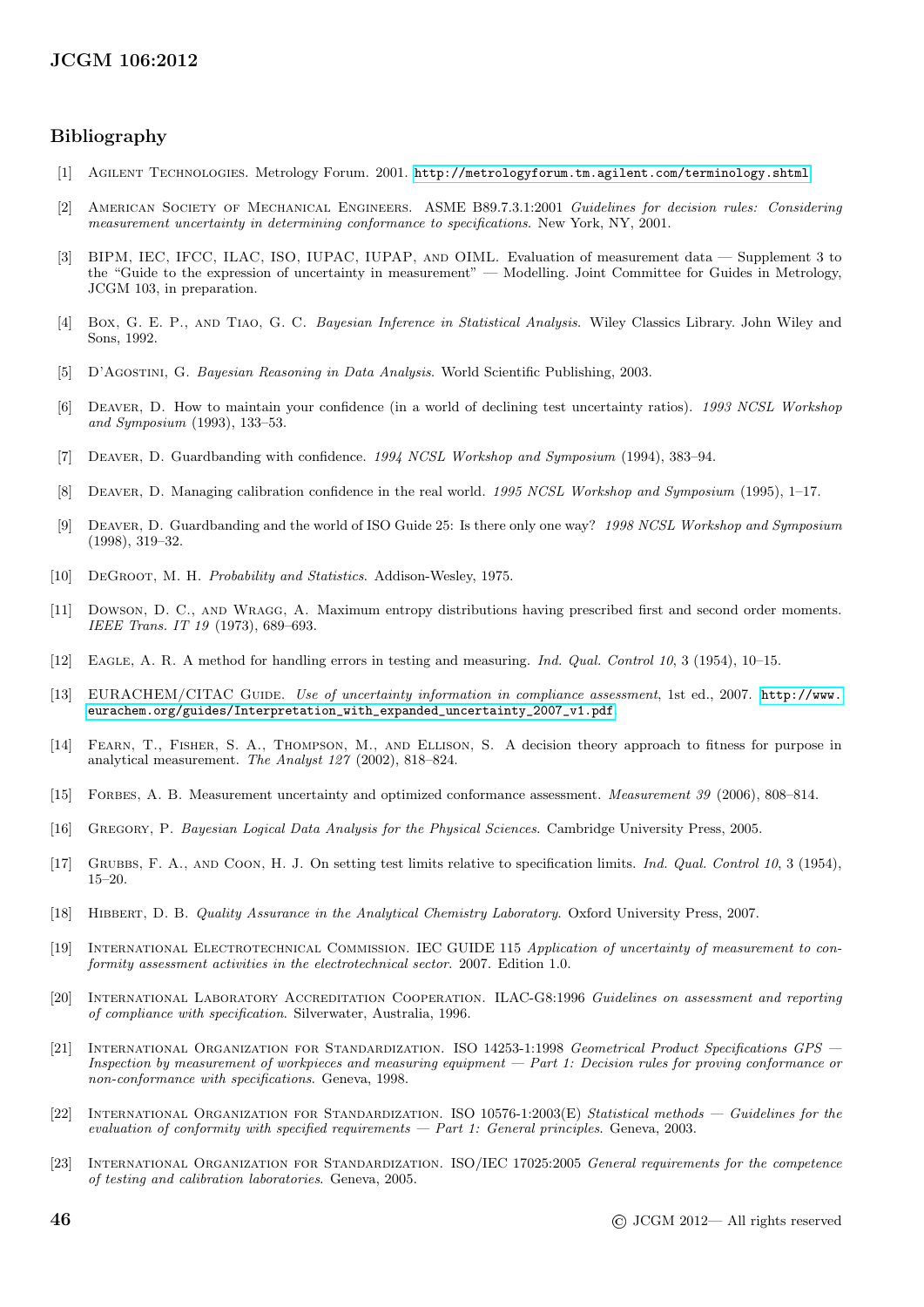- <span id="page-55-0"></span>[24] International Organization for Standarization. ISO 3650 Geometrical Product Specifications (GPS) — Length standards — Gauge blocks, 2nd ed. Geneva, 1998.
- <span id="page-55-8"></span>[25] International Organization of Legal Metrology. OIML R 111-1 Edition 2004(E) Weights of classes  $E_1, E_2, F_1, F_2, M_1, M_{1-2}, M_2, M_{2-3}, M_3$  — Part 1: Metrological and technical requirements. Paris.
- <span id="page-55-11"></span><span id="page-55-10"></span>[26] Jaynes, E. T. Probability Theory: The Logic of Science. Cambridge University Press, 2003.
- <span id="page-55-21"></span>[27] Jeffreys, H. Theory of Probability, 3rd ed. Clarendon Press, Oxford, 1983.
- [28] Johnson, N. L., Kotz, S., and Balakrishnan, N. Continuous Univariate Distributions, Volume 1, 2nd ed. John Wiley & Sons, New York, NY, 1994.
- <span id="page-55-6"></span>[29] KÄLLGREN, H., LAUWAARS, M., MAGNUSSON, B., PENDRILL, L., AND TAYLOR, P. Role of measurement uncertainty in conformity assessment in legal metrology and trade. Accred. Qual. Assur. 8 (2003), 541–47.
- <span id="page-55-20"></span><span id="page-55-7"></span>[30] M. Evans, N. H., and Peacock, B. Statistical Distributions, 3rd ed. Wiley, 2000.
- <span id="page-55-13"></span>[31] Modarres, M., Kaminskiy, M., and Krivtsov, V. Reliability and Risk Analysis. Marcel Dekker, New York, 1999.
- [32] NCSL INTERNATIONAL. ANSI/NCSL Z540-3:2006 Requirements for the Calibration of Measuring and Test Equipment. Boulder, Colorado USA, 2006.
- <span id="page-55-16"></span><span id="page-55-2"></span>[33] OAKLAND, J. S. Statistical Process Control, 6th ed. Butterworth-Heinemann, 2007.
- [34] PENDRILL, L. R. Optimised measurement uncertainty and decision-making when sampling by variables or by attribute. Measurement 39 (2006), 829–840.
- <span id="page-55-3"></span>[35] PENDRILL, L. R. Optimised measurement uncertainty and decision-making in conformity assessment. NCSLI Measure 2, 2 (2007), 76–86.
- <span id="page-55-4"></span>[36] PENDRILL, L. R., AND KÄLLGREN, H. Exhaust gas analysers and optimised sampling, uncertainties and costs. Accred. Qual. Assur. 11 (2006), 496–505.
- <span id="page-55-1"></span>[37] Possolo, A., and Toman, B. Assessment of measurement uncertainty via observation equations. Metrologia 44 (2007), 464–475.
- <span id="page-55-9"></span>[38] ROSSI, G. B., AND CRENNA, F. A probabilistic approach to measurement-based decisions. Measurement 39 (2006), 101–19.
- <span id="page-55-14"></span><span id="page-55-12"></span>[39] Sivia, D. S. Data Analysis - A Bayesian Tutorial. Clarendon Press, Oxford, 1996.
- [40] SOMMER, K.-D., AND KOCHSIEK, M. Role of measurement uncertainty in deciding conformance in legal metrology. *OIML* Bulletin XLIII, 2 (April 2002), 19–24.
- <span id="page-55-18"></span><span id="page-55-15"></span>[41] TITTERINGTON, D. M. Statistical analysis of finite mixture distributions. Wiley, 1985.
- [42] van der Grinten, J. G. M. Confidence levels of measurement-based decisions. OIML Bulletin XLIV, 3 (July 2003), 5–11.
- <span id="page-55-17"></span><span id="page-55-5"></span>[43] Wheeler, D. J., and Chambers, D. S. Understanding Statistical Process Control, 2nd ed. SPC Press, 1992.
- [44] WILLIAMS, E., AND HAWKINS, C. The economics of guardband placement. In Proceedings of the 24th IEEE International test Conference (Baltimore, 1993).
- <span id="page-55-19"></span>[45] WÖGER, W. Probability assignment to systematic deviations by the principle of maximum entropy. IEEE Trans. Inst. Meas. IM-20, 2 (1987), 655–8.